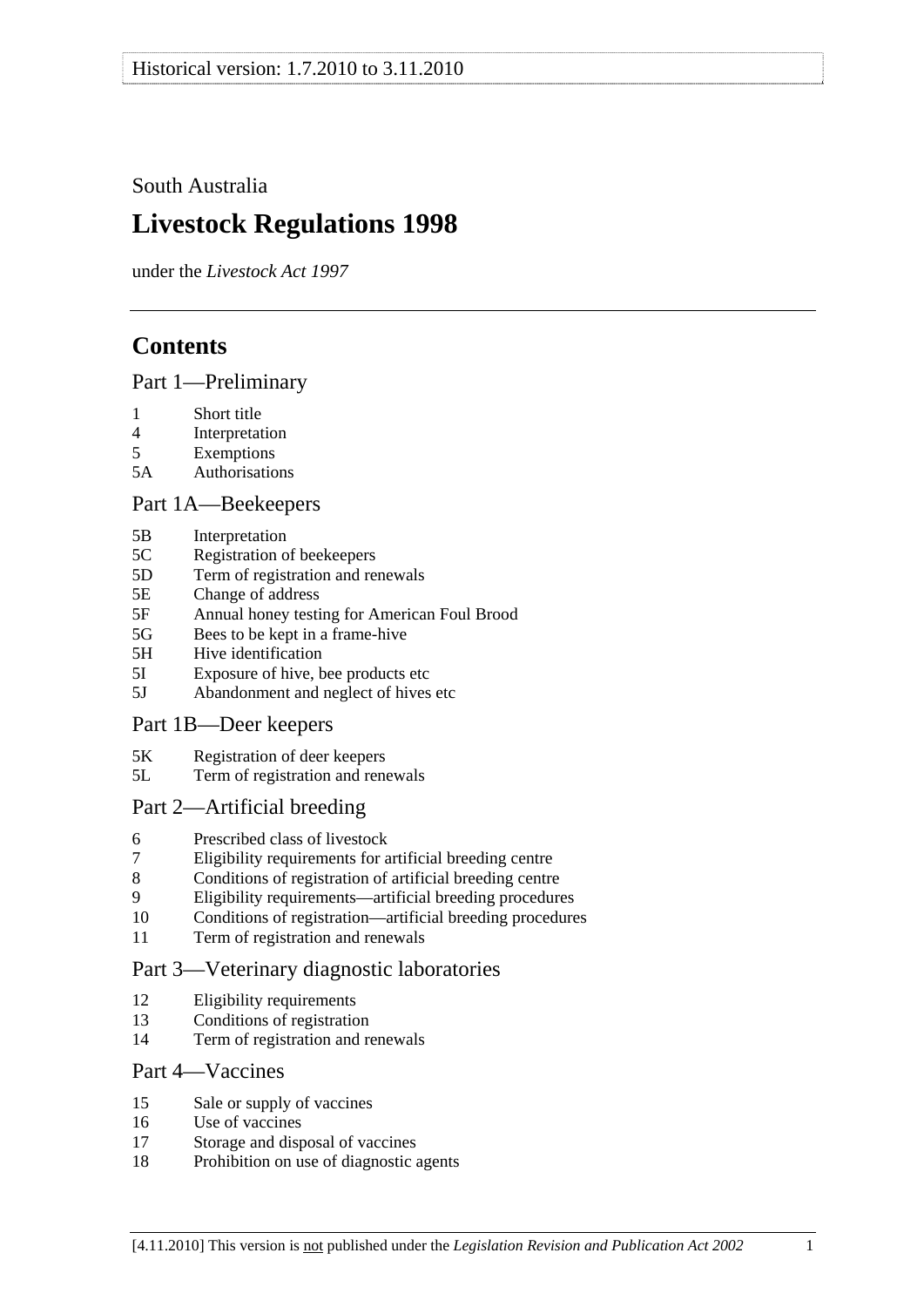## [Part 5—Hormonal growth promotants](#page-14-0)

- [19 Method of treatment of cattle or buffalo with hormonal growth promotants](#page-14-0)
- [20 HGP earmarks](#page-14-0)
- [21 HGP records](#page-15-0)
- [22 HGP free declarations](#page-16-0)
- [23 HGP free tags](#page-16-0)
- [24 HGP free invoices etc](#page-17-0)

## [Part 6—Livestock identification](#page-18-0)

## [Division 1—Preliminary](#page-18-0)

[26 Interpretation](#page-18-0) 

## [Division 2—Identification of cattle and buffalo](#page-19-0)

- [27 Application of Division](#page-19-0)
- [27A Permanent identification devices and transaction tags](#page-19-0)
- [27AB Identification of animals presented for public sale without identification](#page-19-0)
- [27AC Offence to identify animal with device or tag bearing identification code of land on which](#page-20-0)  [animal not pastured or kept for sale or slaughter](#page-20-0)

#### [Division 3—Notification for purposes of national livestock identification system](#page-20-0)

- [27B Application of Division](#page-20-0)
- [27C Notification when cattle or buffalo sold at public sale](#page-20-0)
- [27D Notification when cattle or buffalo slaughtered at abattoir](#page-22-0)
- [27E Notification when cattle or buffalo moved to different property](#page-23-0)
- [27F Manner of notifying prescribed database manager](#page-23-0)

#### [Division 3A—Identification of sheep and goats and movement documentation](#page-23-0)

- [27FA Application of Division](#page-23-0)
- [27FB Permanent identification devices](#page-23-0)
- [27FC Movement documentation](#page-24-0)

#### [Division 4—Identification of deer](#page-26-0)

[27G Identification of deer](#page-26-0) 

#### [Division 5—General](#page-26-0)

- [27H Removal of livestock in contravention of this Part](#page-26-0)
- [28 Types of tags and devices](#page-26-0)
- [29 Identification codes](#page-27-0)
- [29A Authorisation of manufacturers and recyclers](#page-28-0)
- [29B Supply of tags and devices](#page-28-0)
- [29C Animal must not have more than 1 permanent identification device](#page-28-0)
- [29D Removal of permanent identification devices](#page-28-0)
- [29E Replacement of lost devices](#page-29-0)
- [29F Offence to alter or deface tags and devices](#page-29-0)

### [Part 7—Sheep lice](#page-29-0)

- [30 Offence if lice-infested sheep at market](#page-29-0)
- [31 Offence if lice-infested sheep stray](#page-30-0)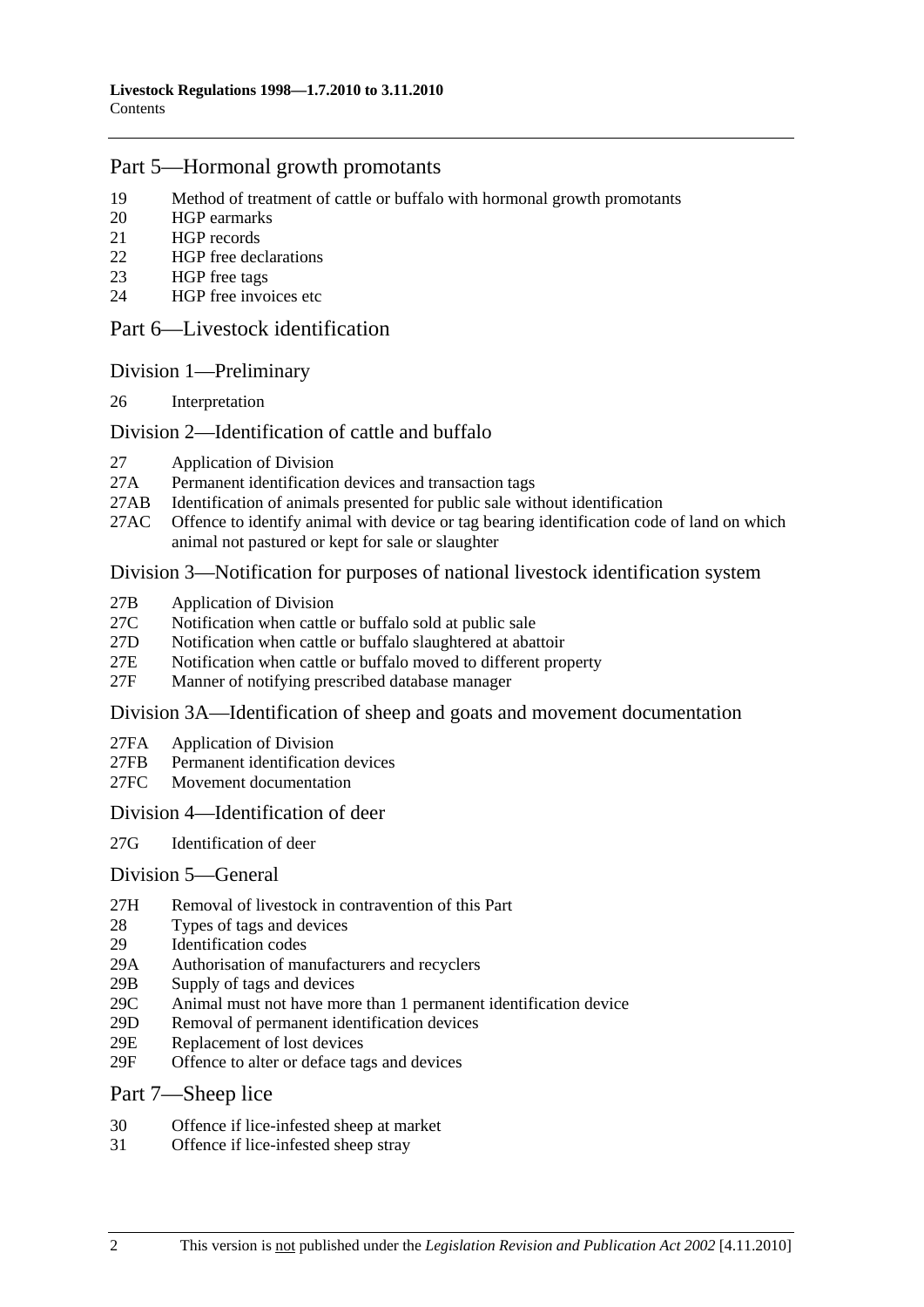## [Part 7A—Vendor declarations](#page-30-0)

- [31A Signing of vendor declarations](#page-30-0)
- [31B False or misleading vendor declarations](#page-30-0)

## [Part 8—Provision for funds under repealed Acts](#page-30-0)

- [32 Cattle Compensation Fund](#page-30-0)
- [33 Beekeepers Compensation Fund](#page-31-0)
- [34 Swine Compensation Fund](#page-31-0)
- [34A Deer Keepers Compensation Fund](#page-31-0)

## [Part 9—Stock foods](#page-31-0)

[Division 1—Preliminary](#page-31-0)

[35 Interpretation](#page-31-0) 

## [Division 2—Feeding of livestock](#page-32-0)

- [36 Feeding of restricted animal material to ruminants](#page-32-0)
- [37 Feeding of restricted animal material from placental mammals to non-ruminants](#page-32-0)
- [38 Feeding of stock foods containing faeces](#page-32-0)
- [39 Feeding of stock foods containing registered veterinary products](#page-32-0)

#### [Division 3—Standards for stock foods](#page-33-0)

- [40 Offence](#page-33-0)
- [41 Restricted animal material in stock foods](#page-33-0)
- [42 Substances prohibited in stock foods](#page-33-0)
- [43 Organochlorine pesticides in stock foods](#page-33-0)
- [44 Antioxidants in stock foods](#page-33-0)
- [45 Registered veterinary products in stock foods](#page-33-0)

#### [Division 4—Labelling of manufactured stock foods](#page-34-0)

- [46 Offences](#page-34-0)
- [47 Requirement for label or advice note](#page-34-0)
- [48 General information to be included on label or advice note](#page-34-0)
- [49 Information about restricted animal material content](#page-35-0)

## [Schedule 1—Fees](#page-35-0)

[Schedule 2—Stock foods](#page-36-0)

- [Part 1—Prohibited substances](#page-0-0)
- [Part 2—Permitted levels of organochlorine pesticides](#page-0-0)

## [Part 3—Permitted levels of certain antioxidants](#page-0-0)

## [Legislative history](#page-38-0)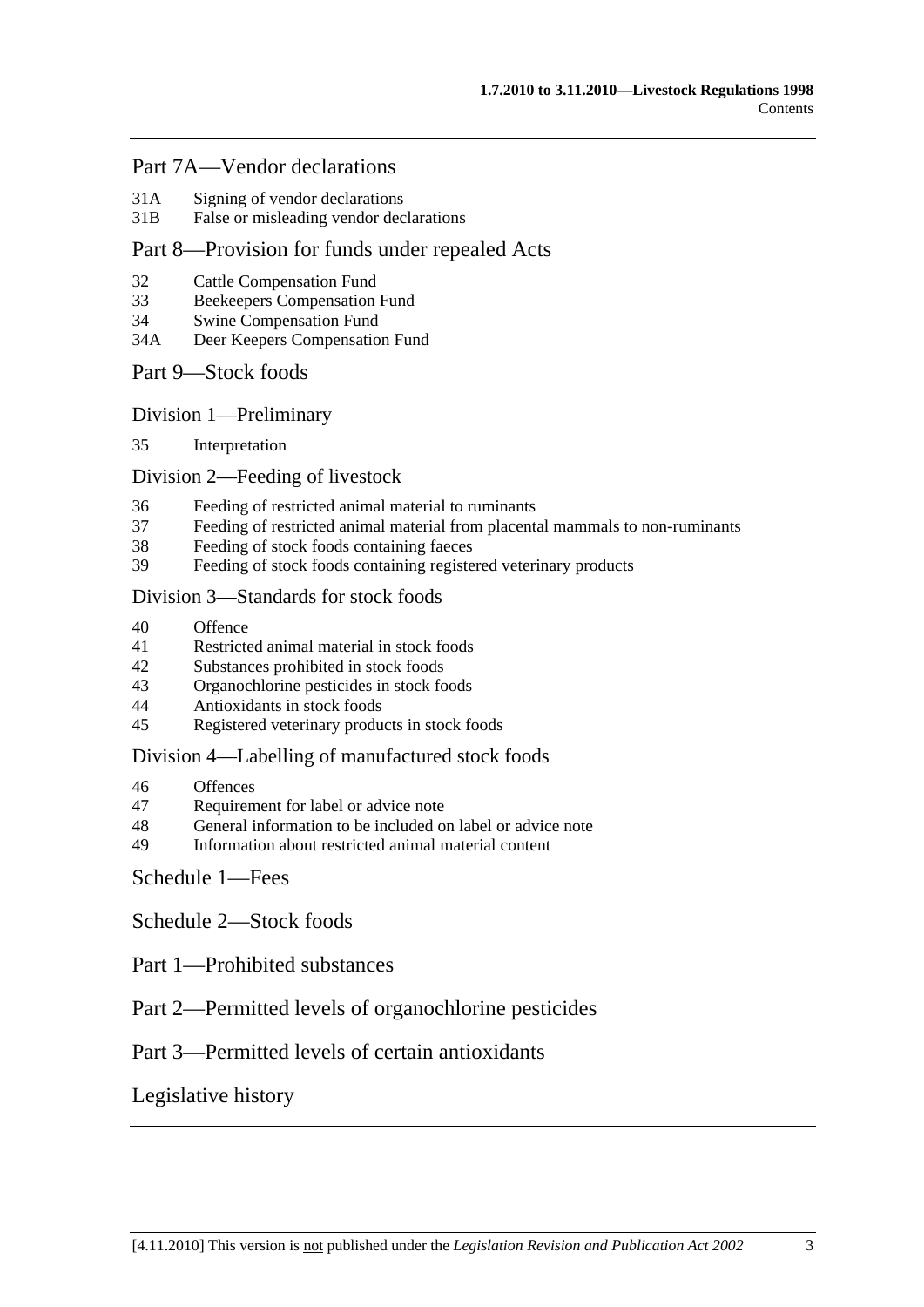# <span id="page-3-0"></span>**Part 1—Preliminary**

#### **1—Short title**

These regulations may be cited as the *Livestock Regulations 1998*.

## **4—Interpretation**

In these regulations—

*Act* means the *[Livestock Act 1997](http://www.legislation.sa.gov.au/index.aspx?action=legref&type=act&legtitle=Livestock%20Act%201997)*;

*class 1 vaccine* means a preparation or substance capable of producing immunity in livestock to the following organisms or disease syndromes:

anthrax

avian encephalomyelitis

Dichelobacter nodosus

Mareks disease

rabies

Shopes fibroma virus;

*class 2 vaccine* means a preparation or substance capable of producing immunity in livestock to the following organisms or disease syndromes:

bovine pestivirus

Campylobacter fetus var venerealis

canine adenovirus

canine distemper

canine calicivirus

canine parainfluenza virus

canine parvovirus

canine staphylococcal dermatitis

equine staphylococcal dermatitis

feline calicivirus

feline herpes virus

feline panleukopaenia

feline viral rhinotracheitis

feline T-lymphocytic lentivirus

infectious bovine rhinotracheitis

infectious canine hepatitis

Parainfluenza 3 virus

Staphylococcal mastitis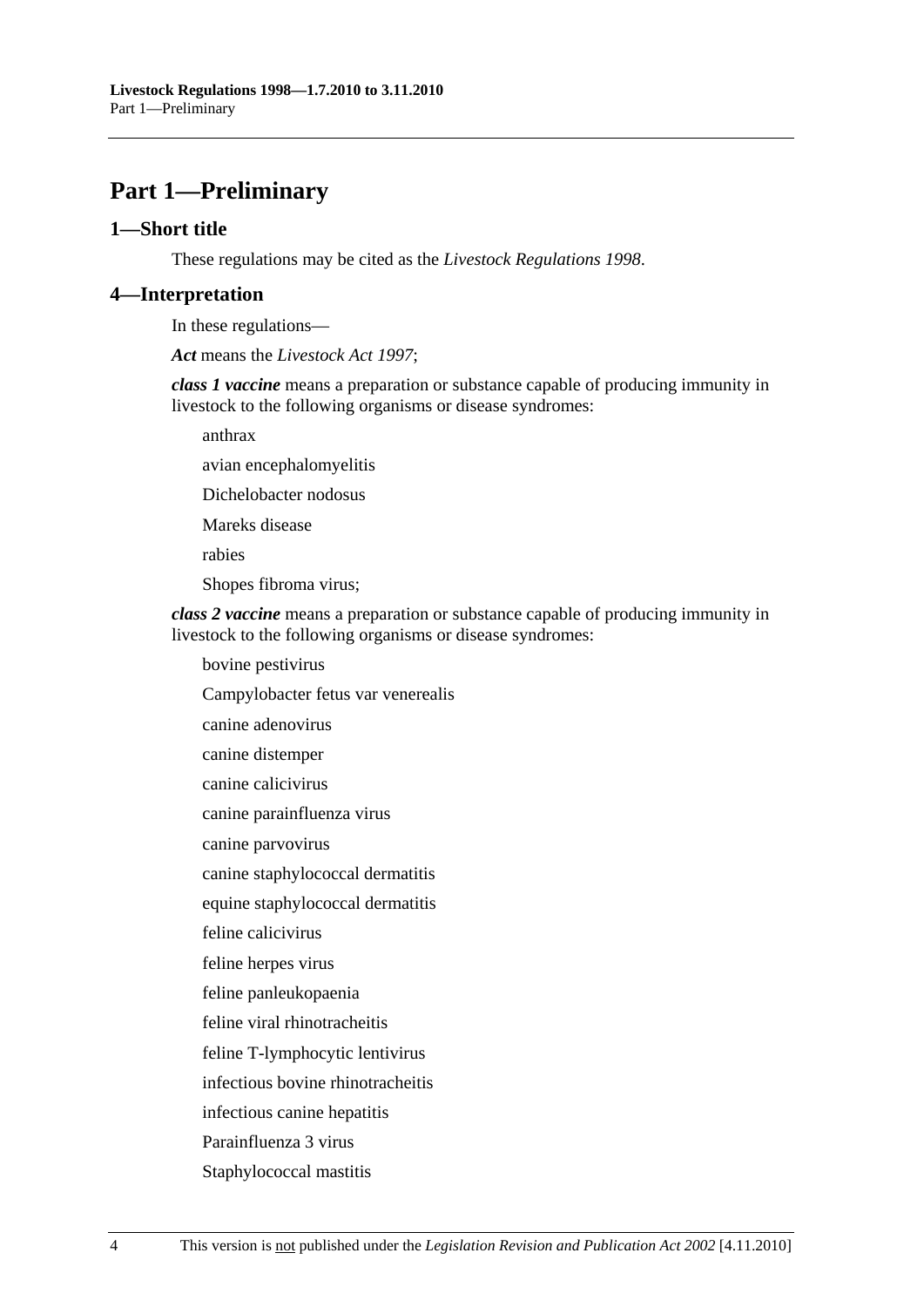Streptococcus equi;

<span id="page-4-0"></span>*corresponding law* means—

- (a) *Animal Diseases Act 2005* of the Australian Capital Territory;
- (b) *Stock Diseases Act 1923* of New South Wales;
- (c) *Stock Diseases Act* of the Northern Territory;
- (d) *Stock Act 1915* of Queensland;
- (e) *Animals (Brands and Movement) Act 1984* of Tasmania;
- (f) *Livestock Disease Control Act 1994* of Victoria;
- (g) *Stock Diseases (Regulations) Act 1968* of Western Australia;
- (h) *Stock (Identification and Movement) Act 1970* of Western Australia;

*deer* means an animal of the family *Cervidae*;

*HGP earmark* means an earmark of the kind required to be made immediately after cattle or buffalo are treated with a hormonal growth promotant (see [regulation 20](#page-14-0));

*HGP free declaration* means a declaration, in a form approved by the Chief Inspector, that cattle or buffalo have not been treated with hormonal growth promotants;

*HGP free invoice* means an invoice issued by a stock agent in respect of cattle or buffalo sold by the agent containing an endorsement in a form approved by the Chief Inspector for the purposes of indicating that HGP free tags were attached to cattle or buffalo at the time of sale;

*HGP free tag* means a transaction tag of a colour, and conforming to any other requirements, specified by the Chief Inspector for the purposes of indicating that cattle or buffalo to which such tags are attached have not been treated with hormonal growth promotants;

*hormonal growth promotant* means a product containing one or more hormones (including but not limited to oestradiol, progesterone, trenbolone and zeranol) that increases the growth rate of, and enhances feed conversion in, cattle or buffalo;

*identification tag*, in relation to a deer, means an ear tag obtained from an authorised manufacturer (see [Part 6\)](#page-18-0);

*lice* means sheep body lice of the genus *Bovicola ovis*;

*lice-infested sheep* means sheep on which one or more live lice are present;

*transaction tag* means a tail or ear tag obtained from an authorised manufacturer (see [Part 6\)](#page-18-0) or a manufacturer authorised to manufacture tail or ear tags under a corresponding law or through an ordering system approved under a corresponding law;

*vaccine* means—

- (a) a class 1 or 2 vaccine; or
- (b) any other preparation or substance capable of producing immunity in livestock to disease;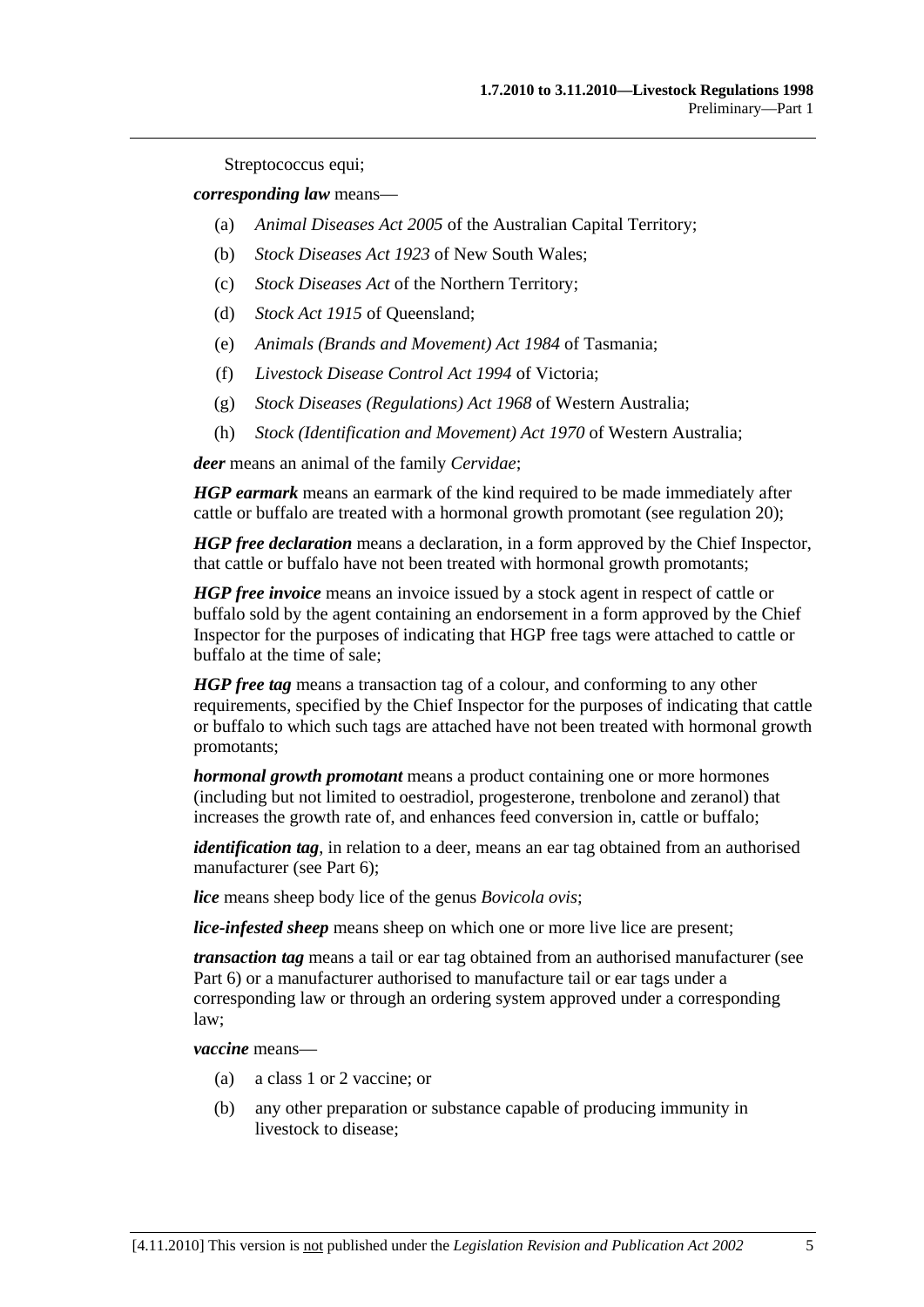<span id="page-5-0"></span>*vendor declaration* means a declaration made in connection with the sale or proposed sale of livestock, using—

- (a) a form known as a "Vendor Declaration" from time to time approved by the Chief Inspector in respect of livestock of the relevant kind; or
- (b) a form to the same effect as the form referred to in [paragraph \(a\).](#page-4-0)

#### **5—Exemptions**

- (1) Section 46(1)(a) of the Act does not apply in relation to the feeding of ruminants, dogs or cats.
- (2) Section 46(1)(a) to (d) (inclusive) of the Act do not apply in relation to the following products:
	- (a) tallow;
	- (b) gelatine.

#### **5A—Authorisations**

- (1) An authorisation of the Chief Inspector under these regulations—
	- (a) must be in writing; and
	- (b) may be given to a particular person or to a class of persons or may apply generally; and
	- (c) may be subject to conditions; and
	- (d) may be varied or revoked by the Chief Inspector at any time.
- (2) An authorisation of the Chief Inspector under these regulations or the variation or revocation of such an authorisation takes effect—
	- (a) if the authorisation is given to a particular person—when written notice of the authorisation or of the variation or revocation (as the case may be) is served on the person; or
	- (b) if the authorisation is given to a class of persons or applies generally—when notice of the authorisation or of the variation or revocation (as the case may be) is published in the Gazette.

# **Part 1A—Beekeepers**

#### **5B—Interpretation**

In this Part—

*appliance* means any article, apparatus or implement used in connection with the keeping of bees or the extraction or storage of honey;

*foundation* means material impressed with the pattern of cell bases on which bees build comb;

*registered beekeeper* means a person registered as a beekeeper under section 17 of the Act.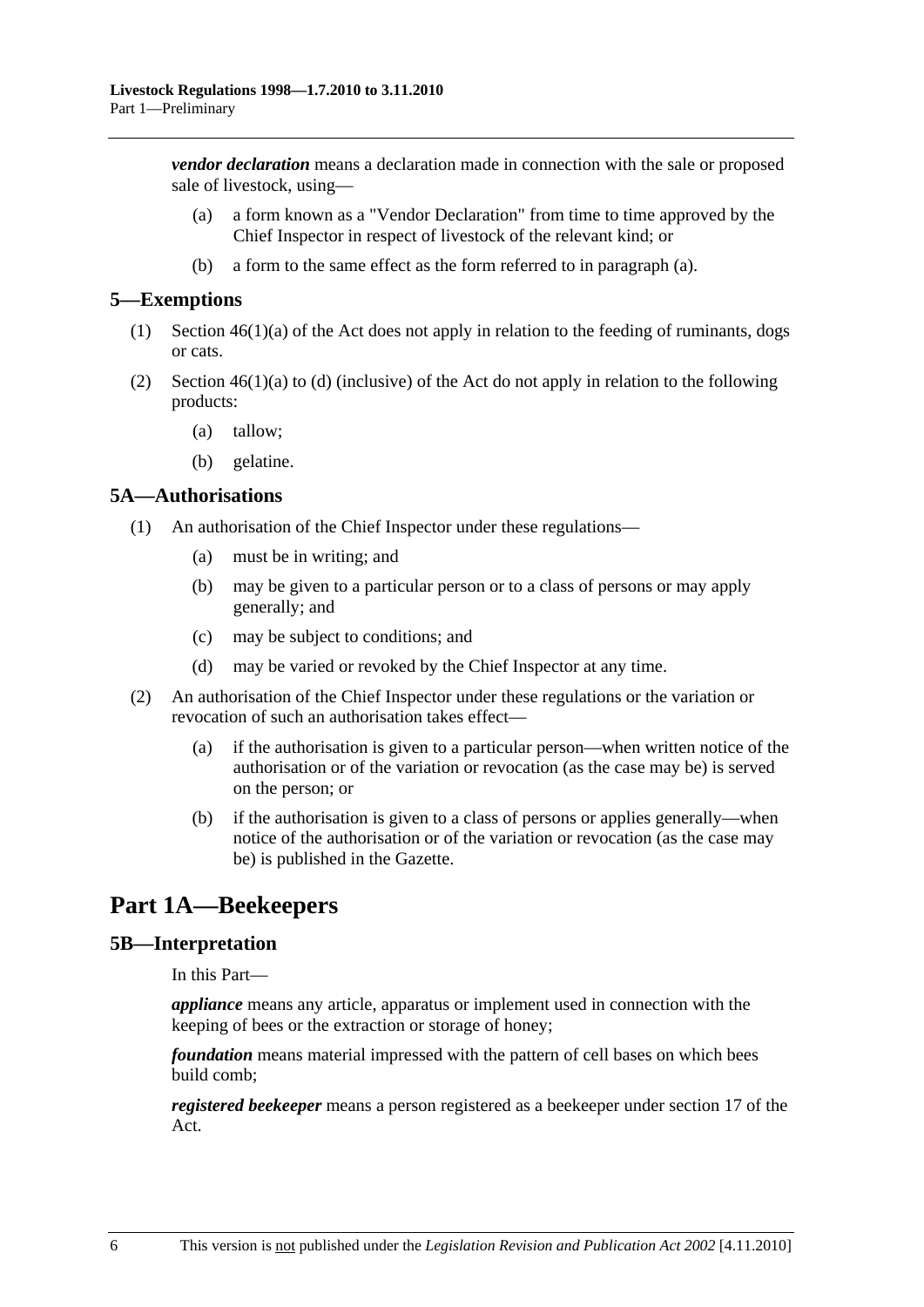## <span id="page-6-0"></span>**5C—Registration of beekeepers**

- (1) Bees for which a hive is kept are a prescribed class of livestock for the purposes of section 17 of the Act.
- (2) A person who keeps bees is not required to be registered under section 17 of the Act if—
	- (a) the bees are kept only in hives in respect of which another person is registered as a beekeeper; or
	- (b) the bees are kept in a hive brought into the State from another State or Territory for a period of not more than 90 days in any continuous period of 12 months and the manner in which the person keeps the bees would, if those bees were being kept in that other State or Territory, comply with the requirements of the corresponding laws of that State or Territory.

## **5D—Term of registration and renewals**

- (1) Registration as a beekeeper is for a term expiring on the last day of February following registration.
- (2) Registration as a beekeeper may be renewed from time to time for a further term of 12 months.
- (3) An application for renewal of registration as a beekeeper must—
	- (a) be made to the Chief Inspector; and
	- (b) be in the form and contain or be accompanied by the information required by the Chief Inspector; and
	- (c) be accompanied by the fee set out in [Schedule 1.](#page-35-0)

#### **5E—Change of address**

A registered beekeeper must within 14 days after changing his or her postal address notify the Chief Inspector of the change in writing.

Maximum penalty: \$250.

Expiation fee: \$80.

#### **5F—Annual honey testing for American Foul Brood**

- (1) The Chief Inspector may, by notice in writing, require a beekeeper to provide the Chief Inspector, within a period specified in the notice, with—
	- (a) a copy of the results of an AFB test carried out on a composite sample of honey collected following the notice or within the preceding three months from hives kept by the beekeeper; or
	- (b) a composite sample of honey collected following the notice or within the preceding three months from hives kept by the beekeeper to be subjected to an AFB test at the cost of the beekeeper.
- (2) The Chief Inspector may not make a requirement under [subregulation \(1\)](#page-6-0) of the same beekeeper more than once in each 12 month period commencing on 1 March.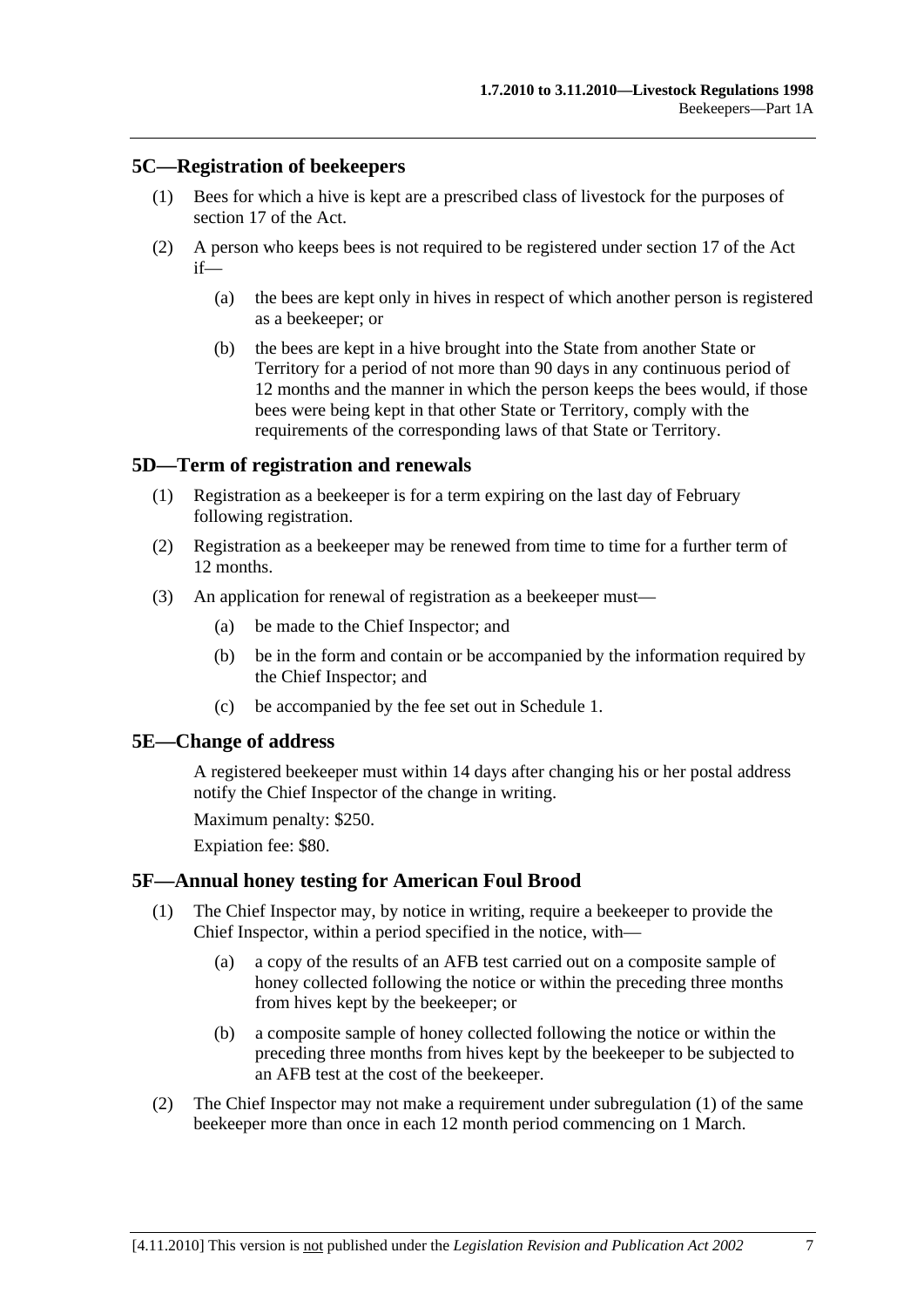- <span id="page-7-0"></span> (3) If a beekeeper refuses or fails to comply with a requirement under [subregulation \(1\)](#page-6-0), the Chief Inspector may—
	- (a) cause a composite sample of honey to be collected by an inspector from hives kept by the beekeeper and to be subjected to an AFB test; and
	- (b) recover costs and expenses reasonably incurred in doing so as a debt owed by the person of whom the requirement was made.
- (4) A beekeeper who does not comply with a requirement made under [subregulation \(1\)](#page-6-0) is guilty of an offence.

Maximum penalty: \$1 250.

Expiation fee: \$160.

- (5) This regulation does not derogate from other powers of an inspector to take samples of honey or to require honey to be tested.
- (6) For the purposes of this regulation, a composite sample of honey must be collected from hives kept by a beekeeper as follows:
	- (a) if the number of hives kept is 20 or less—a sample of at least ten millilitres of honey must be collected from each of the hives;
	- (b) if the number of hives kept is more than 20 but less than 100—a sample of at least ten millilitres of honey must be collected from each of 20 different hives chosen randomly;
	- (c) if the number of hives kept is more than 100—a sample of at least ten millilitres of honey must be collected from each of a number of different hives chosen randomly, that number being 20 per cent of the total number of hives kept (ignoring any resulting fraction).
- (7) In this regulation—

*AFB test* means a test for the presence of American Foul Brood conducted by a laboratory approved for the purpose by the Chief Inspector.

#### **5G—Bees to be kept in a frame-hive**

A person who keeps bees, unless otherwise authorised by the Chief Inspector, must keep the bees in a hive (a frame-hive) that complies with the following requirements:

- (a) the hive must consist of a box with a lid that is removable so that the movement of bees in and out of the frame-hive can be easily controlled; and
- (b) the box must be fitted with movable frames supported inside the box so that they stand on edge in a vertical position and there is an interval of at least six millimetres, but not more than 20 millimetres, between adjacent frames; and
- (c) each movable frame must—
	- (i) have inserted at its centre a flat sheet of foundation; and
	- (ii) be separated from all inner surfaces of the box and any other movable frame placed above it by a space of at least eight millimetres; and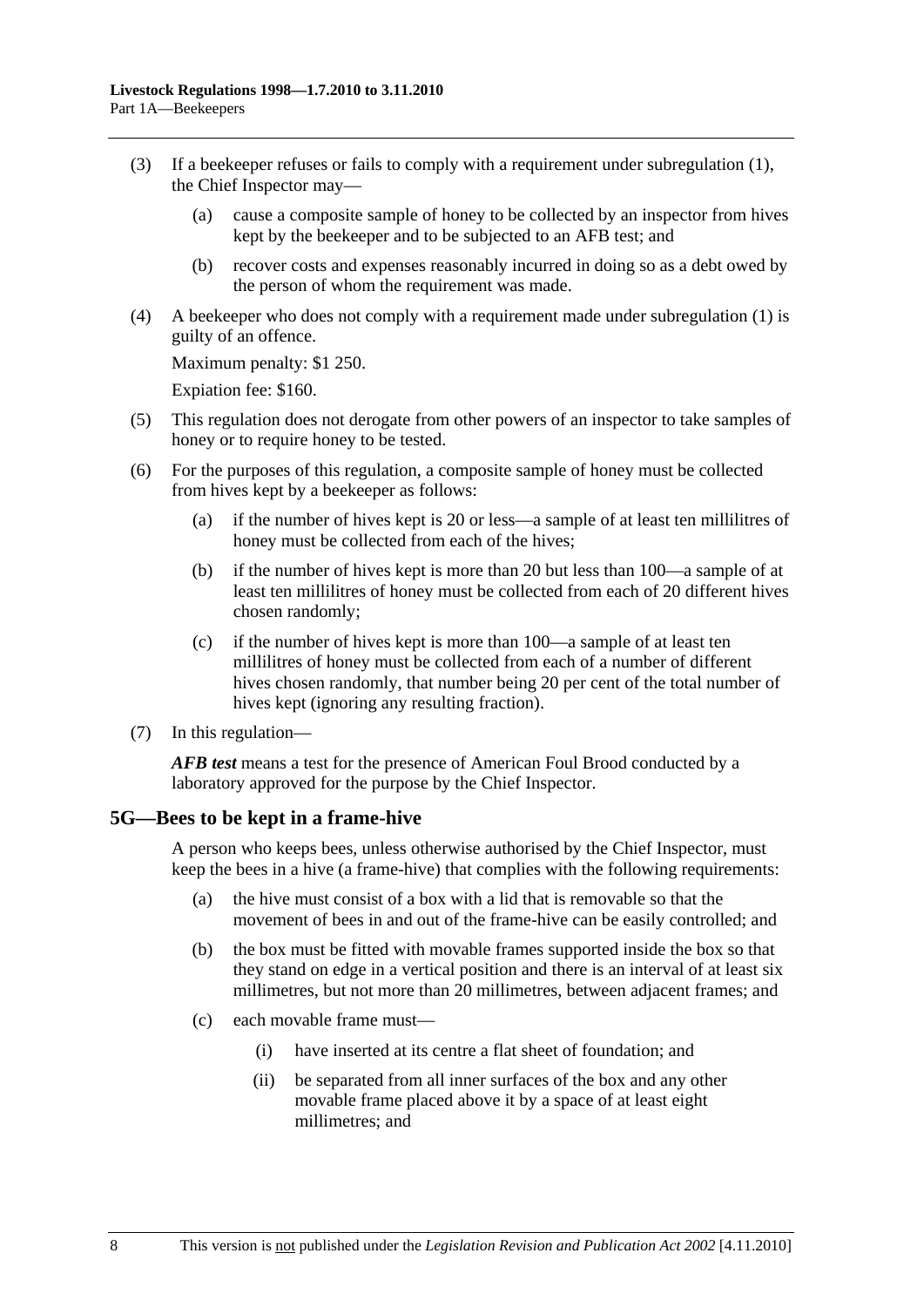(iii) be placed inside the box so that it can be easily removed for inspection.

<span id="page-8-0"></span>Maximum penalty: \$5 000.

Expiation fee: \$315.

## **5H—Hive identification**

 (1) A registered beekeeper must ensure that each hive is marked in accordance with this regulation with a hive identification code allocated to him or her in writing by the Chief Inspector.

Maximum penalty: \$5 000.

Expiation fee: \$315.

- (2) Unless otherwise directed by the Chief Inspector, the hive identification code must be marked on a hive in the following manner:
	- (a) subject to [subregulation \(3\),](#page-8-0) the code must be placed in the centre of an external vertical face of the hive; and
	- (b) the code may be burned, stencilled, embossed, carved or etched directly onto the face of the hive, or it may be inscribed on a metal plate secured to the face of the hive; and
	- (c) each character of the code must be 30 millimetres in height.
- (3) If the face of a hive has previously been marked with a hive identification code (or a brand under the *[Apiaries Act 1931](http://www.legislation.sa.gov.au/index.aspx?action=legref&type=act&legtitle=Apiaries%20Act%201931)*), any subsequent hive identification codes allocated to the hive must be marked on the same vertical face, the first such code being placed in the top left hand corner of that face and each subsequent code being placed in the next corner proceeding clockwise.

## **5I—Exposure of hive, bee products etc**

A beekeeper must not without reasonable excuse, leave a hive, part of a hive (including frames, combs, honey, foundation or beeswax) or an appliance exposed in a manner or under conditions likely to attract robber bees.

Maximum penalty: \$5 000.

Expiation fee: \$315.

#### **5J—Abandonment and neglect of hives etc**

- (1) A beekeeper must not, without reasonable excuse—
	- (a) abandon a hive previously kept by the beekeeper; or
	- (b) neglect the management and care of a hive kept by the beekeeper to the extent that the hive is likely to become infected with disease or to attract robber bees; or
	- (c) fail to destroy or properly dispose of any unwanted bees or part of a hive (including frames, combs, honey, foundation or beeswax).

Maximum penalty: \$5 000.

Expiation fee: In the case of an offence against [paragraph \(b\)](#page-8-0) in the circumstances set out in [subregulation \(2\)\(b\)—](#page-9-0)\$315.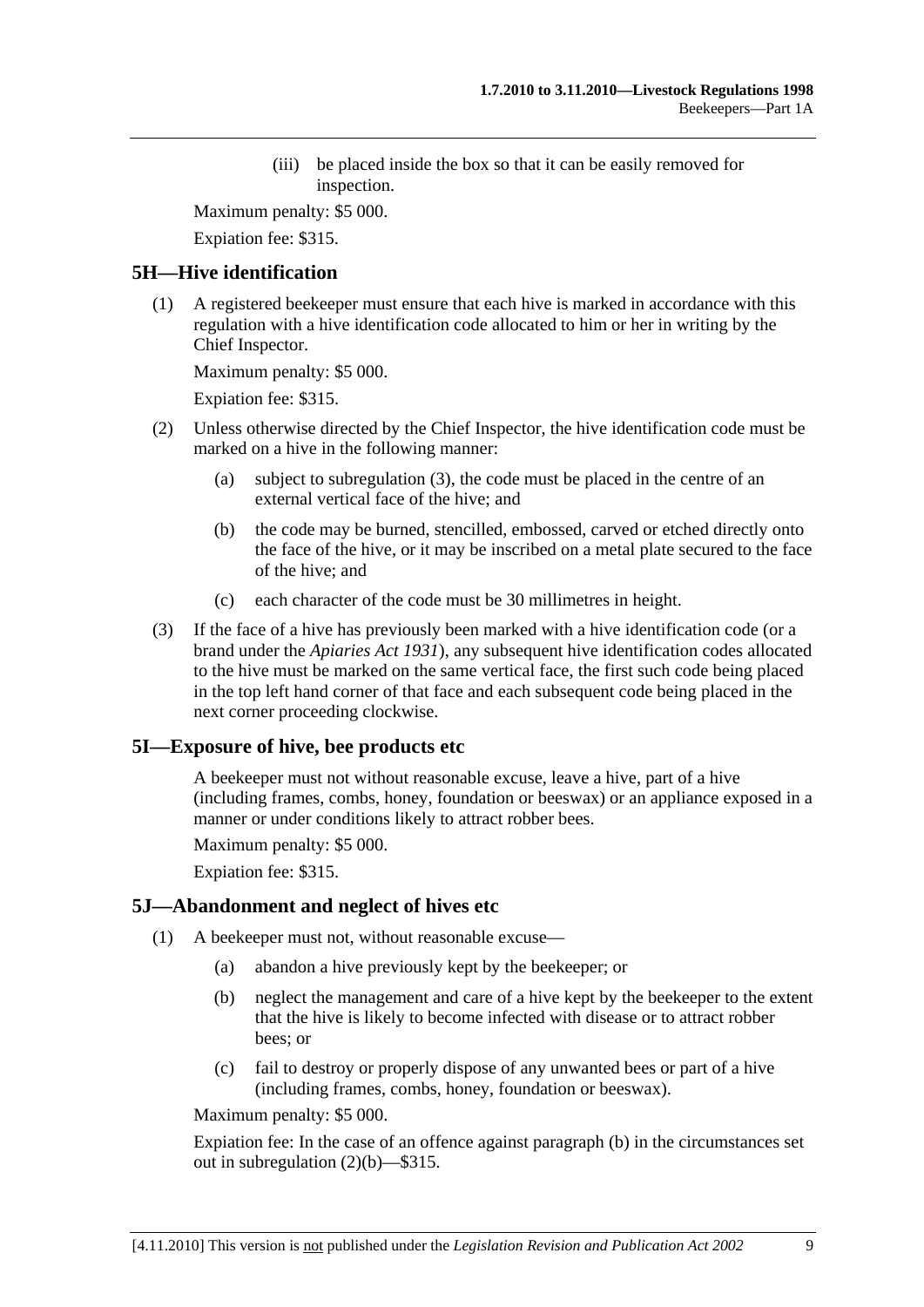- <span id="page-9-0"></span> (2) Without limiting [paragraph \(b\)](#page-8-0) of [subregulation \(1\),](#page-8-0) a beekeeper will be taken to neglect the management and care of a hive to the extent referred to in that paragraph if—
	- (a) the hive is not examined for the presence of disease at least once in each 6 month period; or
	- (b) the hive is one of a number of hives comprising an apiary and at least three of the following conditions apply to the apiary:
		- (i) there is no source of water accessible to bees within 200 metres of a hive in the apiary;
		- (ii) the prescribed number of hives in the apiary are, or exhibit signs of having been, infested with wax moth;
		- (iii) the prescribed number of hives in the apiary are dead;
		- (iv) a hive or part of a hive in the apiary has been left exposed in a manner or under conditions likely to attract robber bees.
- (3) In proceedings for an offence against this regulation, hives located on the same holding will, in the absence of proof to the contrary, be taken to comprise an apiary.
- (4) In this regulation—

*apiary* means a number of hives managed together;

*prescribed number of hives* in an apiary means—

- (a) if the number of hives comprising the apiary is less than 10—one;
- (b) if the number of hives comprising the apiary is 10 or more—the number that is 10 per cent of the total number of hives comprising the apiary (ignoring any resulting fraction).
- (5) For the purposes of this regulation a hive is *dead* if a substantial number of the bees in the hive are dead.

# **Part 1B—Deer keepers**

## **5K—Registration of deer keepers**

Deer are a prescribed class of livestock for the purposes of section 17 of the Act.

#### **5L—Term of registration and renewals**

- (1) Registration as a deer keeper is for a term of 2 years.
- (2) Registration as a deer keeper may be renewed from time to time for a further term of 2 years.
- (3) An application for renewal of registration as a deer keeper must—
	- (a) be made to the Chief Inspector; and
	- (b) be in the form and contain or be accompanied by the information required by the Chief Inspector; and
	- (c) be accompanied by the fee set out in [Schedule 1.](#page-35-0)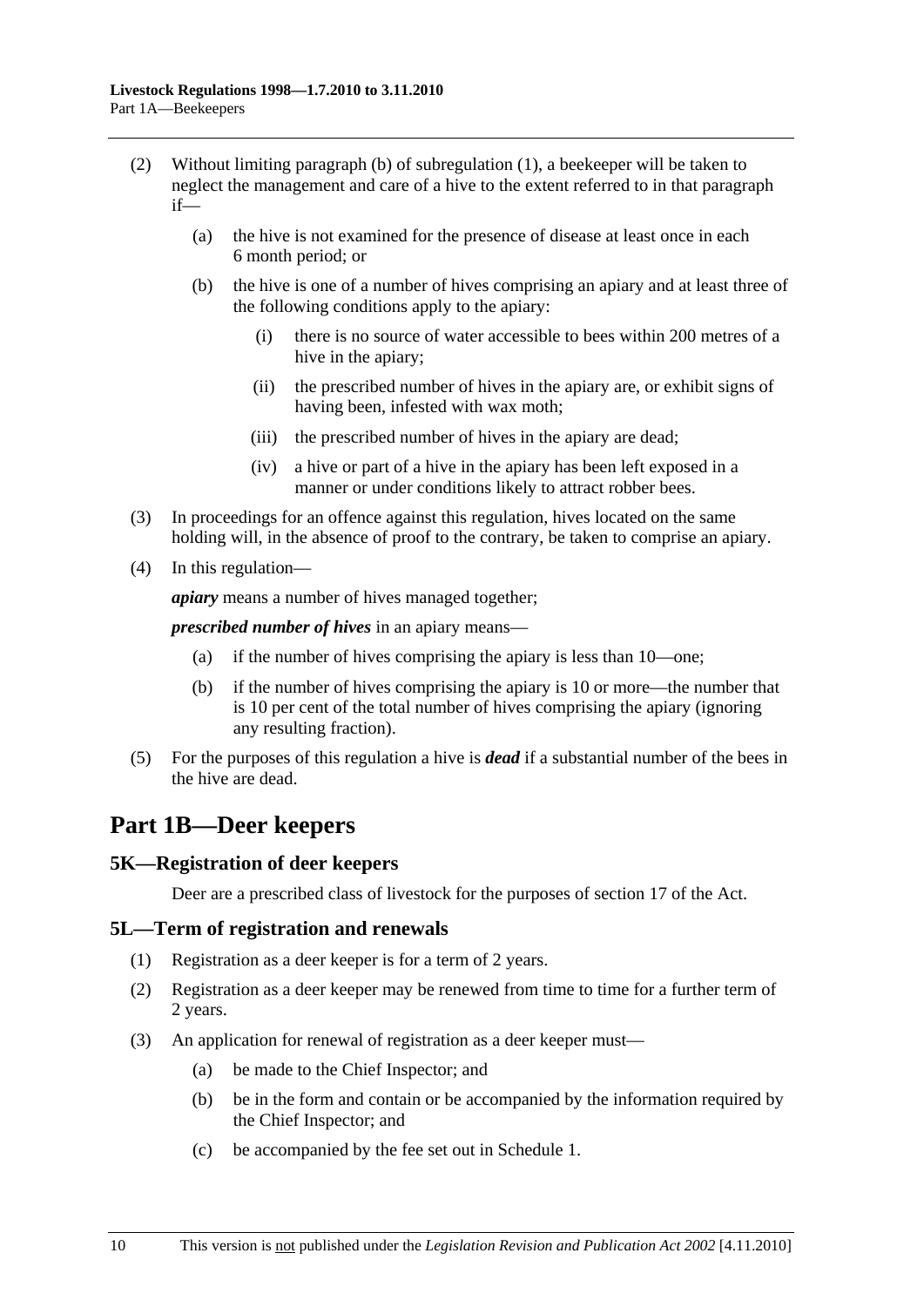# <span id="page-10-0"></span>**Part 2—Artificial breeding**

## **6—Prescribed class of livestock**

The following are prescribed classes of livestock for the purposes of the definition of *artificial breeding centre* in section 3 of the Act and for the purposes of section 19(1) of the Act:

- (a) cattle;
- (b) sheep;
- (c) goats;
- (d) pigs;
- (e) horses.

## **7—Eligibility requirements for artificial breeding centre**

- (1) In determining whether to grant registration under section 18 of the Act to operate an artificial breeding centre, the Chief Inspector must have regard to—
	- (a) the suitability of the applicant to be granted registration; and
	- (b) the arrangements that the applicant has made to fulfil the obligations that may arise under these regulations; and
	- (c) the suitability of the premises for their purpose; and
	- (d) the standard of construction of the premises and the standard of the facilities and equipment on the premises; and
	- (e) the nature of the artificial breeding procedures to be carried out at the centre; and
	- (f) any other relevant matter.
- (2) If an application is made in respect of proposed premises, the Chief Inspector—
	- (a) must determine whether he or she will grant registration if the premises are completed substantially in accordance with the proposal and, if so, the conditions (if any) he or she will impose on the registration; and
	- (b) if he or she determines that registration will be granted in those circumstances, is bound by that decision.

### **8—Conditions of registration of artificial breeding centre**

The following are conditions of registration under section 18 of the Act to operate an artificial breeding centre:

- (a) there must be compliance in relation to artificial breeding procedures performed by the centre with—
	- (i) the *Code of Practice for Australian Livestock Artificial Breeding Centres* published by the Australian Quarantine and Inspection Service, as in force from time to time; and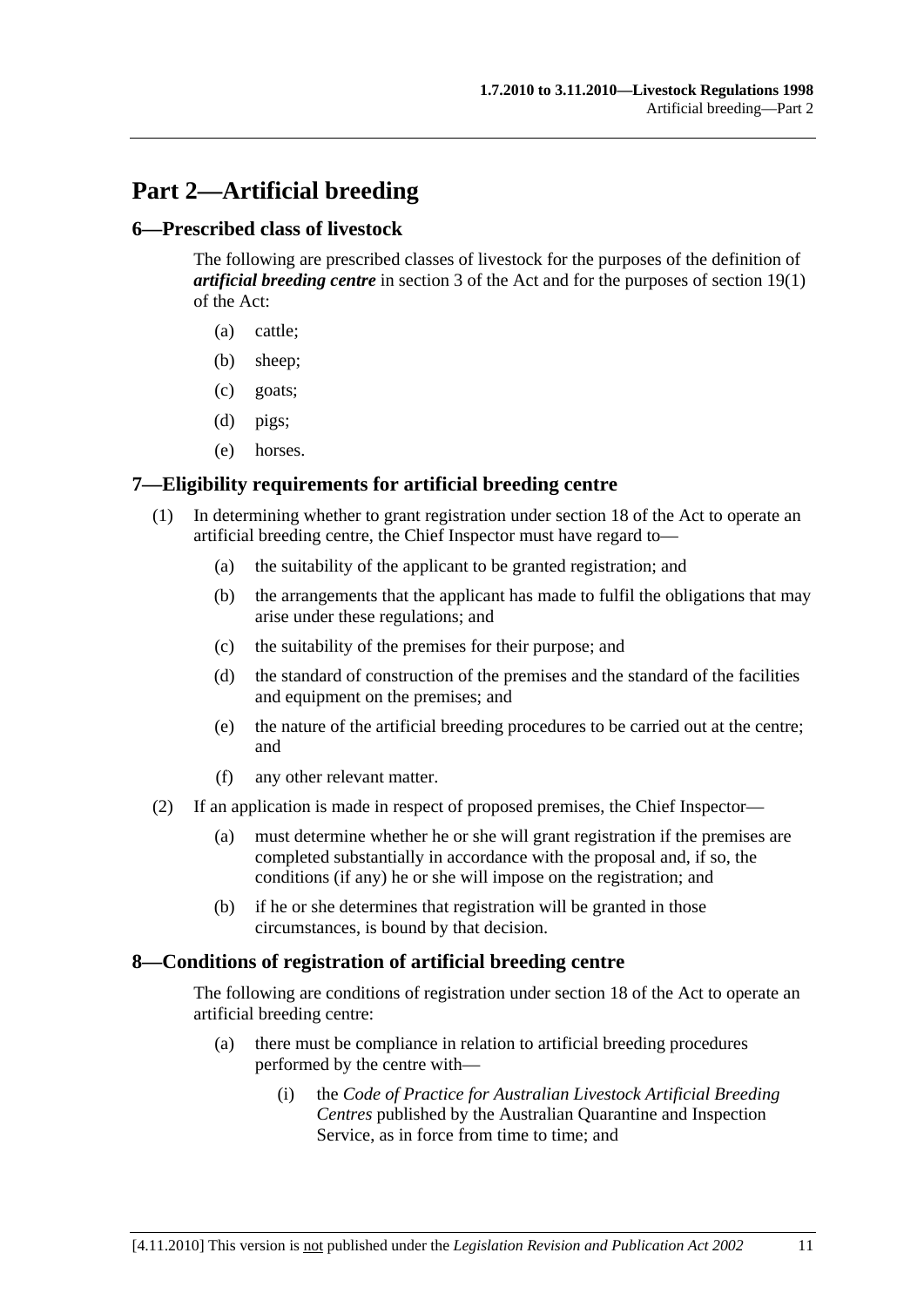- <span id="page-11-0"></span> (ii) the *Minimum Health Standards for Stock Standing at Licensed or Approved Artificial Breeding Centres in Australia* published by the Australian Quarantine and Inspection Service, as in force from time to time;
- (b) the premises to which registration of an artificial breeding centre relates must not, without the approval of the Chief Inspector—
	- (i) be altered or extended;
	- (ii) be used for the carrying out of artificial breeding procedures not authorised by the registration;
- (c) the following records must be kept:
	- (i) records that ensure that the animal from which any semen or embryos have been collected and the place and date of collection can, at all times, be readily determined;
	- (ii) accurate records of all artificial breeding procedures carried out pursuant to the registration;
	- (iii) accurate records relating to the health of an animal from which semen or embryos have been collected pursuant to the registration.

#### **9—Eligibility requirements—artificial breeding procedures**

A person is not eligible to be registered under section 19 of the Act to perform an artificial breeding procedure unless the person—

- (a) is a fit and proper person to be registered; and
- (b) has qualifications and experience that the Chief Inspector considers appropriate having regard to the kind of procedures that the applicant would be authorised to perform if granted the registration.

## **10—Conditions of registration—artificial breeding procedures**

- (1) The following categories of registration under section 19 of the Act may be granted:
	- (a) insemination of livestock—authorising the holder to carry out artificial insemination of livestock;
	- (b) semen collection and processing—authorising the holder to collect semen from livestock and process it;
	- (c) embryo collection and processing—authorising the holder to collect ova or embryos from livestock and process them.
- (2) The following are conditions of registration under section 19 of the Act:
	- (a) artificial breeding procedures not authorised by the registration must not be performed;
	- (b) the following records must be kept:
		- (i) records that ensure that the animal from which any semen or embryos have been collected and the place and date of collection can, at all times, be readily determined;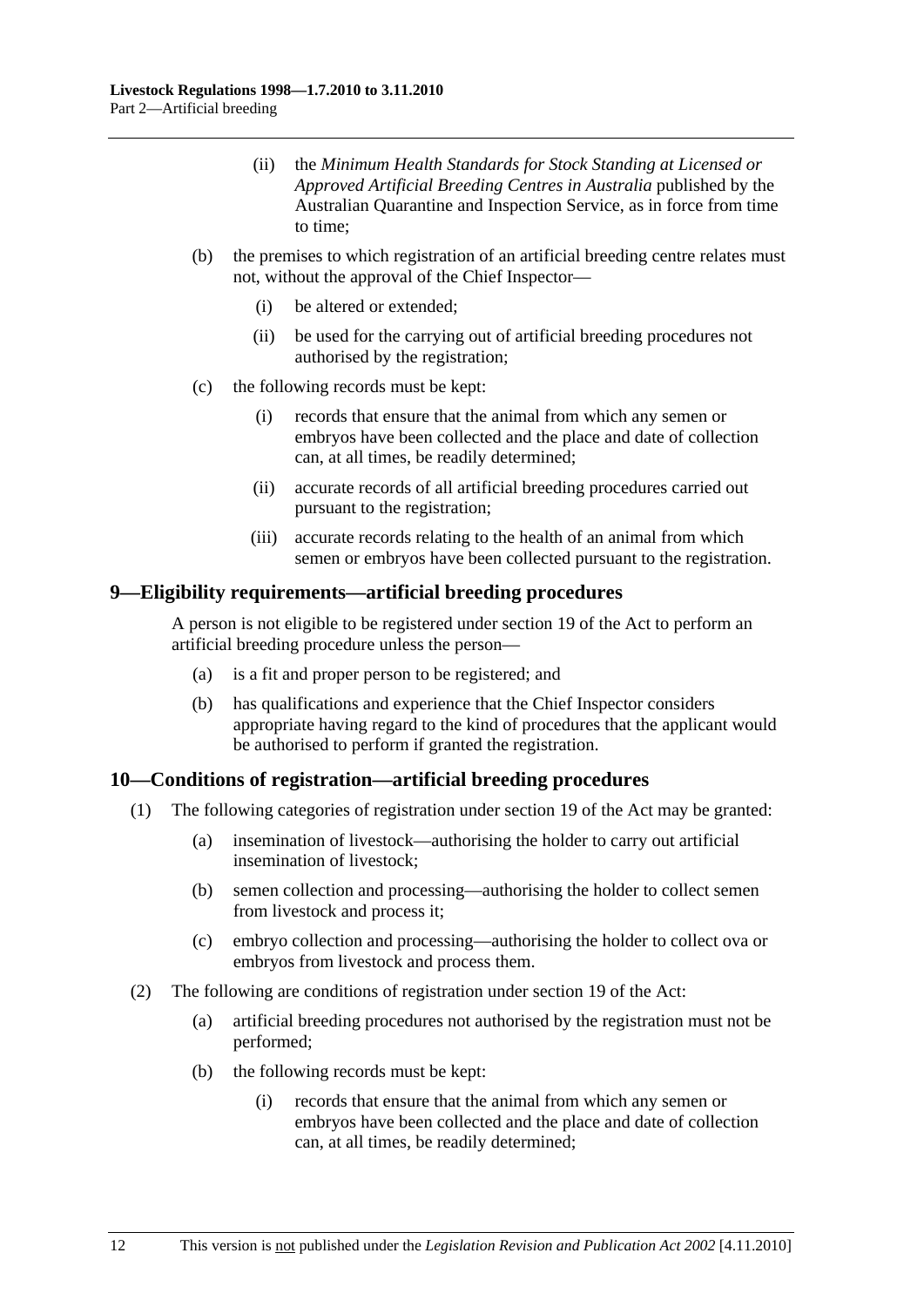- (ii) accurate records of all artificial breeding procedures carried out pursuant to the registration;
- (iii) accurate records relating to the health of an animal from which semen or embryos have been collected pursuant to the registration.

### <span id="page-12-0"></span>**11—Term of registration and renewals**

- (1) The term of registration of an artificial breeding centre or a person authorised to perform artificial breeding procedures is until 30 June in the third year after its grant.
- (2) Renewal of registration is for three years.

# **Part 3—Veterinary diagnostic laboratories**

## **12—Eligibility requirements**

- (1) In determining whether to grant registration under section 20 of the Act to operate a veterinary diagnostic laboratory, the Chief Inspector must have regard to—
	- (a) the suitability of the applicant to be granted registration; and
	- (b) the arrangements that the applicant has made to fulfil the obligations that may arise under these regulations; and
	- (c) the suitability of the premises for their purpose; and
	- (d) the standard of construction of the premises and the standard of the facilities and equipment on the premises; and
	- (e) the nature of the examinations and tests to be carried out at the laboratory; and
	- (f) any other relevant matter.
- (2) If an application is made in respect of proposed premises, the Chief Inspector—
	- (a) must determine whether he or she will grant registration if the premises are completed substantially in accordance with the proposal and, if so, the conditions (if any) he or she will impose on the registration; and
	- (b) if he or she determines that registration will be granted in those circumstances, is bound by that decision.

## **13—Conditions of registration**

Registration under section 20 of the Act of a veterinary diagnostic laboratory is subject to the following conditions:

 (a) the laboratory must be supervised by a person or persons approved by the Chief Inspector;

> In respect of the supervision of animal disease diagnosis carried out at the laboratory, the person must be a veterinary surgeon. In respect of the supervision of residue analysis carried out at the laboratory, the person must hold appropriate qualifications.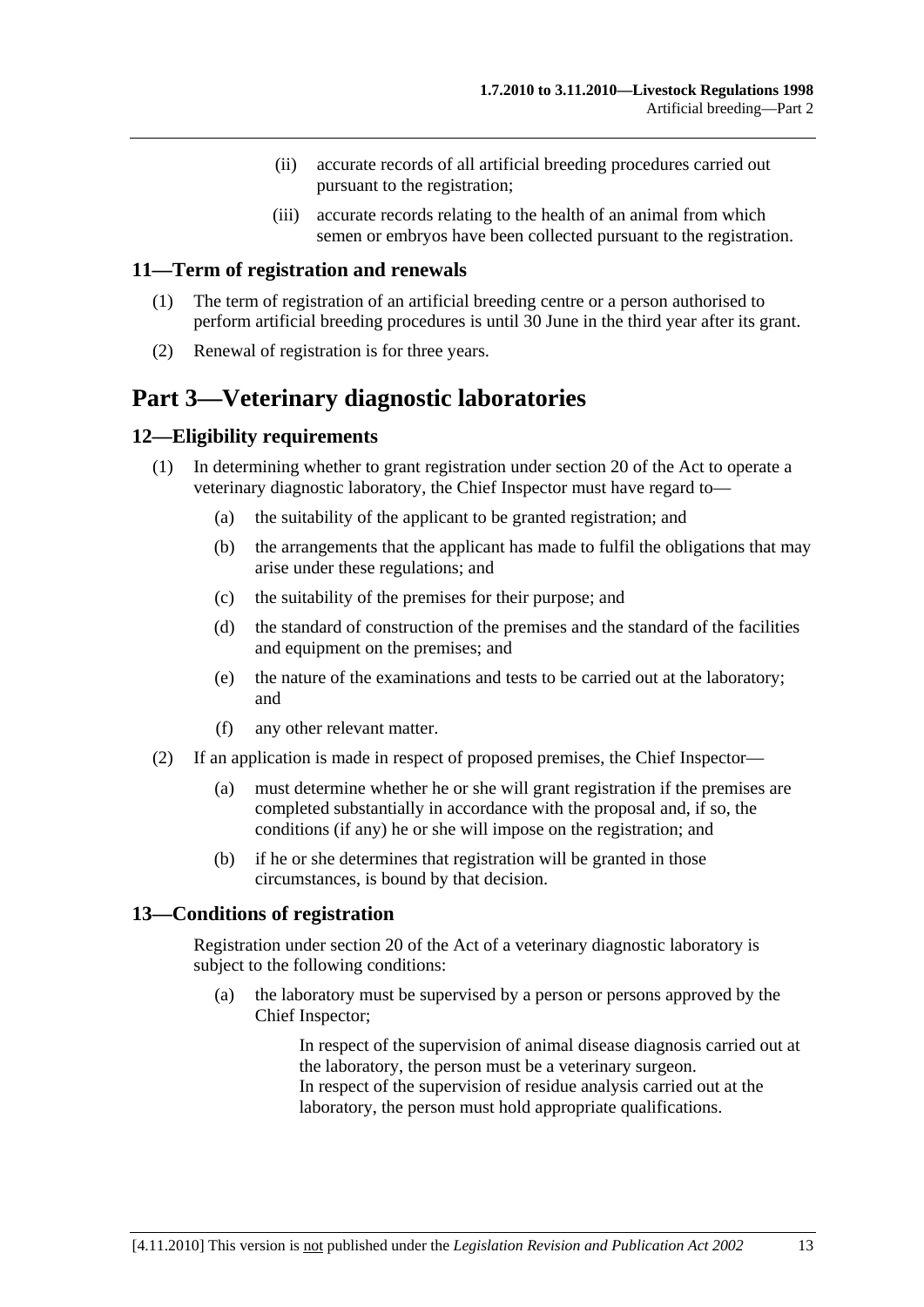- <span id="page-13-0"></span> (b) the methods used at the laboratory for animal disease diagnosis must conform to the *Australian Standard Techniques for Animal Diseases* published for the Australian Agricultural Council (Standing Committee on Agriculture) by CSIRO Australia, as in force from time to time;
- (c) if a result from any test or analysis carried out at the laboratory indicates that any livestock or livestock product or other property is, or is likely to be, affected with a notifiable condition the result must be reported to the Chief Inspector by the quickest practicable means, together with such further information as the Chief Inspector may reasonably require;
- (d) records of results from each test or analysis carried out at the laboratory must be kept for a period of at least seven years;
- (e) a laboratory sample or specimen affected or reasonably suspected of being affected with a notifiable condition must not, without the approval of the Chief Inspector—
	- (i) be brought into the laboratory from interstate or overseas; or
	- (ii) be sent from the laboratory out of the State;
- (f) laboratory samples or specimens or records of results from a test or analysis carried out at the laboratory, must, at the request of the Chief Inspector, be provided to the Chief Inspector or a person nominated by the Chief;
- (g) the laboratory must participate in a quality assurance program approved by the Chief Inspector.

## **14—Term of registration and renewals**

- (1) The term of registration of a veterinary diagnostic laboratory is until 30 June in the third year after registration is granted.
- (2) Renewal of registration is for 3 years.

# **Part 4—Vaccines**

#### **15—Sale or supply of vaccines**

- (1) A person must not sell or supply a vaccine for use on livestock unless—
	- (a) in the case of a class 1 vaccine—the sale or supply is to a veterinary surgeon, or to some other person approved by the Chief Inspector, for use by that person and the sale or supply has been approved by the Chief Inspector; or
	- (b) in the case of a class 2 vaccine—the sale or supply is to a veterinary surgeon, or to some other person approved by the Chief Inspector, for use by that person; or
	- (c) in any other case—
		- (i) the preparation or substance is registered under the *[Agricultural and](http://www.legislation.sa.gov.au/index.aspx?action=legref&type=act&legtitle=Agricultural%20and%20Veterinary%20Chemicals%20(South%20Australia)%20Act%201994)  [Veterinary Chemicals \(South Australia\) Act 1994](http://www.legislation.sa.gov.au/index.aspx?action=legref&type=act&legtitle=Agricultural%20and%20Veterinary%20Chemicals%20(South%20Australia)%20Act%201994)*; or
		- (ii) the approval of the Chief Inspector has been obtained.

Maximum penalty: \$5 000.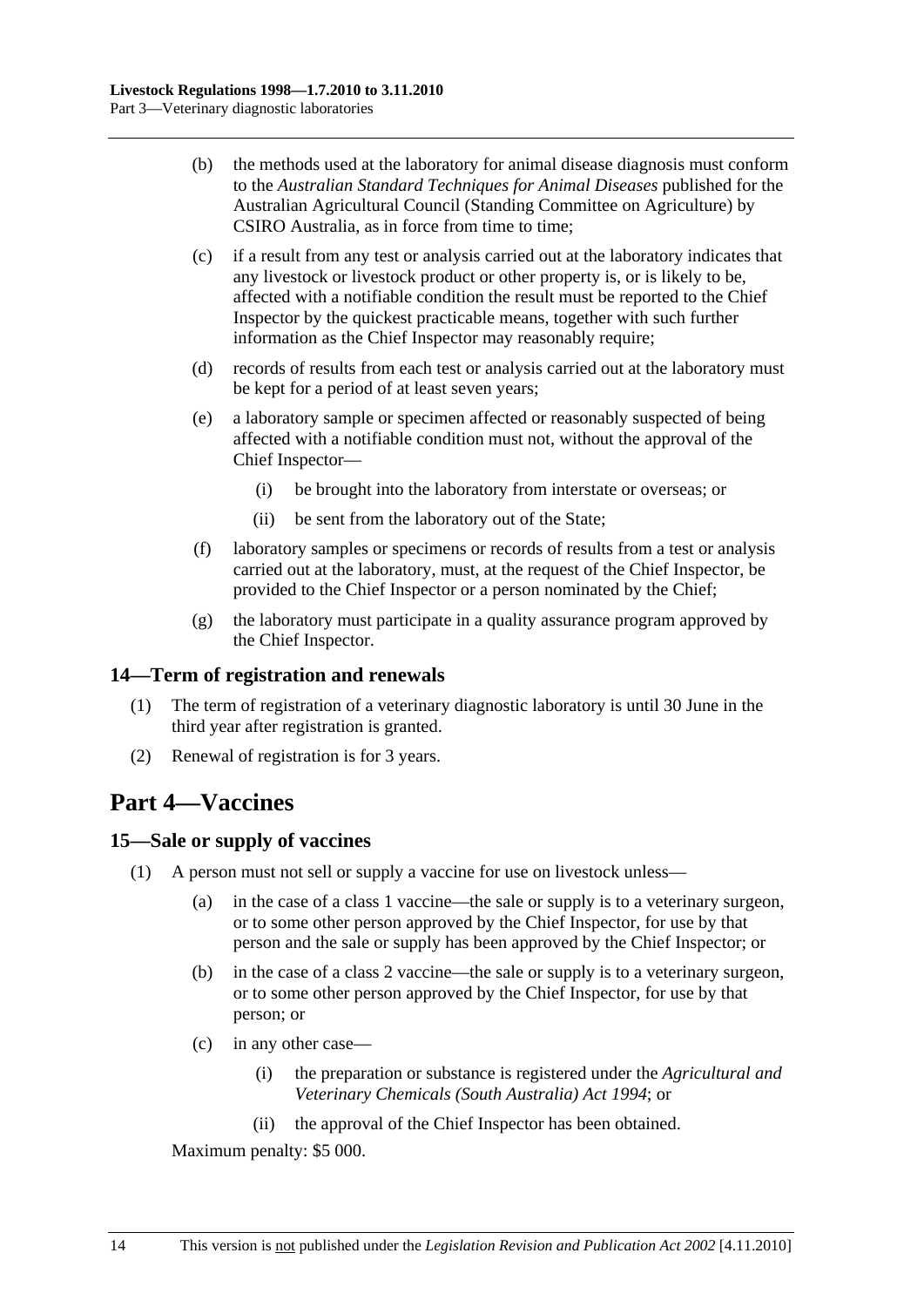<span id="page-14-0"></span> (2) A person must not sell or supply a vaccine after the date (if any) specified on any label, covering, wrapping or container as the date after which the vaccine should not or must not be used on livestock.

Maximum penalty: \$2 500.

Expiation fee: \$210.

## **16—Use of vaccines**

A person must not, without the approval of the Chief Inspector, use a class 1 or 2 vaccine on livestock unless the person is a veterinary surgeon.

Maximum penalty: \$5 000.

## **17—Storage and disposal of vaccines**

A person who has in his or her possession, custody or control a vaccine intended for sale or supply must—

- (a) ensure that the vaccine is at all times stored in the manner, and at the temperature (if any) specified on any label, covering or wrapping by or under any law; and
- (b) dispose of the vaccine on, or as soon as possible after, the date (if any) specified on any label, covering, wrapping or container as the date after which the vaccine should not or must not be used on livestock.

Maximum penalty: \$2 500.

Expiation fee: \$210.

## **18—Prohibition on use of diagnostic agents**

A person must not, without the approval of the Chief Inspector, use a diagnostic agent (including tuberculin, johnin, mallein or pullorum antigen).

Maximum penalty: \$2 500.

# **Part 5—Hormonal growth promotants**

## **19—Method of treatment of cattle or buffalo with hormonal growth promotants**

A person must not treat cattle or buffalo with a hormonal growth promotant otherwise than by implanting the hormonal growth promotant under the skin behind the ear of the cattle or buffalo.

Maximum penalty: \$5 000.

Expiation fee: \$315.

## **20—HGP earmarks**

- (1) If cattle or buffalo are not, immediately after treatment with a hormonal growth promotant, each marked with an earmark consisting of an equilateral triangle with sides 20 millimetres in length, punched through the centre of the left or right ear of the animal (an *HGP earmark*)—
	- (a) the owner of the cattle or buffalo; and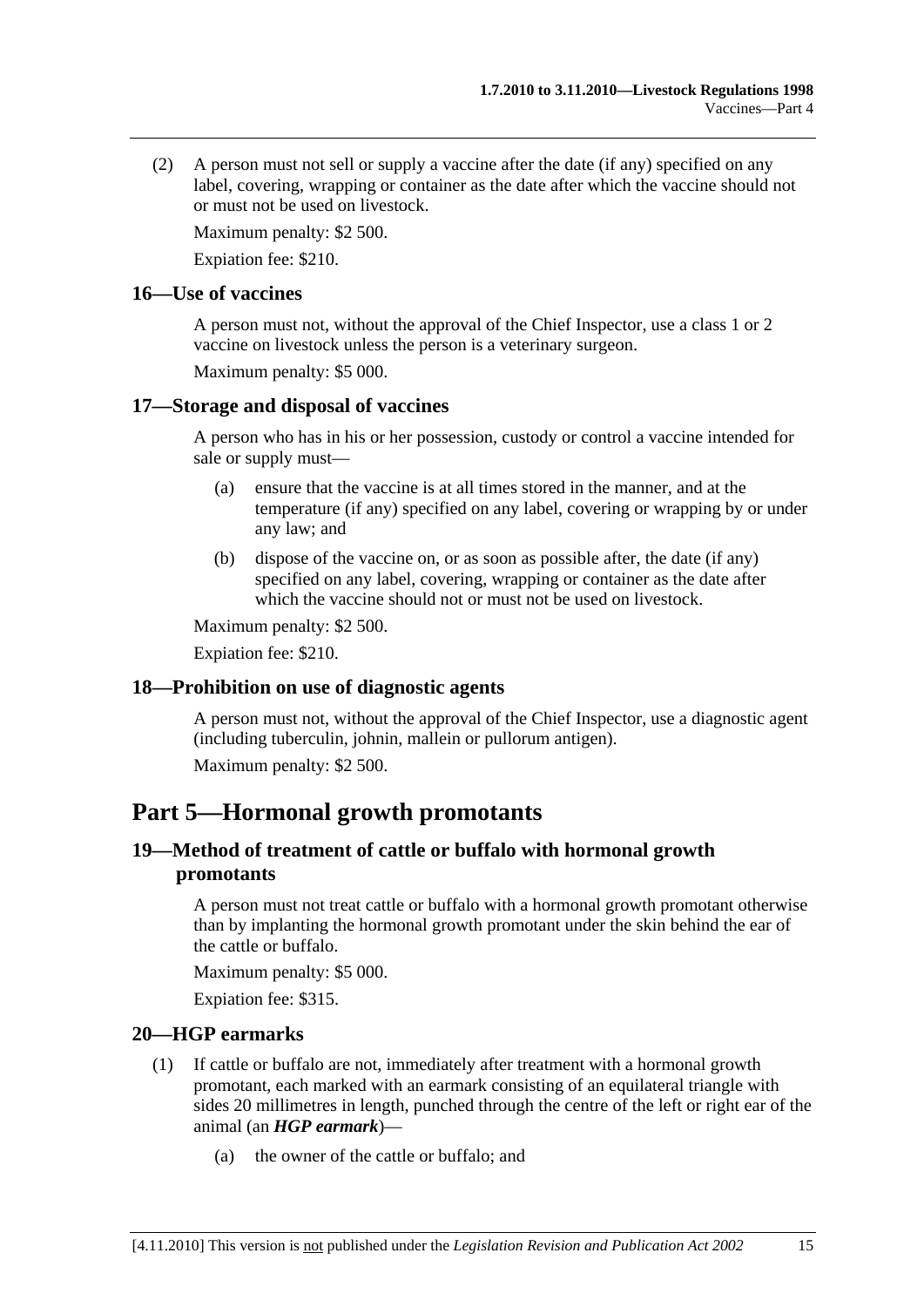<span id="page-15-0"></span> (b) any other person responsible for the husbandry of the cattle or buffalo who treated the cattle or buffalo with the hormonal growth promotant, or caused or permitted the cattle or buffalo to be so treated,

are each guilty of an offence.

Maximum penalty: \$5 000.

Expiation fee: \$315.

 (2) [Subregulation \(1\)](#page-14-0) does not apply in respect of an animal that already has an HGP earmark at the time of treatment with a hormonal growth promotant.

## **21—HGP records**

The owner (or former owner) of cattle or buffalo that are treated with hormonal growth promotants must ensure that records are made, and retained for a period of not less than two years after the cattle or buffalo cease to be in his or her ownership, containing the following information:

- (a) in respect of each type of hormonal growth promotant obtained or used to treat cattle or buffalo—
	- (i) the date on which it was obtained; and
	- (ii) a description of its type; and
	- (iii) the name and address of the person from whom it was obtained; and
	- (iv) the number of doses obtained; and
- (b) in respect of each treatment of cattle or buffalo with each type of hormonal growth promotant—
	- (i) the date of the treatment; and
	- (ii) the breed or other description of each animal treated; and
	- (iii) the number of animals treated; and
	- (iv) a description of the type of hormonal growth promotant used for the treatment; and
	- (v) the number of doses of hormonal growth promotant used, lost or wasted in the course of the treatment; and
- (c) in respect of the disposal to some other person of cattle or buffalo treated with hormonal growth promotants—
	- (i) the number of animals disposed of; and
	- (ii) the breed or other description of each animal; and
	- (iii) the fact that the animals have been treated with hormonal growth promotants; and
	- (iv) the date of the disposal; and
	- (v) the name of that other person.

Maximum penalty: \$2 500.

Expiation fee: \$210.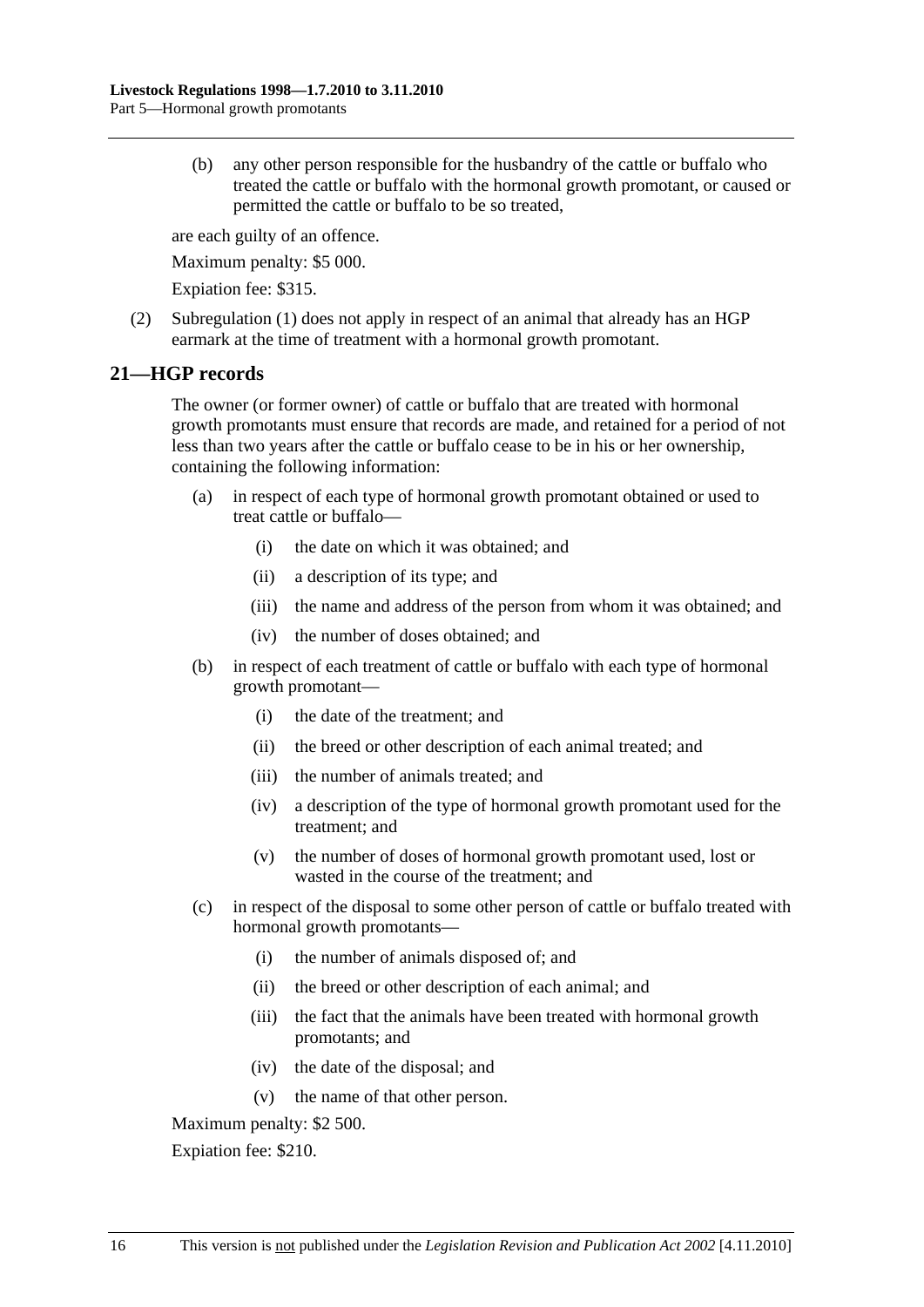## <span id="page-16-0"></span>**22—HGP free declarations**

- (1) A person must not make an HGP free declaration in respect of cattle or buffalo unless the person is—
	- (a) the owner of the cattle or buffalo; or
	- (b) a person responsible for the husbandry of the cattle or buffalo authorised by the owner to do so.

Maximum penalty: \$5 000.

Expiation fee: \$315.

 (2) A person must not make a statement that is false or misleading in a material particular (whether by reason of the inclusion or omission of any particular) in an HGP free declaration.

Maximum penalty/expiation fee:

(a) If the person made the statement knowing that it was false or misleading:

Maximum penalty—\$10 000.

(b) In any other case:

Maximum penalty—\$5 000.

Expiation fee—\$315.

- (3) For the purposes of [subregulation \(2\),](#page-16-0) the statement in an HGP declaration that the cattle or buffalo have not been treated with hormonal growth promotants will be taken to be false if the cattle or buffalo have HGP earmarks.
- (4) A person must not make an HGP free declaration in respect of cattle or buffalo that have not been continuously in the same ownership since birth unless the current owner of the cattle or buffalo received an HGP free declaration or an HGP free invoice in respect of the cattle or buffalo when they came into his or her ownership.

Maximum penalty: \$5 000.

Expiation fee: \$315.

 (5) In proceedings for an offence against [subregulation \(4\)](#page-16-0), the burden of proving that the current owner received an HGP free declaration or invoice in respect of the cattle or buffalo when they came into his or her ownership lies on the defendant.

#### **23—HGP free tags**

- (1) If HGP free tags are attached to cattle or buffalo that have HGP earmarks or, despite not having HGP earmarks, have been treated with hormonal growth promotants—
	- (a) the owner of the cattle or buffalo; and
	- (b) any other person responsible for the husbandry of the cattle or buffalo who attached the tags or caused or permitted the tags to be so attached,

are each guilty of an offence.

Maximum penalty:

If the owner or person responsible for the husbandry of the cattle or buffalo knows that the cattle or buffalo have been treated with hormonal growth promotants—\$10 000.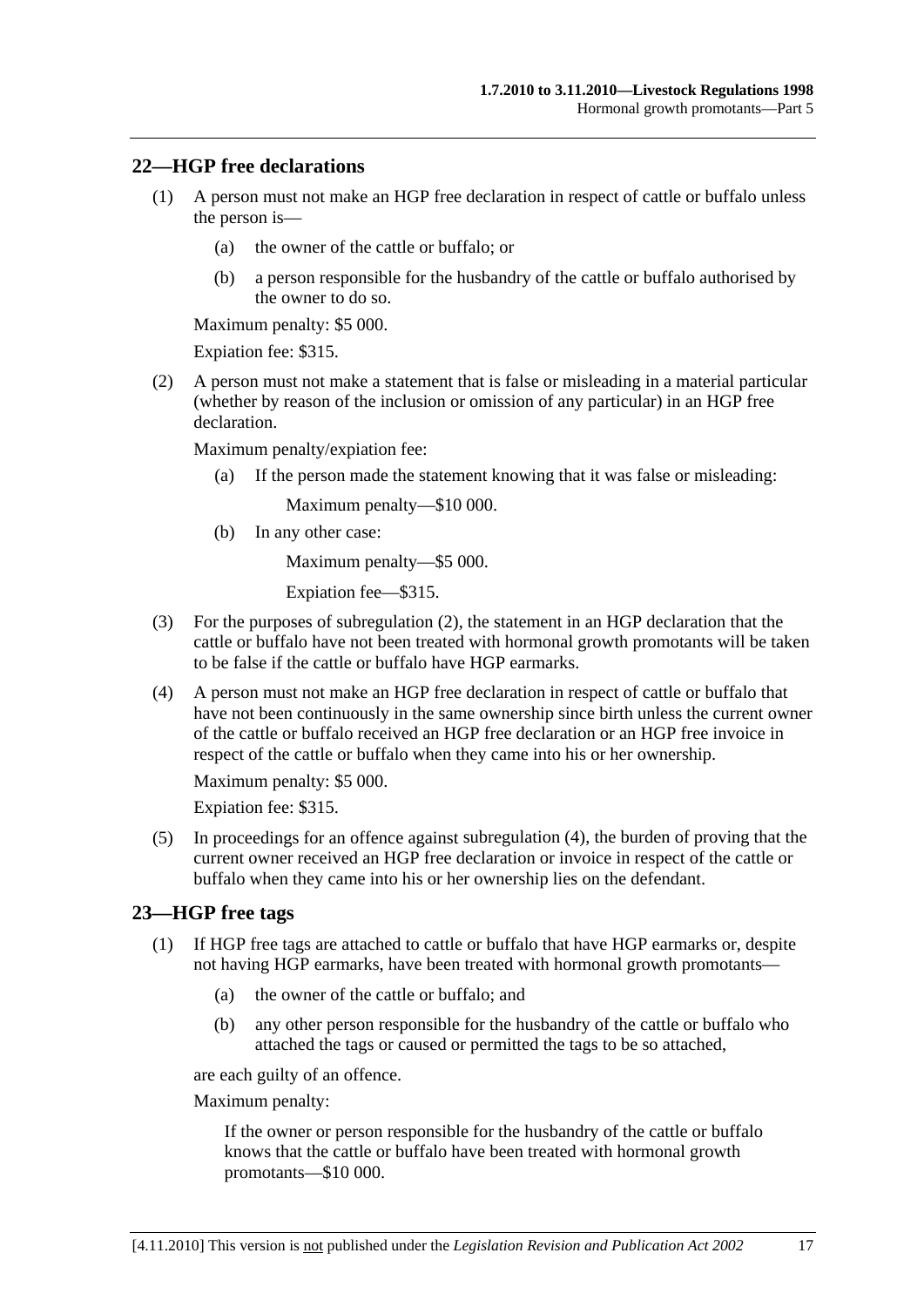In any other case—\$5 000.

- <span id="page-17-0"></span> (2) If HGP free tags are attached to cattle or buffalo that have not been continuously in the same ownership since birth—
	- (a) the owner of the cattle or buffalo; and
	- (b) any other person responsible for the husbandry of the cattle or buffalo who attached or caused or permitted the tags to be so attached,

are each guilty of an offence unless the owner received an HGP free declaration or an HGP free invoice in respect of the cattle or buffalo when they came into his or her ownership.

Maximum penalty: \$5 000.

Expiation fee: \$315.

 (3) In proceedings for an offence against [subregulation \(2\)](#page-17-0), the burden of proving that the owner received an HGP free declaration or invoice in respect of the cattle or buffalo when they came into his or her ownership lies on the defendant.

## **24—HGP free invoices etc**

- (1) A stock agent must give to the purchaser of cattle or buffalo sold by the agent that are identified at the time of sale with HGP free tags either—
	- (a) an HGP free invoice; or
	- (b) if the stock agent has, in connection with the sale, received an HGP free declaration in respect of the cattle or buffalo—
		- (i) a copy of the declaration; and
		- (ii) if the declaration extends to cattle or buffalo not sold to the purchaser—an invoice that specifies the number and type of cattle or buffalo referred to in the declaration that have been sold to the purchaser (a *split lot invoice*).

Maximum penalty: \$2 500.

Expiation fee: \$210.

- (2) A stock agent must ensure that each HGP free invoice issued by the agent—
	- (a) specifies the number and type of cattle or buffalo that were identified at the time of sale with HGP free tags; and
	- (b) identifies the land on which the cattle or buffalo were pastured before removal for sale.

Maximum penalty: \$2 500.

Expiation fee: \$210.

 (3) A stock agent must retain for a period of not less than two years a copy of each HGP free invoice, HGP free declaration and split lot invoice given to a purchaser under this regulation.

Maximum penalty: \$2 500.

Expiation fee: \$210.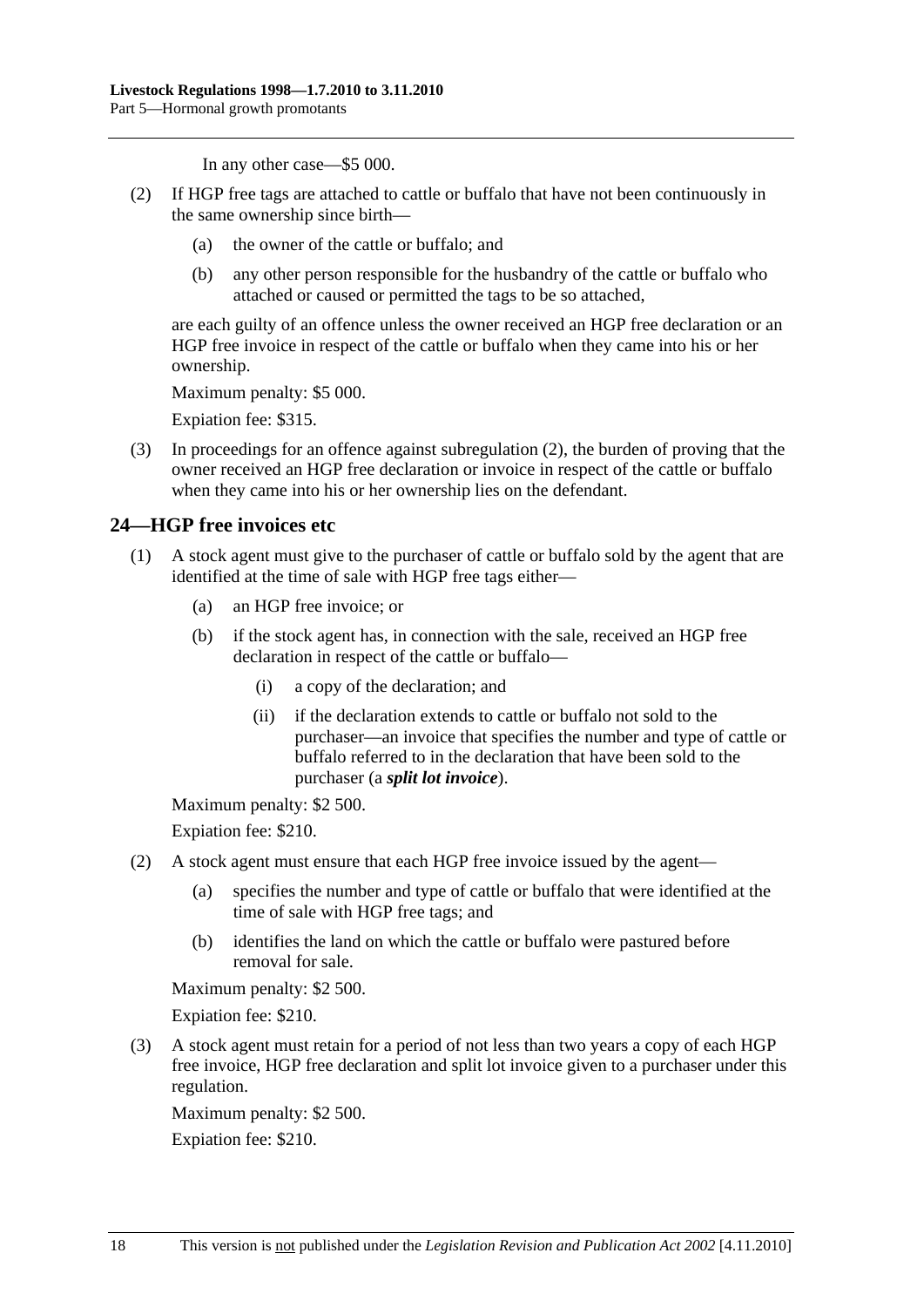# <span id="page-18-0"></span>**Part 6—Livestock identification**

## **Division 1—Preliminary**

## **26—Interpretation**

(1) In this Part—

*authorised manufacturer* means a person authorised by the Chief Inspector under [regulation 29A](#page-28-0) to manufacture transaction tags, identification tags or permanent identification devices;

*authorised recycler* means a person authorised by the Chief Inspector under [regulation 29A](#page-28-0) to recycle permanent identification devices;

*breeder* means—

- (a) an entire male animal; or
- (b) a female animal that is of or over 15 months of age;

*identification code* means—

- (a) an identification code allotted under [regulation 29](#page-27-0); or
- (b) a property identification code, property identifier code or other code identifying land allotted under a corresponding law;

*livestock* means cattle, buffalo, sheep, goats and deer;

*livestock saleyard* includes any place where a public sale of livestock is conducted;

*national vendor declaration* means a vendor declaration of a kind designated, for the time being, by the Chief Inspector by notice in the Gazette as a national vendor declaration for the purposes of these regulations;

*owner* of land—

- (a) in relation to land alienated from the Crown in fee simple—means the owner of an estate in fee simple in the land;
- (b) in relation to land held from the Crown by lease, licence or agreement to purchase—means the lessee, licensee or purchaser;

*permanent identification device* means a device for the permanent identification of livestock of a particular class obtained from an authorised manufacturer or an authorised recycler or a person authorised under a corresponding law to manufacture or recycle such devices or through an ordering system approved under a corresponding law;

*prescribed database manager* means the person designated, for the time being, by the Chief Inspector by notice in the Gazette as the prescribed database manager for the purposes of these regulations.

 (2) The Chief Inspector may, by subsequent notice in the Gazette, vary or revoke a notice made for the purposes of a definition in [subregulation \(1\)](#page-18-0).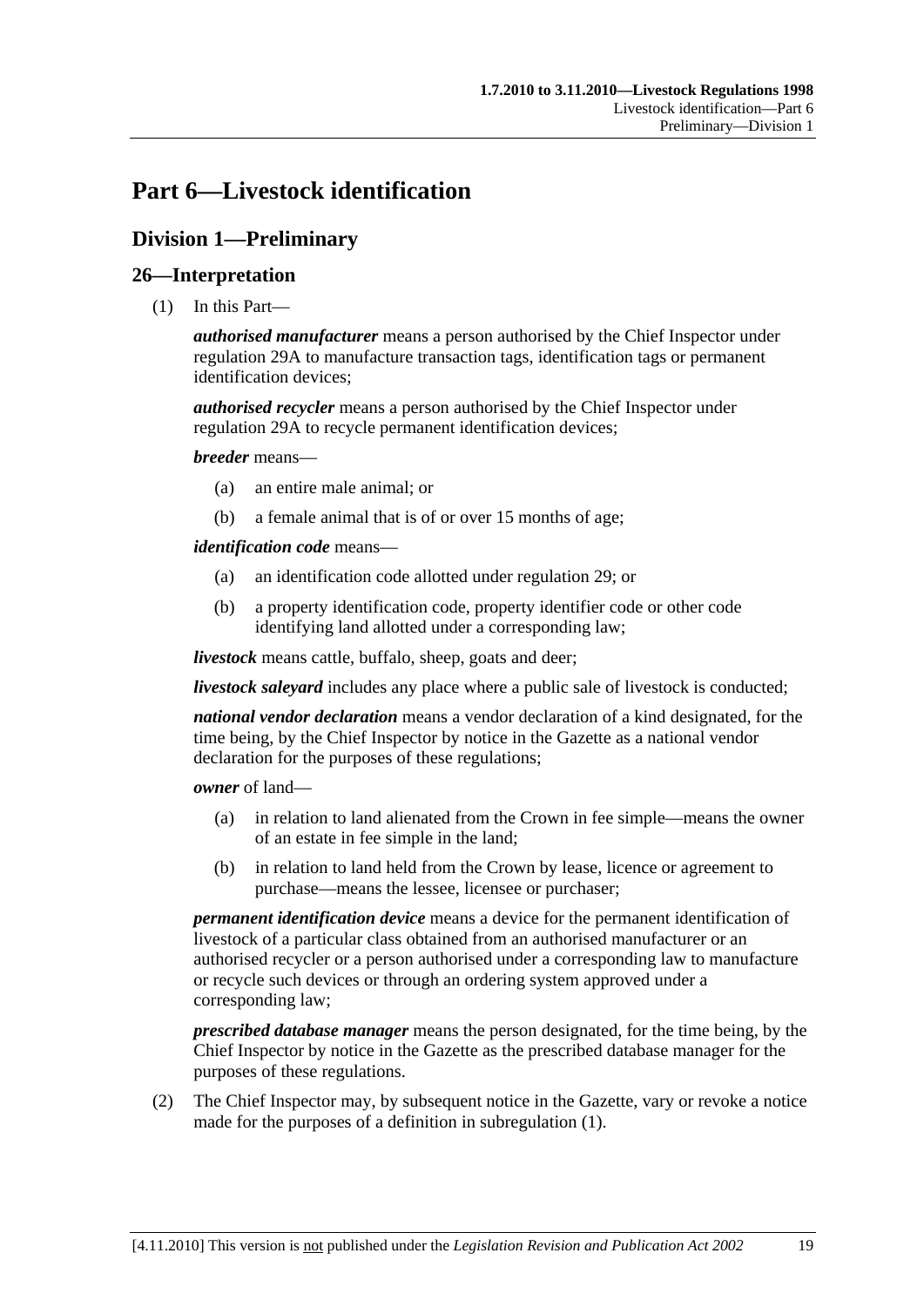# <span id="page-19-0"></span>**Division 2—Identification of cattle and buffalo**

## **27—Application of Division**

This Division applies only in relation to cattle and buffalo.

## **27A—Permanent identification devices and transaction tags**

- (1) Subject to this regulation, an animal must not be brought into the State or removed from land on which it has been pastured unless it is permanently identified by—
	- (a) a permanent identification device attached to the off-side ear of the animal, with the component of the device containing the electronic microchip placed on the inside of the ear; or
	- (b) a permanent identification device inserted in the animal and a tag, indicating that the animal has such a device inserted in it, attached to the off-side ear of the animal.
- (2) Until 1 July 2007, this regulation does not apply to lots of 20 or more breeders (each born before 1 January 2004) consigned direct to an abattoir for immediate slaughter from the land on which they have been pastured since birth (whether that land is in or outside the State) if each such animal is identified by a transaction tag—
	- (a) attached to the tail or an ear of the animal; and
	- (b) bearing the identification code of the land.
- (3) If, without the authorisation of the Chief Inspector, an animal is not identified in accordance with this regulation, the owner of the animal is guilty of an offence.

Maximum penalty: \$5 000.

Expiation fee: \$315.

 (4) For the purposes of this regulation, an animal will not be regarded as being removed from land if it is moved from land to which an identification code applies to other land to which the same identification code applies.

## **27AB—Identification of animals presented for public sale without identification**

- (1) If an animal at a livestock saleyard is not identified as required by [regulation 27A](#page-19-0), the operator of the livestock saleyard or a stock agent may cause the animal to be identified by a permanent identification device, or transaction tag, bearing the identification code of the operator.
- (2) If an animal is so identified, the operator or agent must make, and retain for at least 2 years, a written record of—
	- (a) the name of the person responsible for causing the animal to be so identified; and
	- (b) the number of the permanent identification device or tag; and
	- (c) the name of the vendor of the animal; and
	- (d) the identification code of the land on which the animal was pastured before consignment for sale; and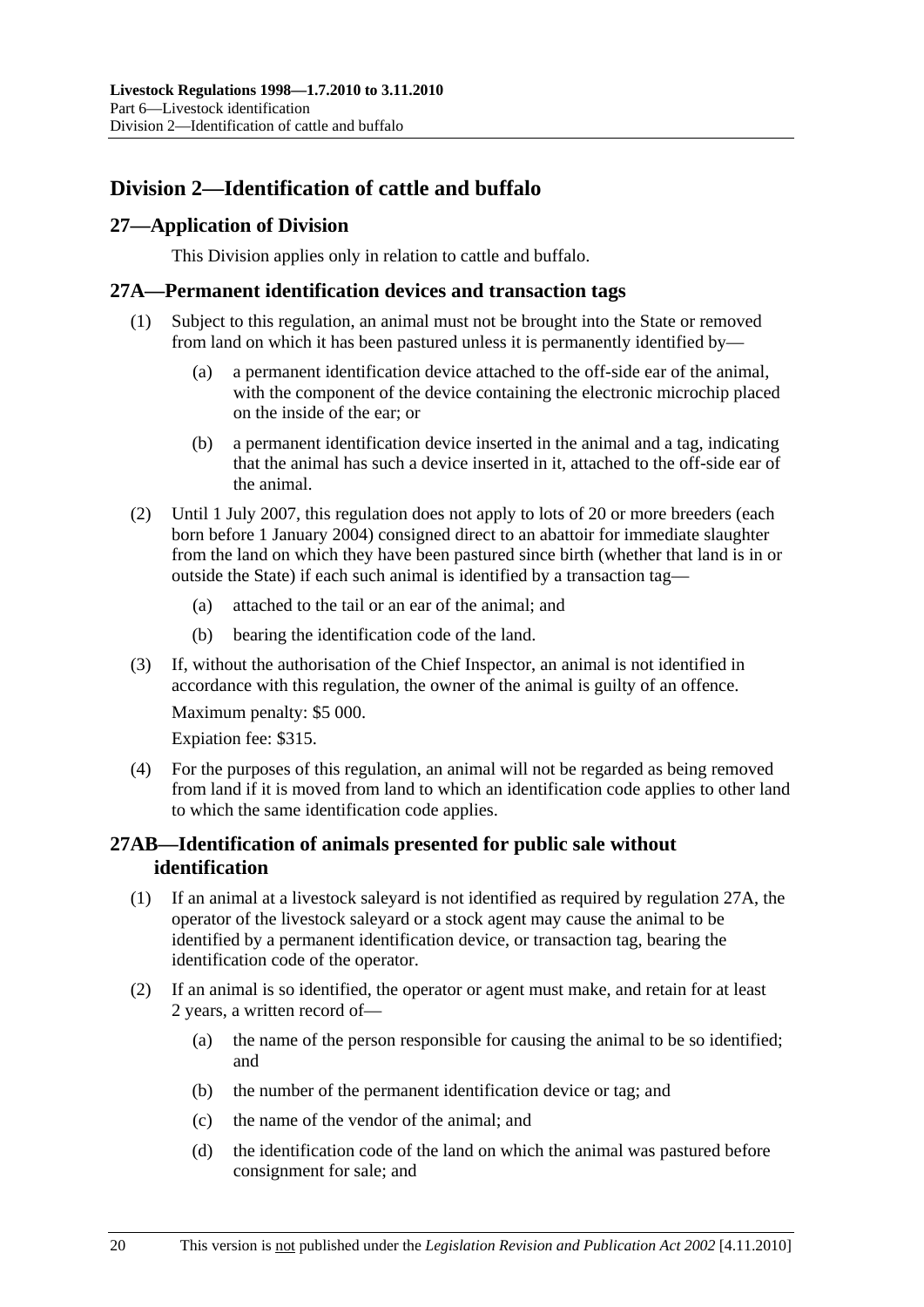- <span id="page-20-0"></span> (e) if a national vendor declaration has been given in connection with the sale, the serial number of the declaration; and
- (f) the total number of animals in the consignment including the animal.

Expiation fee: \$315.

## **27AC—Offence to identify animal with device or tag bearing identification code of land on which animal not pastured or kept for sale or slaughter**

- (1) If a person inserts in or attaches to an animal a permanent identification device, or a transaction tag, that bears an identification code of land other than—
	- (a) land on which the animal is then pastured; or
	- (b) a livestock saleyard at which the animal is then kept for sale,

the owner of the animal and any person who caused the device or tag to be so attached or inserted are each guilty of an offence.

Maximum penalty: \$5 000.

Expiation fee: \$315.

 (2) If a person attaches a tag to an animal indicating that the animal has a permanent identification device inserted in it and the animal does not have such a device inserted in it, the owner of the animal and any person who caused the tag to be so attached are each guilty of an offence.

Maximum penalty: \$5 000.

Expiation fee: \$315.

## **Division 3—Notification for purposes of national livestock identification system**

#### **27B—Application of Division**

This Division applies only in relation to cattle or buffalo identified by permanent identification devices.

## **27C—Notification when cattle or buffalo sold at public sale**

- (1) The operator of a livestock saleyard must, unless otherwise authorised by the Chief Inspector, notify the prescribed database manager as follows:
	- (a) by the end of each day on which livestock are offered for sale at the saleyard, the operator must provide the following details for each animal offered for sale on that day:
		- (i) the number of the animal's permanent identification device;
		- (ii) the identification code of the land on which the animal was last pastured before consignment for sale;
		- (iii) if a national vendor declaration has been given in connection with the sale, the serial number of the declaration;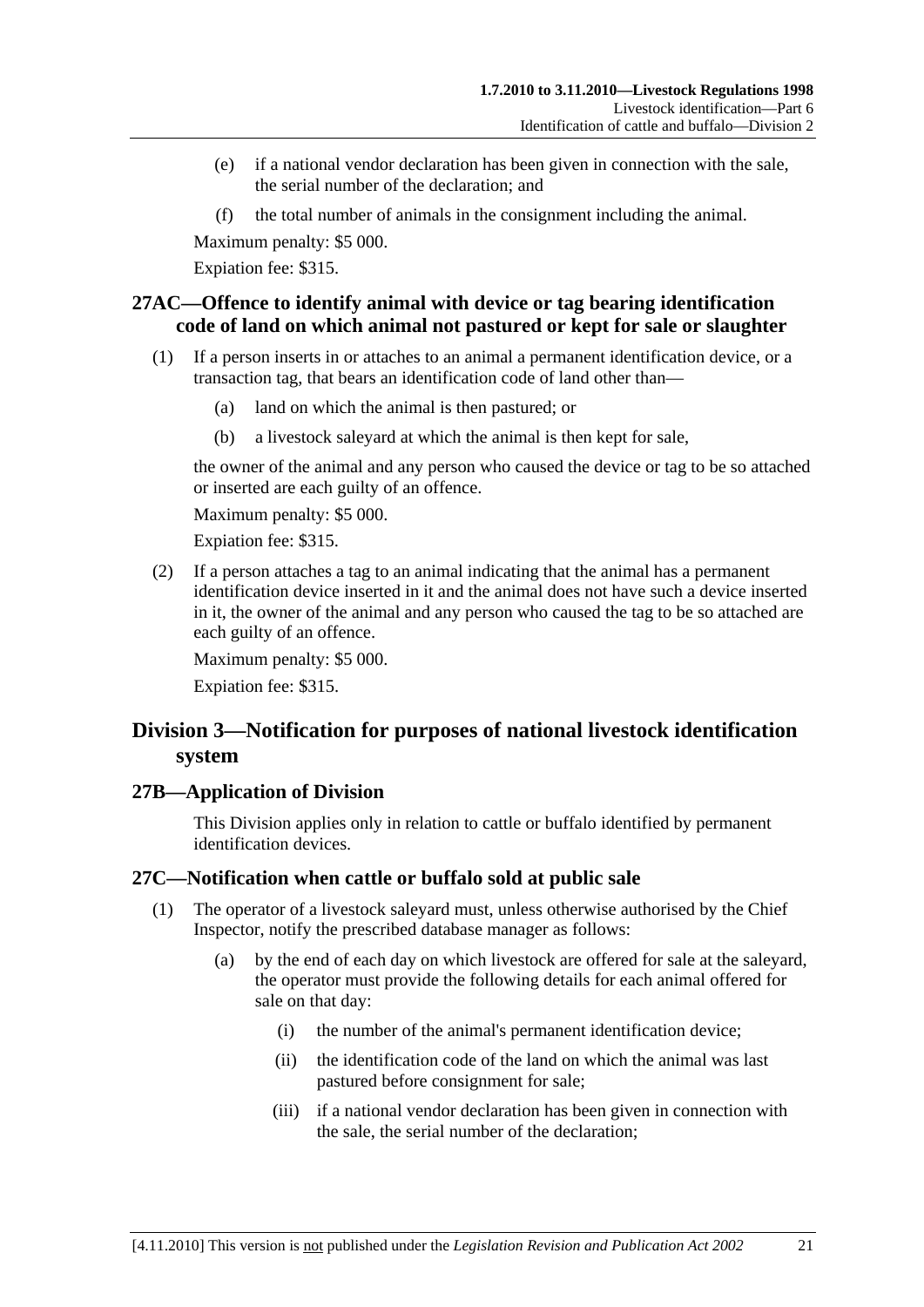- <span id="page-21-0"></span> (b) before, or as soon as practicable (and, in any event, within 7 days) after, an animal offered for sale at the saleyard is transported from the saleyard, the operator must update the entry in the database for the animal with—
	- (i) the identification code of the abattoir or land to which the animal is to be or has been transported direct from the livestock saleyard; or
	- (ii) if the operator is not then aware of the abattoir or land to which the animal is to be or has been transported direct from the livestock saleyard—
		- (A) the identification code of the stock agent acting on behalf of the purchaser of the animal; or
		- (B) if the purchaser is not acting through a stock agent or the animal was not sold—the identification code of the stock agent acting on behalf of the vendor of the animal;
- (c) if the operator becomes aware that information provided to the prescribed database manager is inaccurate or incomplete through an omission or error made by the operator, the operator must, as soon as practicable, provide the correct or complete information.

Expiation fee: \$315.

 (2) A stock agent or other person who offers an animal for sale at a livestock saleyard must provide the saleyard operator with information necessary for the operator to comply with [subregulation \(1\)\(a\).](#page-20-0)

Maximum penalty: \$5 000.

Expiation fee: \$315.

- (3) A stock agent or other person who purchases an animal at a livestock saleyard must, unless otherwise authorised by the Chief Inspector, notify the saleyard operator or prescribed database manager as follows:
	- (a) if, by the end of the day on which the animal was offered for sale, the abattoir or land to which the animal is to be transported direct from the livestock saleyard has been determined—the agent or person must, by the end of that day, provide the saleyard operator with the identification code of that abattoir or land;
	- (b) in any other case—the agent or person must, before, or as soon as practicable (and, in any event, within 7 days) after, the animal is transported from the livestock saleyard, provide—
		- (i) the saleyard operator if the operator agrees to provide the information to the prescribed database manager; or
		- (ii) the prescribed database manager,

with the identification code of the abattoir or land to which the animal is to be or has been transported direct from the livestock saleyard.

Maximum penalty: \$5 000.

Expiation fee: \$315.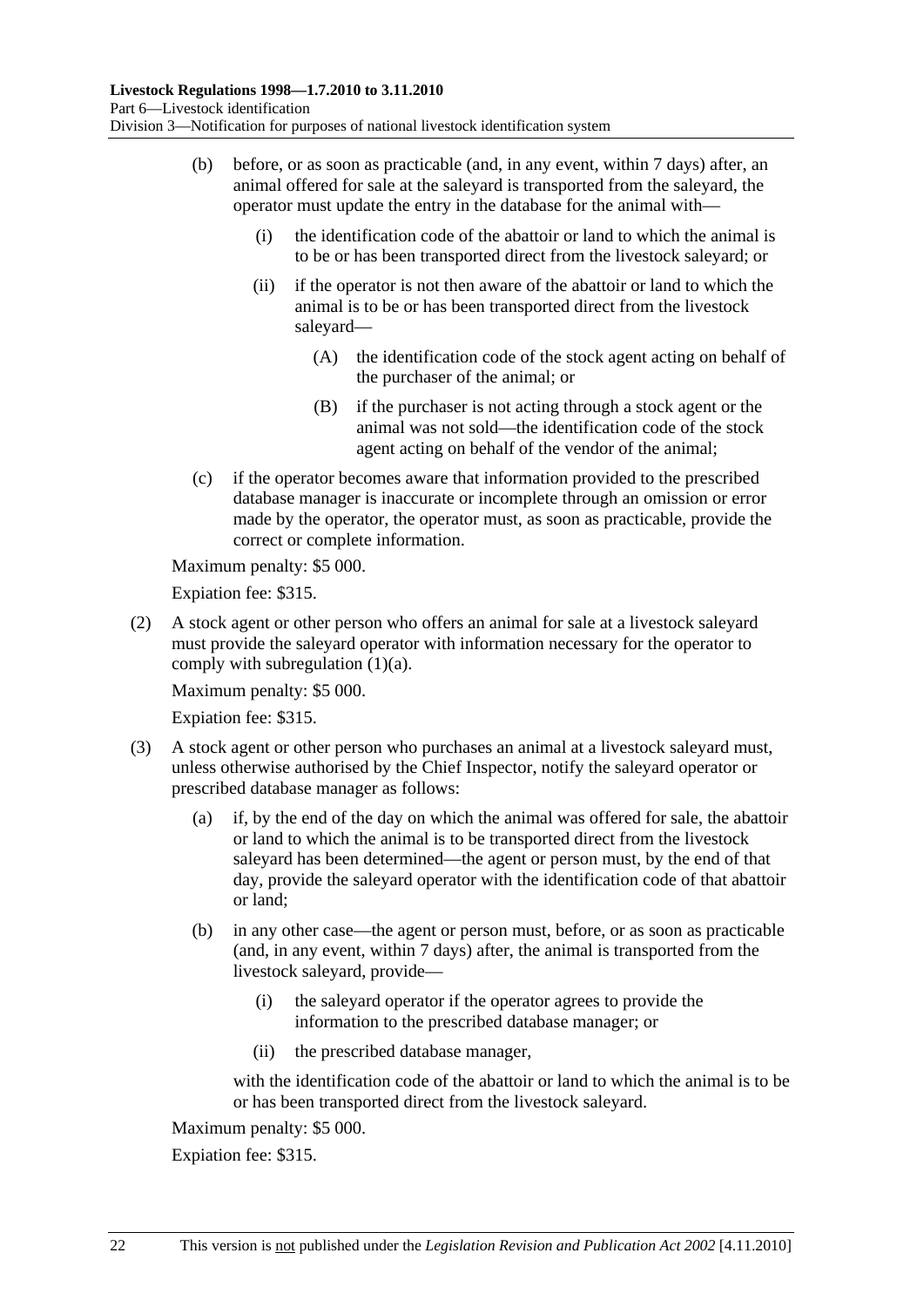- <span id="page-22-0"></span> (4) It is not a defence to a charge of an offence against [subregulation \(3\)](#page-21-0) to establish that an identification code had not previously been allotted to the land or person concerned.
- (5) A person selling or purchasing an animal through a stock agent must provide the stock agent with information necessary for the stock agent to comply with this regulation.

Expiation fee: \$315.

 (6) A stock agent must, as soon as practicable after providing the operator of a livestock saleyard with the identification code of an abattoir or land to which an animal is to be or has been transported from the livestock saleyard, give written notice to the purchaser of the animal setting out details of the identification code provided.

Maximum penalty: \$5 000.

Expiation fee: \$315.

**Note—** 

The notice may be included on an invoice.

 (7) If the purchaser of an animal becomes aware that information provided to the operator of a livestock saleyard or prescribed database manager in respect of the animal under this regulation is inaccurate or incomplete or that an animal was not transported direct to the destination contemplated at the time the information was provided, the purchaser must, as soon as practicable, notify the prescribed database manager of the correct or complete information.

Maximum penalty: \$5 000.

Expiation fee: \$315.

## **27D—Notification when cattle or buffalo slaughtered at abattoir**

The operator of an abattoir must, unless otherwise authorised by the Chief Inspector, within 7 days after slaughtering an animal, notify the prescribed database manager of—

- (a) the date of the slaughter of the animal; and
- (b) the number of the animal's permanent identification device (if any); and
- (ba) the number of any transaction tag attached to the animal; and
- (c) the identification code of the land on which the animal was last pastured before—
	- (i) in the case of an animal consigned for slaughter following public sale—consignment for sale;
	- (ii) in any other case—consignment for slaughter.

Maximum penalty: \$5 000.

Expiation fee: \$315.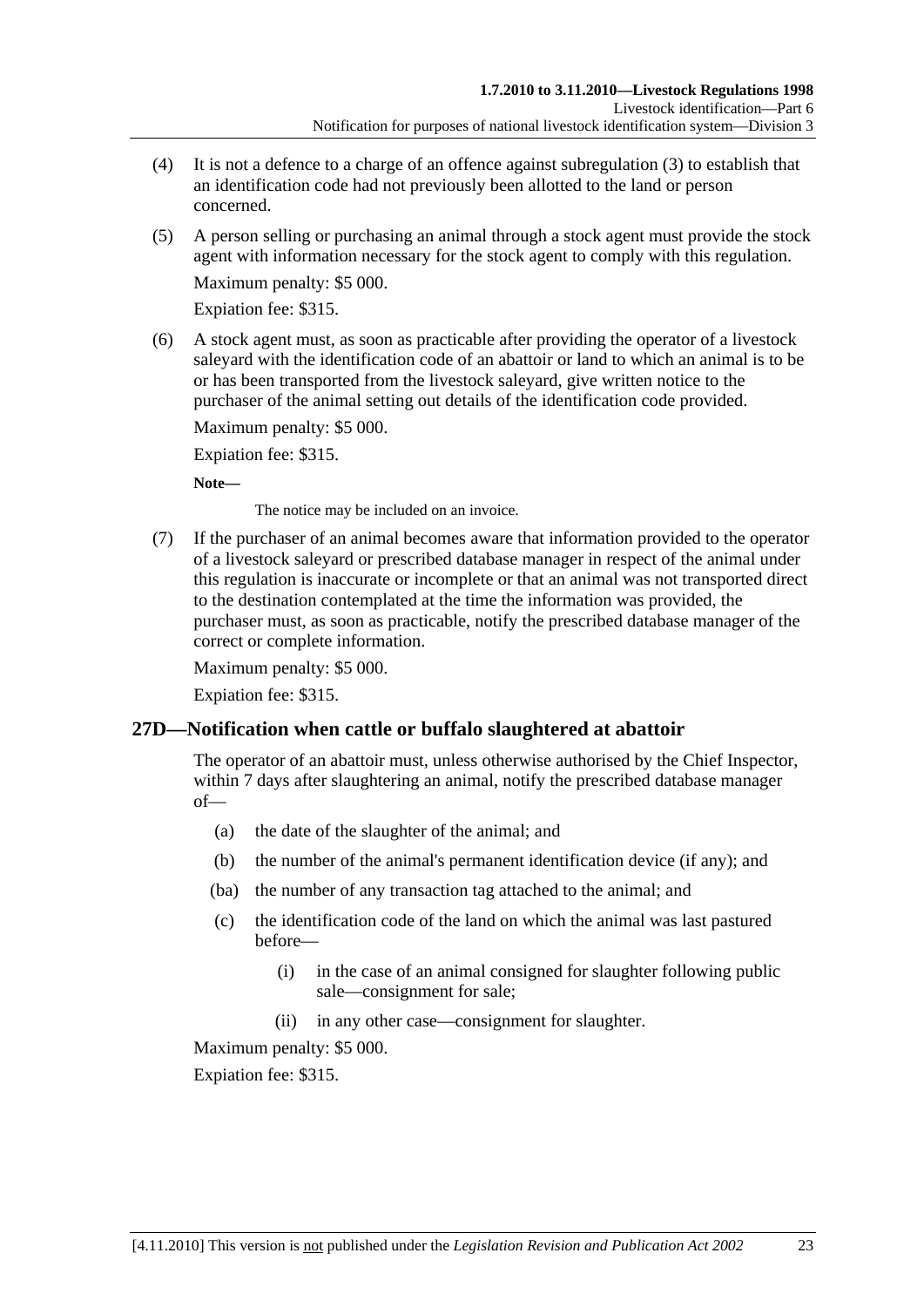## <span id="page-23-0"></span>**27E—Notification when cattle or buffalo moved to different property**

- (1) If an animal is removed from land on which it is pastured and is pastured on other land, taken to a show, rodeo or other event, or unloaded during transit, the person who owns the animal following the removal must, unless otherwise authorised by the Chief Inspector, within 7 days after the removal, notify the prescribed database manager of—
	- (a) the date of the removal of the animal; and
	- (b) the number of the animal's permanent identification device; and
	- (c) the identification code of the land from which the animal is removed (if the land has such a code); and
	- (d) the identification code of the land to which the animal is removed.

Maximum penalty: \$5 000.

Expiation fee: \$315.

- (2) For the purposes of this regulation—
	- (a) an animal will not be regarded as being removed from land if it is moved from land to which an identification code applies to other land to which the same identification code applies;
	- (b) an animal will not be regarded as being pastured on land if it is pastured for a period of not more than 7 days at a livestock saleyard at which it is to be or has been offered for sale or at an abattoir at which it is to be slaughtered.
- (3) It is not a defence to a charge of an offence against subregulation  $(1)(d)$  to establish that an identification code had not previously been allotted to the land.

#### **27F—Manner of notifying prescribed database manager**

For the purposes of this Division, the prescribed database manager will only be taken to be notified if notified in a manner authorised by the prescribed database manager.

## **Division 3A—Identification of sheep and goats and movement documentation**

#### **27FA—Application of Division**

This Division applies only in relation to sheep and goats.

## **27FB—Permanent identification devices**

- (1) Subject to this regulation, an animal must not be brought into the State, or removed from land on which it has been pastured, unless it is identified by a permanent identification device attached to an ear of the animal.
- (2) Until 1 January 2008, this regulation does not apply to animals consigned direct to slaughter from land on which they have been pastured for a price to be determined by weight and grade after slaughter.
- (3) Until 1 January 2009, this regulation does not apply to animals born before 1 January 2006.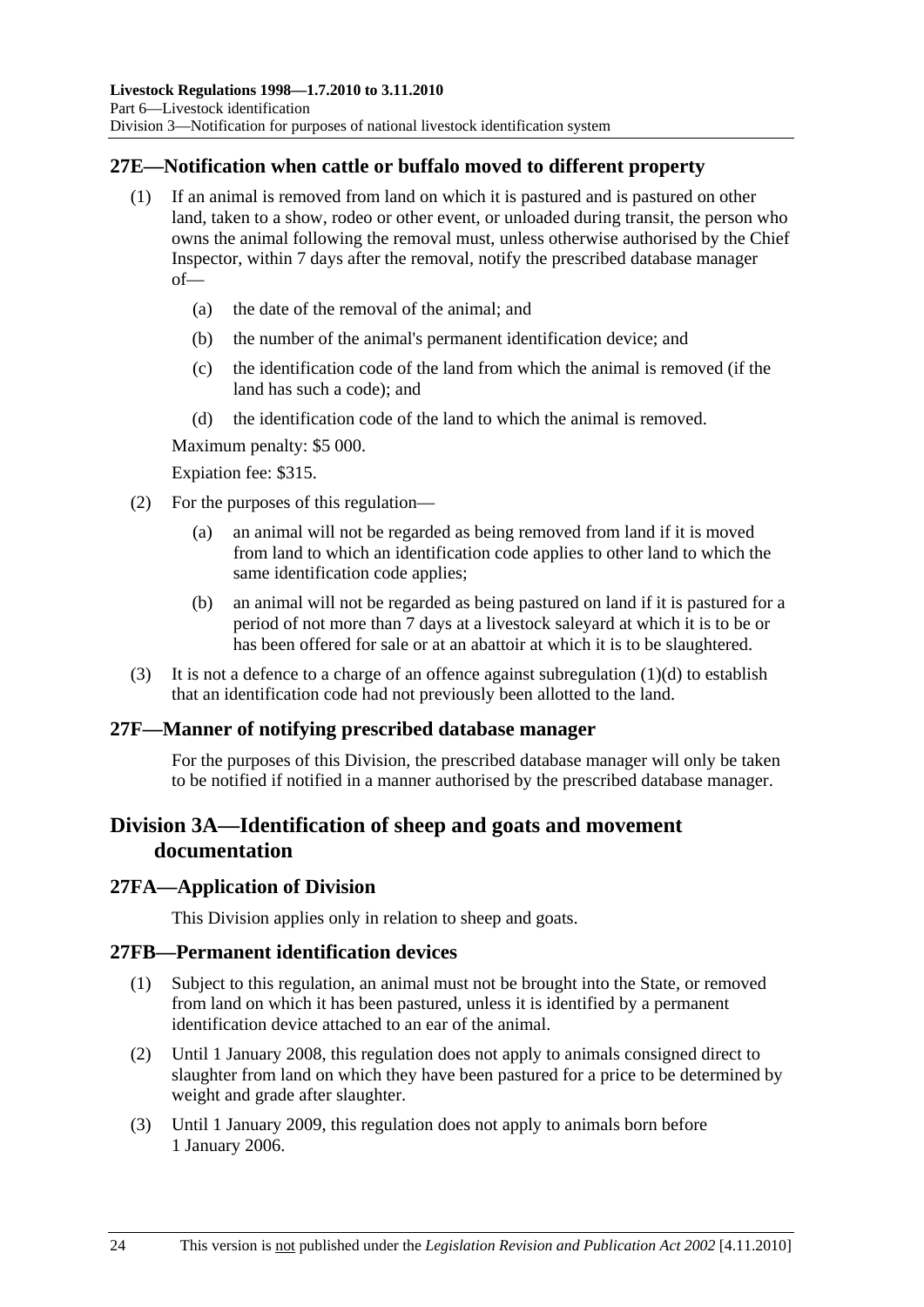- <span id="page-24-0"></span> (4) This regulation does not apply to a feral goat that is captured, pastured for a period not exceeding 6 weeks and consigned direct to slaughter from the land on which it has been pastured.
- (5) For the purposes of [subregulation \(4\)](#page-24-0)
	- a feral goat will be taken to have been captured and pastured if it is constrained by fences or other means and fed, watered, cared for or otherwise managed with a view to its consignment for sale or slaughter; and
	- (b) a goat will not be taken to be feral if it has been bred by the person responsible for its identification in accordance with this regulation.
- (6) If, without the authorisation of the Chief Inspector, an animal is not identified in accordance with this regulation, the owner of the animal is guilty of an offence.

Expiation fee: \$315.

 (7) If, without the authorisation of the Chief Inspector, a permanent identification device is attached to an animal and the device bears the identification code of land other than land on which the animal is or was last pastured, the owner of the animal and any person who caused the device to be so attached are each guilty of an offence.

Maximum penalty: \$5 000.

Expiation fee: \$315.

 (8) For the purposes of this regulation, an animal will not be regarded as being removed from land if it is moved from land to which an identification code applies to other land to which the same identification code applies.

## **27FC—Movement documentation**

- (1) The owner of an animal that is brought into this State, or removed from land on which it has been pastured (the *consignor*), is guilty of an offence unless movement documentation—
	- (a) accompanies the animal during its movement; and
	- (b) is provided to a person (the *consignee*) as follows:
		- (i) if the animal is brought into this State or removed for the purposes of sale by a stock agent—to the agent; or
		- (ii) if the animal is brought into this State or removed for the purposes of direct sale to a purchaser—to the purchaser; or
		- (iii) in any other case—to the person responsible for the management of the animal following its movement.

Maximum penalty: \$5 000.

Expiation fee: \$315.

- (2) The *movement documentation* must comprise—
	- (a) a vendor declaration relating to the animal (which, in the case of sheep, includes a sheep health statement); or
	- (b) a document containing—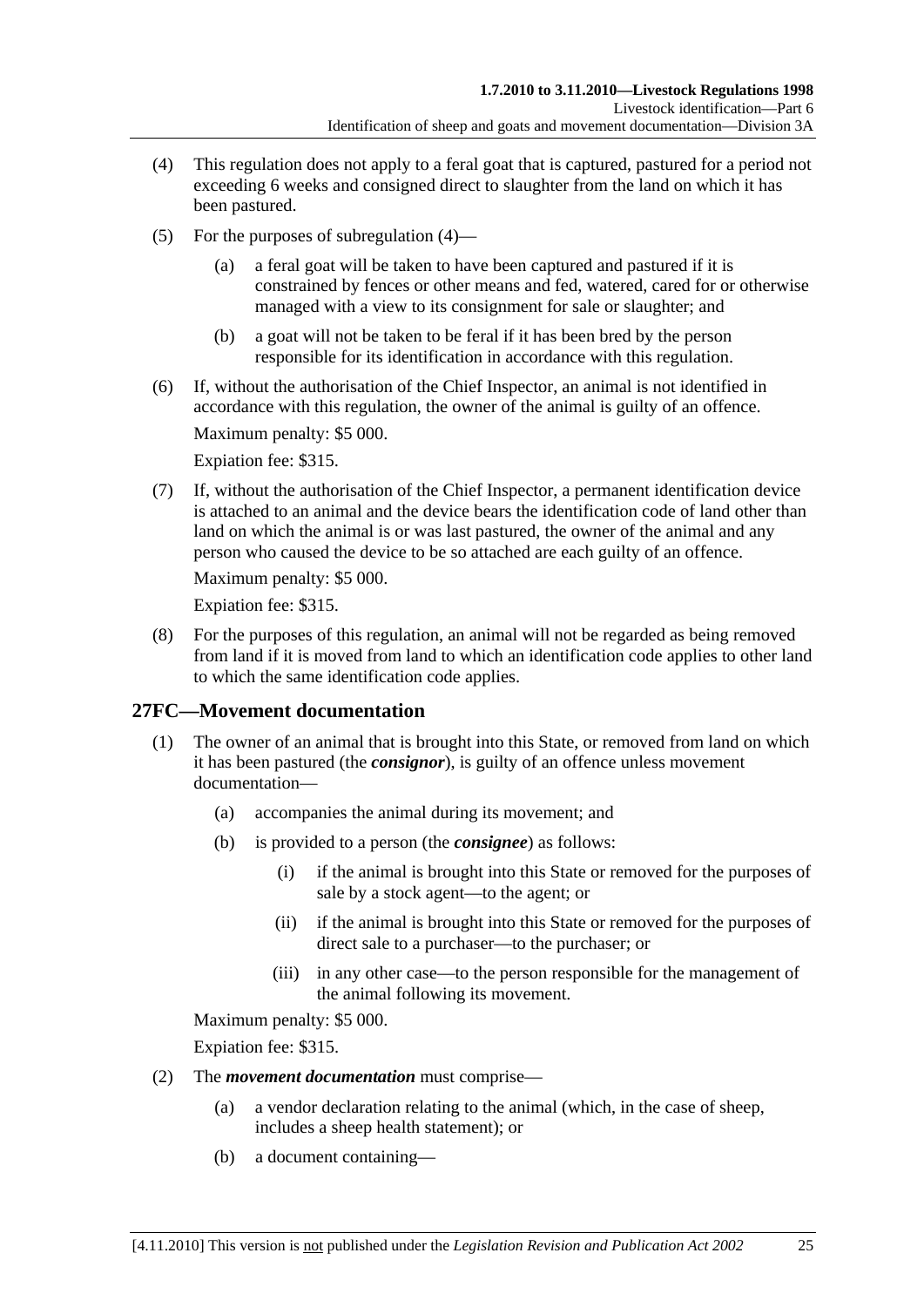- <span id="page-25-0"></span> (i) a statement of—
	- (A) the number and a general description of the animals being moved; and
	- (B) the identification code of the land from which the animals are being removed or, if the animals are being brought into the State, the land on which the animals were last pastured; and
	- (C) the identification codes present on the permanent identification devices attached to the animals (and, if more than 1 device is attached to an animal, on the device most recently attached to the animal); and
	- (D) the identification code of the land to which the animals are being moved or the address or a description of the location of the land; and
	- (E) the date on which the animals are being moved; and
- (ii) in the case of sheep—a sheep health statement.
- (3) A *sheep health statement* is a declaration in connection with the health of sheep in a form approved by the Chief Inspector.
- (4) Despite [subregulation \(2\)](#page-24-0) movement documentation need not include a sheep health statement if the animal concerned is consigned direct from a livestock saleyard outside this State to an abattoir in this State for immediate slaughter.
- (5) The consignor and the consignee must retain a copy of movement documentation prepared or received under this regulation for at least 7 years.

Expiation fee: \$315.

 (6) If animals are sold by a stock agent, the stock agent must provide the purchaser with a copy of the movement documentation accompanying the animals, or a document that summarises the information set out in [subregulation \(2\)\(b\)](#page-24-0), within 7 days after the sale.

Maximum penalty: \$5 000.

Expiation fee: \$315.

 (7) A purchaser to whom documentation is provided under [subregulation \(6\)](#page-25-0) must retain the documentation for at least 7 years.

Maximum penalty: \$5 000.

Expiation fee: \$315.

- (8) For the purposes of this regulation—
	- (a) an animal will not be regarded as being removed from land if it is moved from land to which an identification code applies to other land to which the same identification code applies; and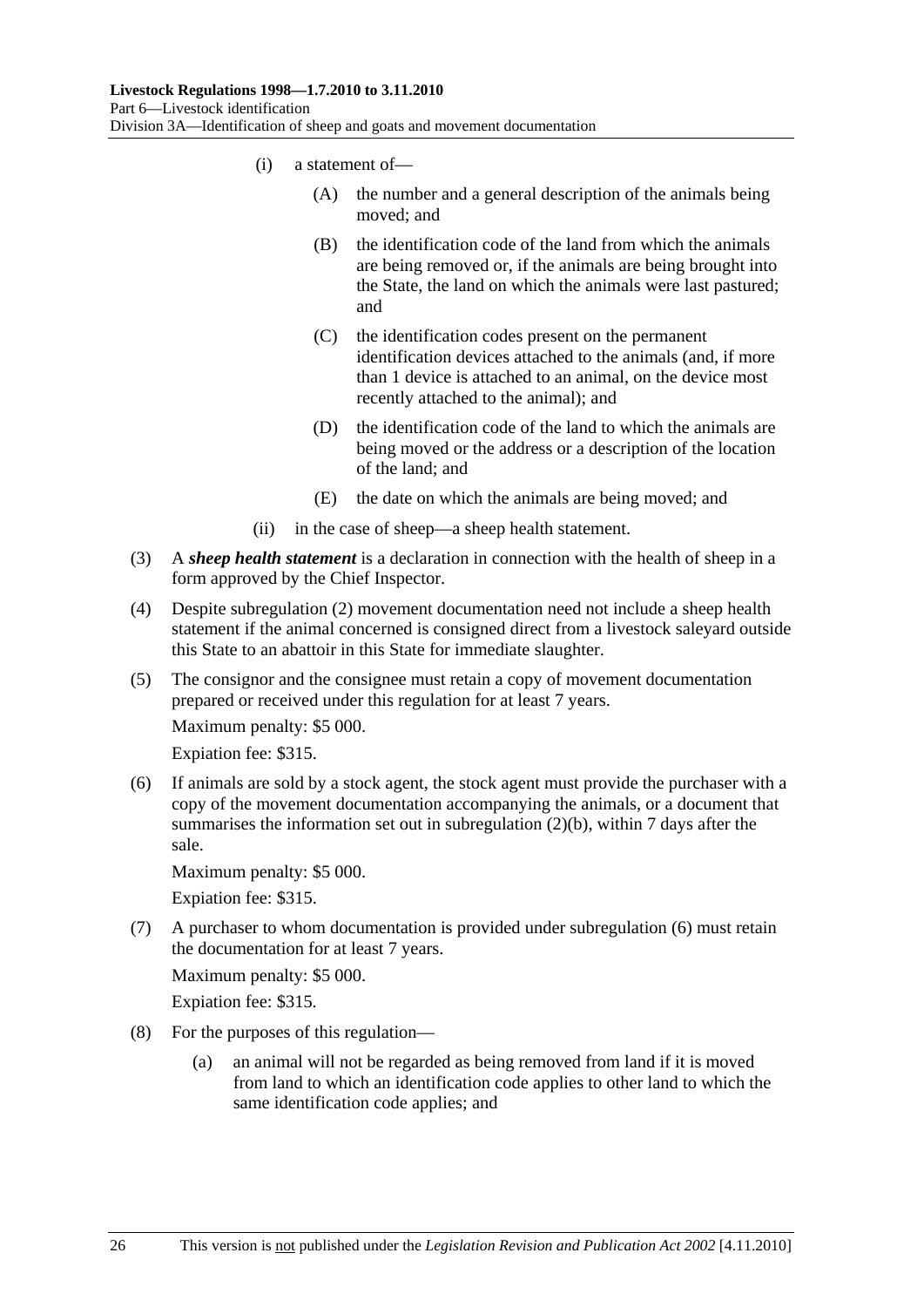<span id="page-26-0"></span> (b) an animal will not be regarded as being pastured on land if it is pastured on the land for a period of not more than 7 days at a livestock saleyard at which it is to be or has been offered for sale or at an abattoir at which it is to be slaughtered.

## **Division 4—Identification of deer**

## **27G—Identification of deer**

 (1) A person who keeps deer must ensure that deer are not removed from land on which they are kept unless attached to the ear of each animal is an identification tag that bears the identification code of the land from which it is removed.

Maximum penalty: \$5 000.

Expiation fee: \$315.

 (2) [Subregulation \(1\)](#page-26-0) does not apply in relation to the removal of an animal from land to which an identification code applies to land to which the same code applies.

# **Division 5—General**

## **27H—Removal of livestock in contravention of this Part**

- (1) If an inspector suspects on reasonable grounds that a person has removed, or is about to remove, livestock from property in contravention of this Part, the inspector may—
	- (a) require the owner or person in charge of the animals to—
		- (i) muster them at or take them to a specified place convenient for inspecting or attaching transaction or identification tags to the animals;
		- (ii) attach permanent identification devices or transaction or identification tags to animals found not to be tagged or otherwise identified in accordance with this Part;
		- (iii) detain the animals at a specified place, or return the animals to the place from which they have been removed, until they are tagged or otherwise identified in accordance with this Part; and
	- (b) if the owner or person in charge refuses or fails to comply with such a requirement, take the action required to be taken, with or without assistance.
- (2) The Minister may recover costs and expenses reasonably incurred by an inspector under [subregulation \(1\)\(b\)](#page-26-0) by action in a court of competent jurisdiction as a debt owed by the person of whom the requirement was made.

## **28—Types of tags and devices**

- (1) A person must only attach to, or insert in, an animal a permanent identification device of the following kind:
	- (a) if the device is to be attached to or inserted in the animal on the property on which the animal was born—a device of a kind approved by the Chief Inspector as a breeder device; or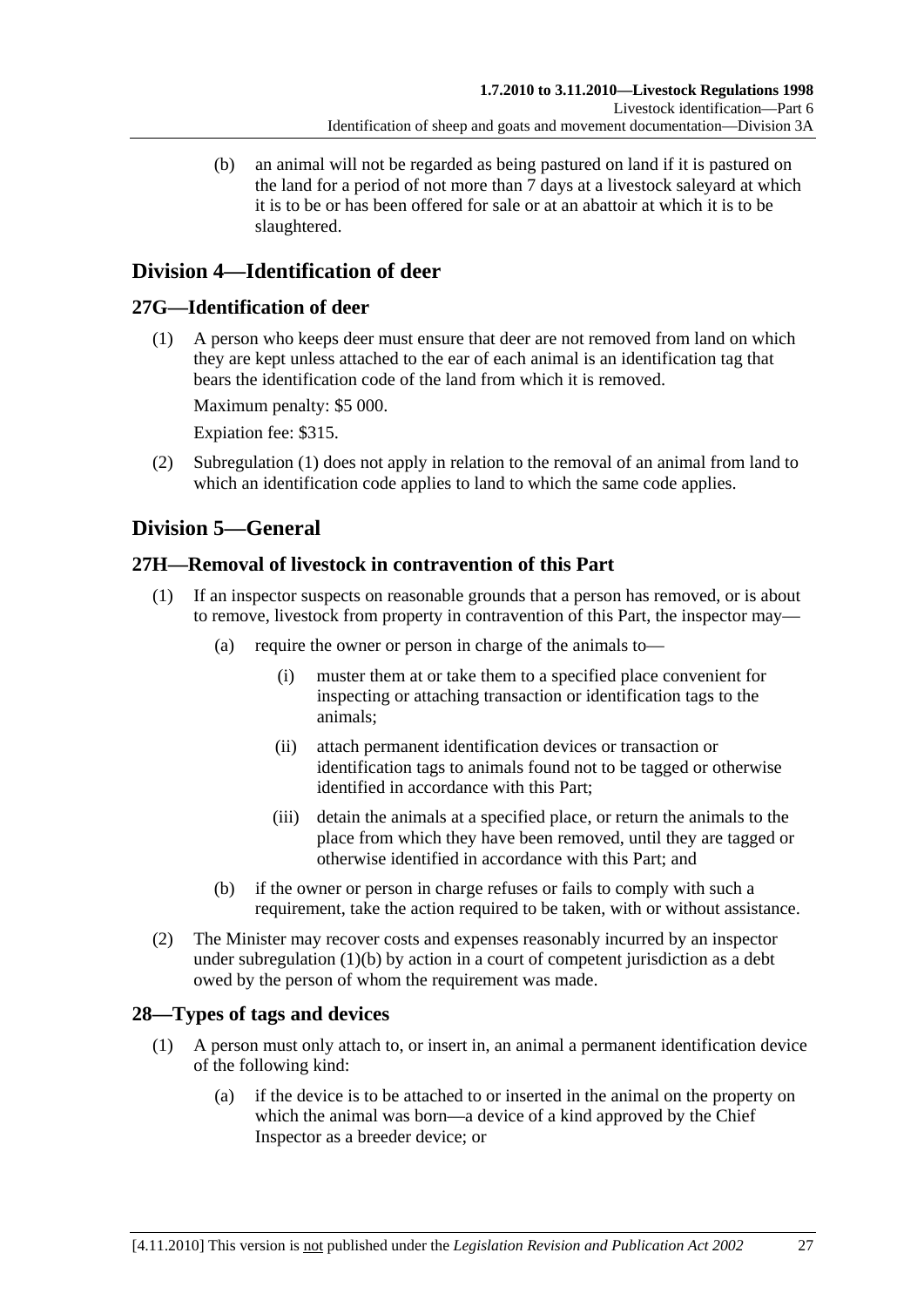<span id="page-27-0"></span> (b) in any other case—a device of a kind approved by the Chief Inspector as a post-breeder device.

Maximum penalty: \$5 000.

Expiation fee: \$315.

### **29—Identification codes**

- (1) The Chief Inspector may, on application, allot an identification code to—
	- (a) the owner or a purchaser of land or livestock; or
	- (b) a stock agent; or
	- (c) the operator of a saleyard; or
	- (d) the operator of an abattoir.
- (2) The Chief Inspector may, on allotting an identification code, designate that it is allotted to specified land.
- (3) The Chief Inspector may cancel an identification code—
	- (a) at the request of, or with the consent of, the person to whom the code is allotted; or
	- (b) in the case of a code allotted to specified land—
		- (i) at the request of the owner of the land or the owner of livestock pastured or kept on the land; or
		- (ii) if satisfied that no transaction or identification tags or permanent identification devices bearing the identification code of the land have been ordered in the preceding 3 years.
- (4) The Chief Inspector must give notice of any cancellation of an identification code under subregulation  $(3)(b)$  to the person to whom the code is allotted at his or her last known address.
- (5) The Chief Inspector must maintain a register of identification codes, including for each code details of the name and address of the person to whom the code is allotted and the land, if any, to which the code is allotted.
- (6) The register may contain other information that the Chief Inspector considers appropriate, such as further contact details of the person to whom the code is allotted or the identity and contact details of the registered proprietor of the land.
- (7) The Chief Inspector may make the register available—
	- (a) free of charge, to the prescribed database manager, a law enforcement agency or an agency that regulates matters relating to livestock in another jurisdiction; and
	- (b) for the fee fixed in [Schedule 1,](#page-35-0) to the operator of a saleyard or abattoir, a stock agent or any other person who has, in the opinion of the Chief Inspector, a legitimate interest in the information on the register.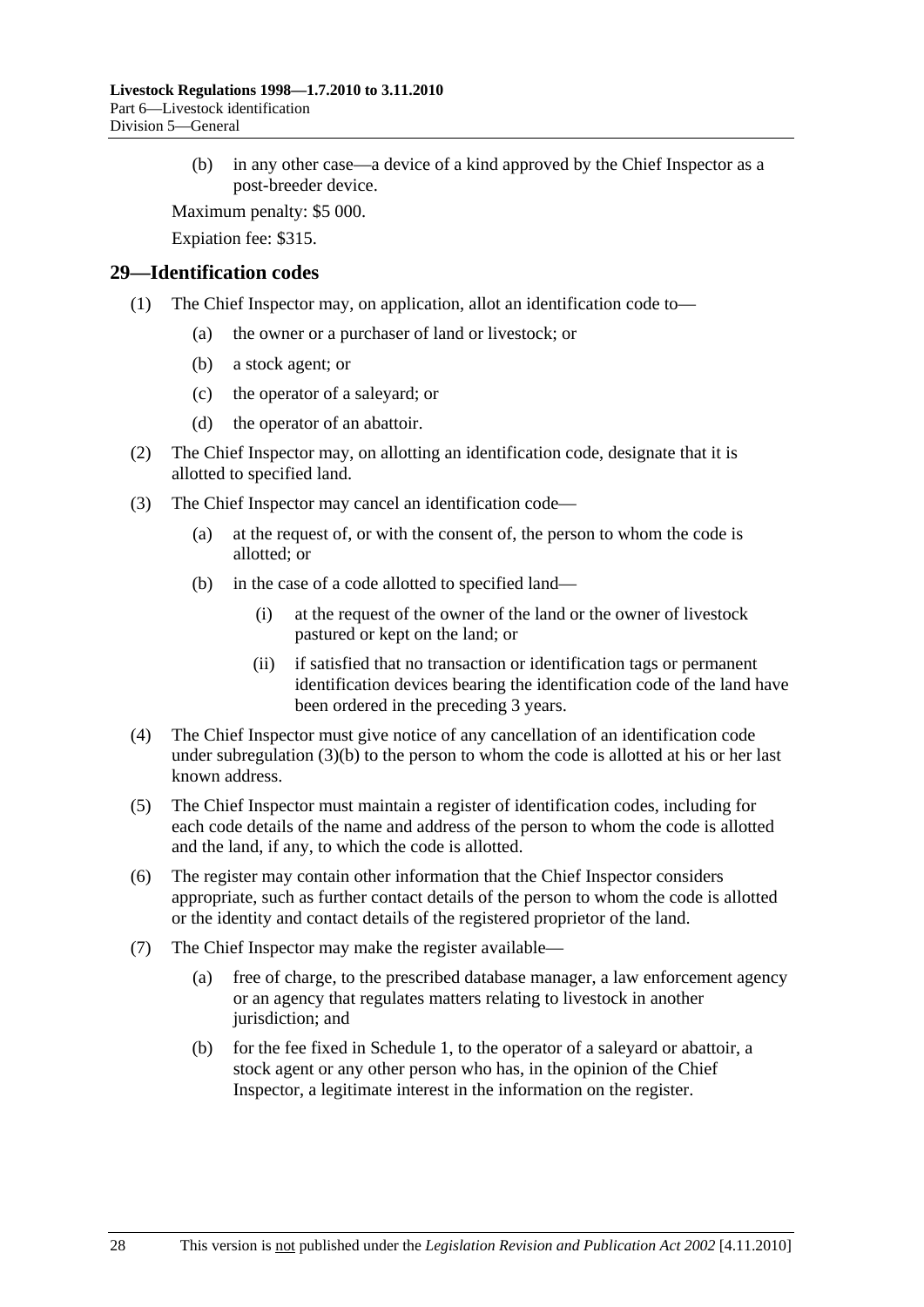## <span id="page-28-0"></span>**29A—Authorisation of manufacturers and recyclers**

The Chief Inspector may authorise a person—

- (a) to manufacture transaction or identification tags or permanent identification devices for the purposes of this Part; or
- (b) to recycle permanent identification devices for the purposes of this Part.

## **29B—Supply of tags and devices**

An authorised manufacturer or authorised recycler—

- (a) may only supply transaction or identification tags or permanent identification devices to persons on receipt of an order form validated in a manner approved by the Chief Inspector; and
- (b) must—
	- (i) keep records of the persons to whom the tags or devices are supplied and the number and type of tags or devices supplied in respect of each identification code; and
	- (ii) at the request of an inspector or other person authorised in writing by the Chief Inspector, produce the records for inspection.

Maximum penalty: \$5 000.

Expiation fee: \$315.

## **29C—Animal must not have more than 1 permanent identification device**

 (1) A person must not, without the authorisation of the Chief Inspector, attach to or insert in an animal a permanent identification device if the animal already has a permanent identification device attached to or inserted in it.

Maximum penalty: \$2 500.

Expiation fee: \$210.

 (2) This regulation does not apply to the attachment of a post-breeder device (see regulation  $28(1)(b)$  to a sheep or goat.

#### **29D—Removal of permanent identification devices**

 (1) Subject to this regulation, a person must not remove a permanent identification device from an animal unless authorised to do so by the Chief Inspector.

Maximum penalty: \$5 000.

Expiation fee: \$315.

- (2) [Subregulation \(1\)](#page-28-0) does not apply to an inspector or a person acting in the course of his or her duties at an abattoir.
- (3) The operator of an abattoir must ensure that all permanent identification devices removed from animals at the abattoir are, on a regular basis and in any event at least monthly—
	- (a) destroyed; or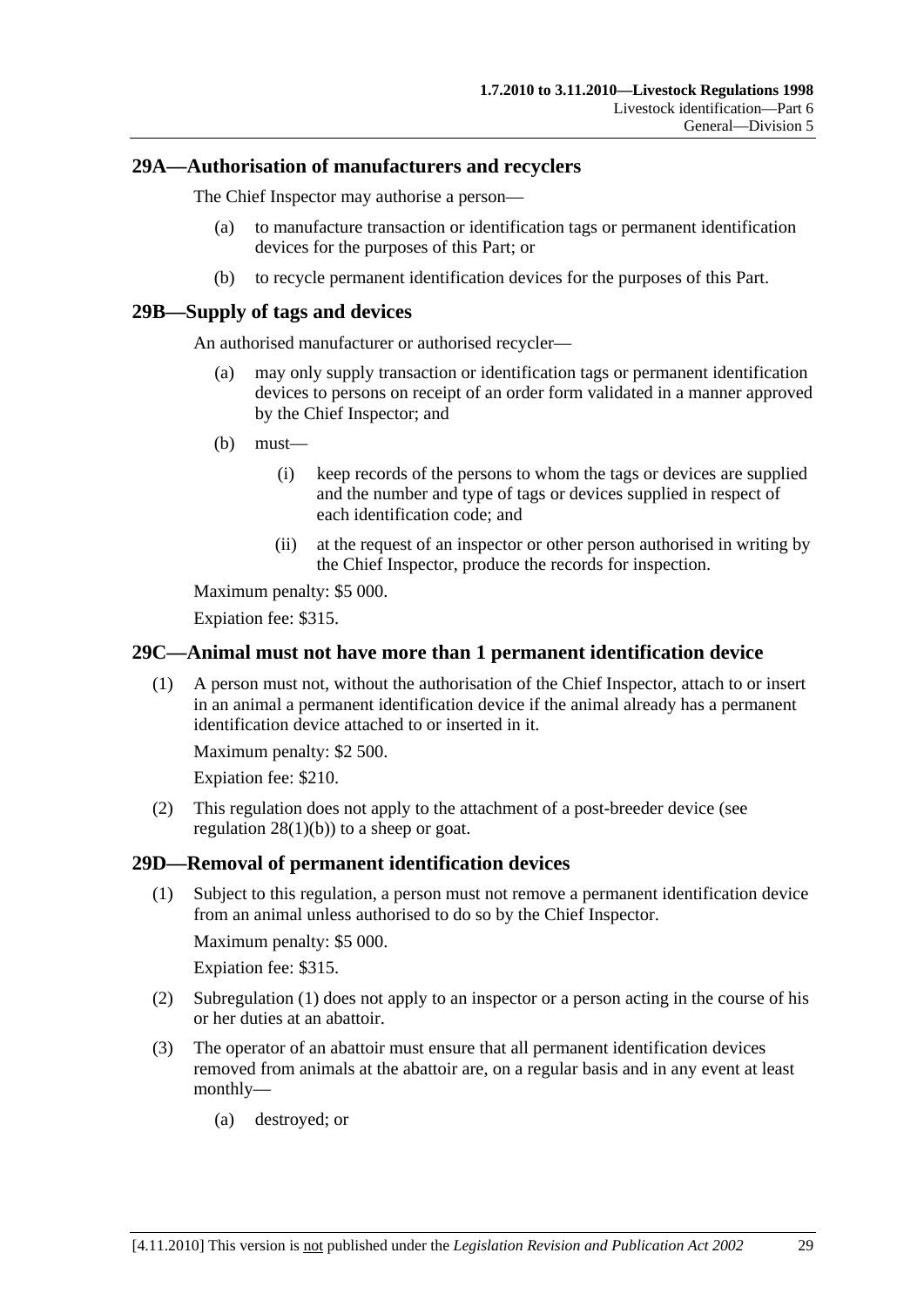<span id="page-29-0"></span>(b) sent to an authorised recycler.

Maximum penalty: \$5 000.

Expiation fee: \$315.

## **29E—Replacement of lost devices**

 $(1)$  If—

- (a) an animal has a permanent identification device attached to or inserted in it; and
- (b) the device is subsequently lost; and
- (c) a replacement permanent identification device is then attached to or inserted in the animal,

the person who attaches or inserts the replacement device must keep records which will enable the replacement device to be identified and must, at the request of an inspector, produce the records for inspection.

Maximum penalty: \$2 500.

Expiation fee: \$210.

 (2) A person must keep records required under [subregulation \(1\)](#page-29-0) in relation to an animal for not less than two years after the date on which the animal dies or is otherwise disposed of by the person.

## **29F—Offence to alter or deface tags and devices**

A person must not, without the authorisation of the Chief Inspector, alter or deface a transaction or identification tag or permanent identification device that is attached to or inserted in an animal.

Maximum penalty: \$5 000.

Expiation fee: \$315.

# **Part 7—Sheep lice**

#### **30—Offence if lice-infested sheep at market**

- (1) If lice-infested sheep are present at a market—
	- (a) the owner of the sheep; and
	- (b) any other person who consigned the sheep to the market,

are each guilty of an offence.

Maximum penalty: \$5 000.

Expiation fee: \$315.

- (2) It is a defence to a charge of an offence against subregulation  $(1)$  if it is proved—
	- (a) that the sheep (or an appropriate number of the sheep selected on an appropriate basis) had been properly inspected for the presence of lice by a person with suitable experience or training within 14 days before the sheep were taken to the market and no live lice were found in the course of the inspection; and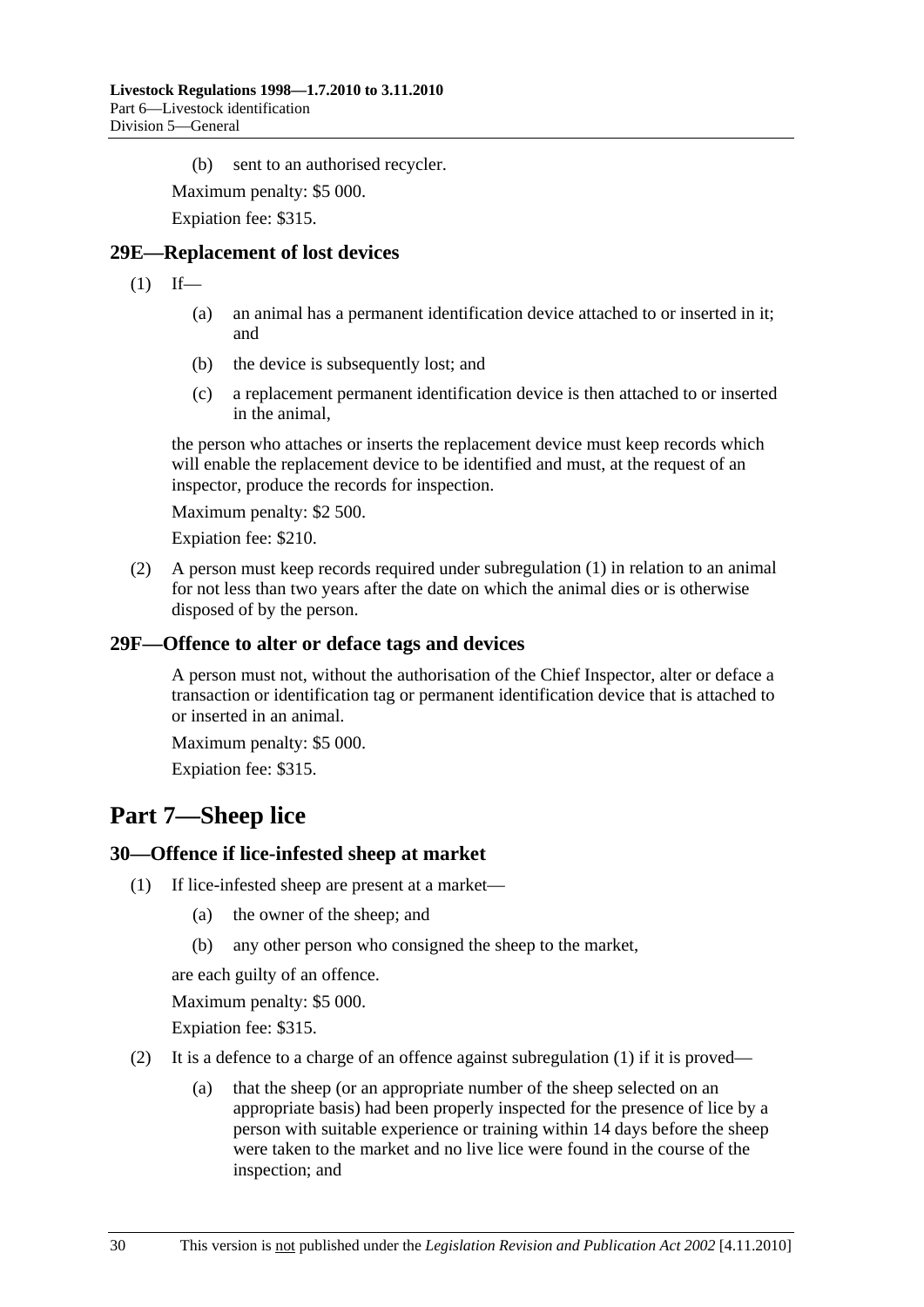- <span id="page-30-0"></span> (b) that after the inspection and before being taken to the market the sheep were kept separate from sheep other than sheep similarly inspected during that period and found to be free of live lice.
- (3) In this regulation—

*market* means a market, fair, sale, show, parade or other gathering or competition at which sheep from different holdings are present (but does not include an abattoir).

## **31—Offence if lice-infested sheep stray**

If lice-infested sheep stray, the owner of the sheep and any other person responsible for control of the sheep are each guilty of an offence.

Maximum penalty: \$5 000.

Expiation fee: \$315.

# **Part 7A—Vendor declarations**

## **31A—Signing of vendor declarations**

A person must not sign a vendor declaration in connection with the sale or proposed sale of livestock unless the person is, or was immediately before the sale or consignment of the livestock for sale—

- (a) the owner of the livestock; or
- (b) a person responsible for the husbandry of the livestock authorised by the owner to do so.

Maximum penalty: \$5 000.

Expiation fee: \$315.

## **31B—False or misleading vendor declarations**

A person must not make a statement that is false or misleading in a material particular (whether by reason of the inclusion or omission of any particular) in a vendor declaration.

Maximum penalty/expiation fee:

(a) If the person made the statement knowing that it was false or misleading:

Maximum penalty—\$10 000.

(b) In any other case:

Maximum penalty—\$5 000.

Expiation fee—\$315.

# **Part 8—Provision for funds under repealed Acts**

## **32—Cattle Compensation Fund**

The amount in the Cattle Compensation Fund on the repeal of the *[Cattle](http://www.legislation.sa.gov.au/index.aspx?action=legref&type=act&legtitle=Cattle%20Compensation%20Act%201939)  [Compensation Act 1939](http://www.legislation.sa.gov.au/index.aspx?action=legref&type=act&legtitle=Cattle%20Compensation%20Act%201939)* is to be paid into the South Australian Cattle Industry Fund established under the *[Primary Industry Funding Schemes \(Cattle Industry Fund\)](http://www.legislation.sa.gov.au/index.aspx?action=legref&type=subordleg&legtitle=Primary%20Industry%20Funding%20Schemes%20(Cattle%20Industry%20Fund)%20Regulations%202000)  [Regulations 2000](http://www.legislation.sa.gov.au/index.aspx?action=legref&type=subordleg&legtitle=Primary%20Industry%20Funding%20Schemes%20(Cattle%20Industry%20Fund)%20Regulations%202000)* made under the *[Primary Industry Funding Schemes Act 1998](http://www.legislation.sa.gov.au/index.aspx?action=legref&type=act&legtitle=Primary%20Industry%20Funding%20Schemes%20Act%201998)*.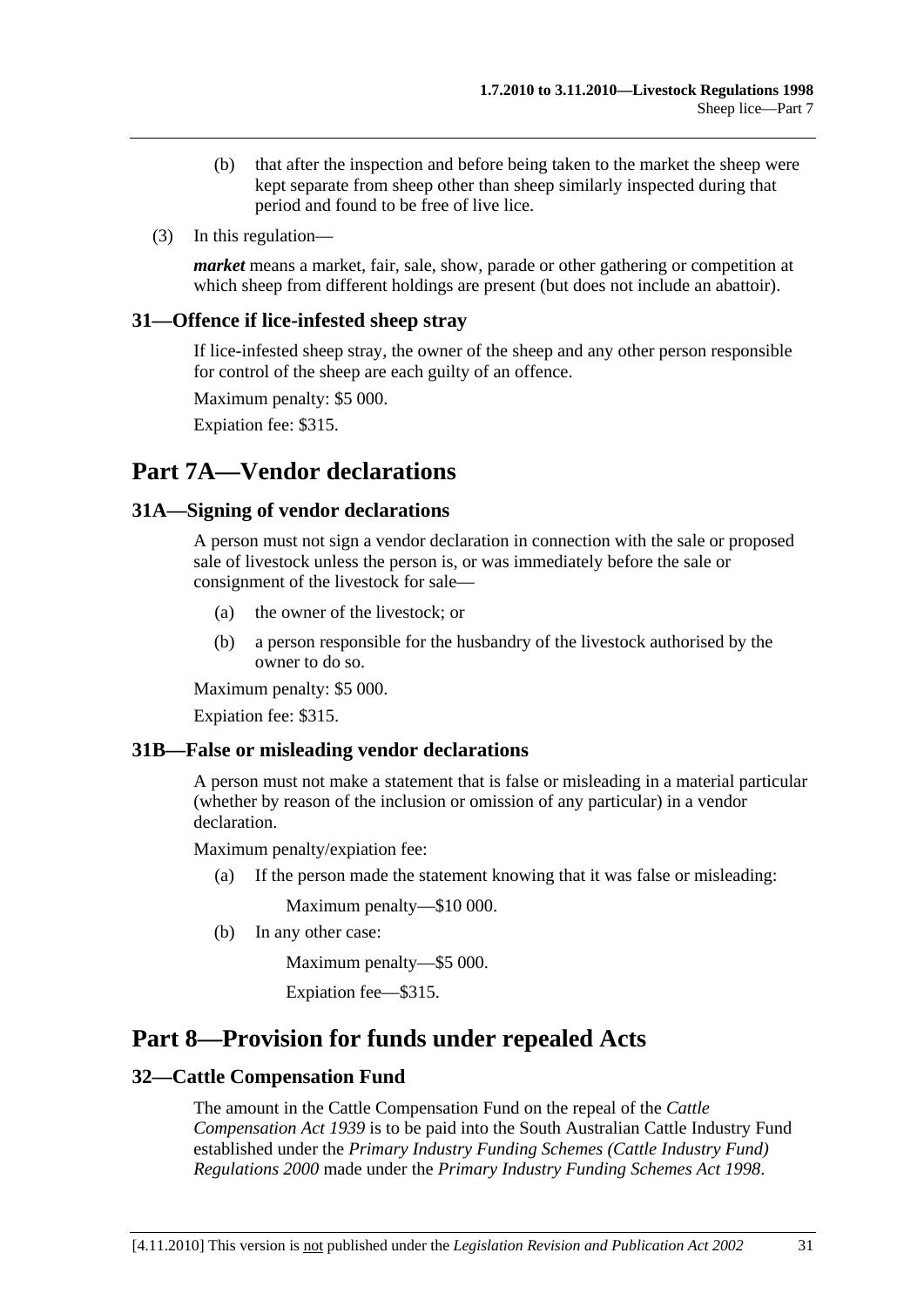## <span id="page-31-0"></span>**33—Beekeepers Compensation Fund**

The amount in the Beekeepers Compensation Fund established for the purposes of the *[Apiaries Act 1931](http://www.legislation.sa.gov.au/index.aspx?action=legref&type=act&legtitle=Apiaries%20Act%201931)* on the repeal of that Act is to be paid into the South Australian Apiary Industry Fund established under the *[Primary Industry Funding Schemes](http://www.legislation.sa.gov.au/index.aspx?action=legref&type=subordleg&legtitle=Primary%20Industry%20Funding%20Schemes%20(Apiary%20Industry%20Fund)%20Regulations%202001)  [\(Apiary Industry Fund\) Regulations 2001](http://www.legislation.sa.gov.au/index.aspx?action=legref&type=subordleg&legtitle=Primary%20Industry%20Funding%20Schemes%20(Apiary%20Industry%20Fund)%20Regulations%202001)* made under the *[Primary Industry Funding](http://www.legislation.sa.gov.au/index.aspx?action=legref&type=act&legtitle=Primary%20Industry%20Funding%20Schemes%20Act%201998)  [Schemes Act 1998](http://www.legislation.sa.gov.au/index.aspx?action=legref&type=act&legtitle=Primary%20Industry%20Funding%20Schemes%20Act%201998)*.

#### **34—Swine Compensation Fund**

The amount in the Swine Compensation Fund on the repeal of the *[Swine](http://www.legislation.sa.gov.au/index.aspx?action=legref&type=act&legtitle=Swine%20Compensation%20Act%201936)  [Compensation Act 1936](http://www.legislation.sa.gov.au/index.aspx?action=legref&type=act&legtitle=Swine%20Compensation%20Act%201936)* is to be paid into the South Australian Pig Industry Fund established under the *[Primary Industry Funding Schemes \(Pig Industry Fund\)](http://www.legislation.sa.gov.au/index.aspx?action=legref&type=subordleg&legtitle=Primary%20Industry%20Funding%20Schemes%20(Pig%20Industry%20Fund)%20Regulations%202001)  [Regulations 2001](http://www.legislation.sa.gov.au/index.aspx?action=legref&type=subordleg&legtitle=Primary%20Industry%20Funding%20Schemes%20(Pig%20Industry%20Fund)%20Regulations%202001)* made under the *[Primary Industry Funding Schemes Act 1998](http://www.legislation.sa.gov.au/index.aspx?action=legref&type=act&legtitle=Primary%20Industry%20Funding%20Schemes%20Act%201998)*.

### **34A—Deer Keepers Compensation Fund**

The amount in the Deer Keepers Compensation Fund established for the purposes of the *[Deer Keepers Act 1987](http://www.legislation.sa.gov.au/index.aspx?action=legref&type=act&legtitle=Deer%20Keepers%20Act%201987)* on the repeal of that Act is to be paid into the South Australian Deer Industry Fund established under the *[Primary Industry Funding](http://www.legislation.sa.gov.au/index.aspx?action=legref&type=subordleg&legtitle=Primary%20Industry%20Funding%20Schemes%20(Deer%20Industry%20Fund)%20Regulations%202002)  [Schemes \(Deer Industry Fund\) Regulations 2002](http://www.legislation.sa.gov.au/index.aspx?action=legref&type=subordleg&legtitle=Primary%20Industry%20Funding%20Schemes%20(Deer%20Industry%20Fund)%20Regulations%202002)* made under the *[Primary Industry](http://www.legislation.sa.gov.au/index.aspx?action=legref&type=act&legtitle=Primary%20Industry%20Funding%20Schemes%20Act%201998)  [Funding Schemes Act 1998](http://www.legislation.sa.gov.au/index.aspx?action=legref&type=act&legtitle=Primary%20Industry%20Funding%20Schemes%20Act%201998)*.

## **Part 9—Stock foods**

## **Division 1—Preliminary**

#### **35—Interpretation**

In this Part—

*Agvet Code of South Australia*—see the *[Agricultural and Veterinary Chemicals](http://www.legislation.sa.gov.au/index.aspx?action=legref&type=act&legtitle=Agricultural%20and%20Veterinary%20Chemicals%20(South%20Australia)%20Act%201994)  [\(South Australia\) Act 1994](http://www.legislation.sa.gov.au/index.aspx?action=legref&type=act&legtitle=Agricultural%20and%20Veterinary%20Chemicals%20(South%20Australia)%20Act%201994)*;

*approved label* has the same meaning as in the Agvet Code of South Australia;

*manufactured stock food* means anything that is manufactured or processed as food for livestock but does not include stock food comprised only of chaff, hay or wholegrains;

*package* means anything in or by which a stock food is cased, covered, enclosed, contained or packed;

*permit* has the same meaning as in the Agvet Code of South Australia;

*registered veterinary product* has the same meaning as in the Agvet Code of South Australia;

*restricted animal material* means material derived wholly or partly from a vertebrate, but does not include milk, a milk product, gelatine, tallow or an extracted oil;

*stock food* means—

- (a) manufactured stock food; or
- (b) chaff, hay or wholegrains; or
- (c) anything else used as food for livestock;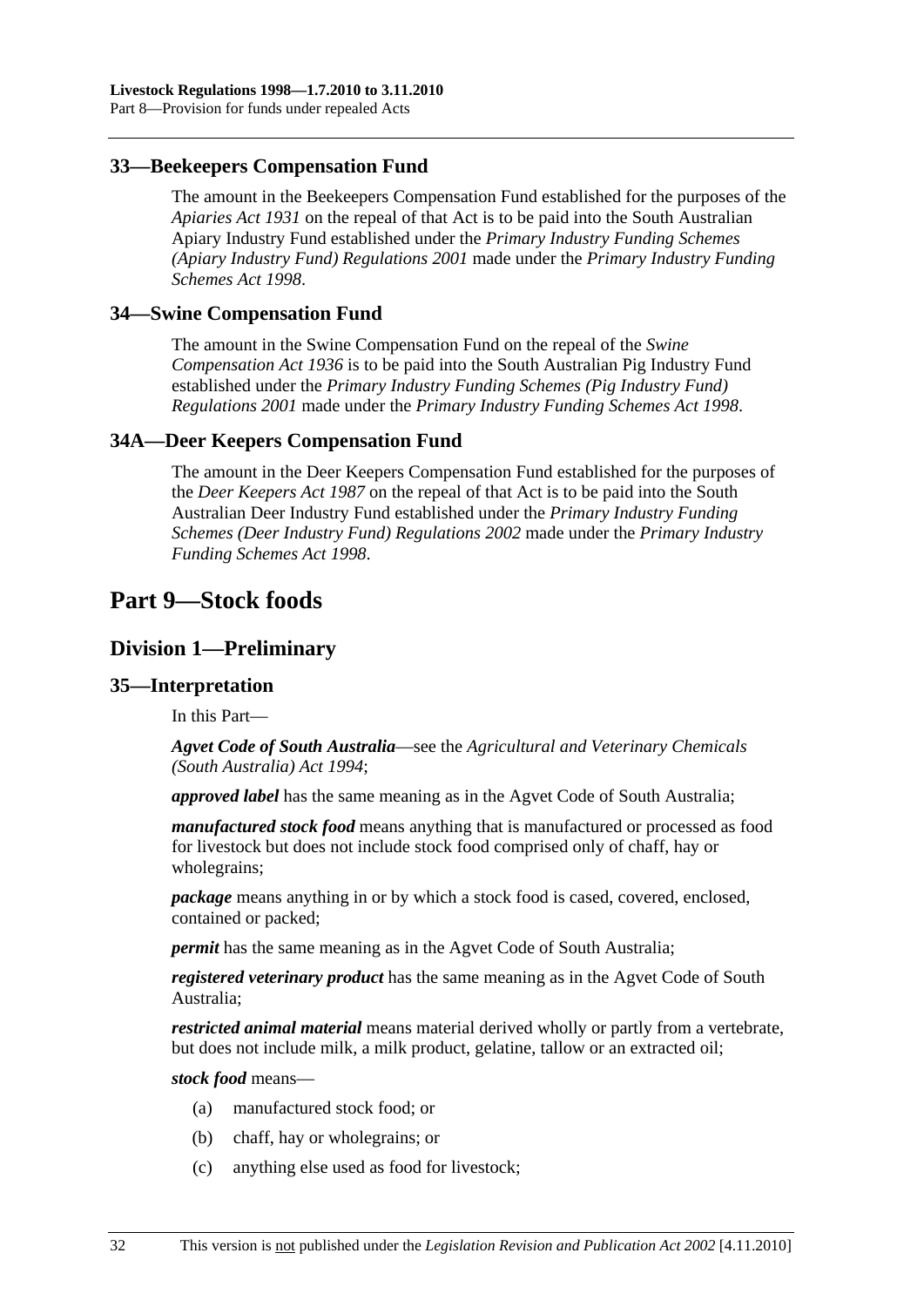<span id="page-32-0"></span>*supply* means supply through sale, gift, loan, exchange or hire and includes offer to supply.

## **Division 2—Feeding of livestock**

## **36—Feeding of restricted animal material to ruminants**

A person must not:

- (a) feed to ruminants, or permit ruminants to feed on, restricted animal material (whether or not the material has been rendered suitable for animal consumption); or
- (b) dispose of restricted animal material (whether or not the material has been rendered suitable for animal consumption) in a manner that ruminants may gain access to it.

Maximum penalty: \$10 000.

## **37—Feeding of restricted animal material from placental mammals to nonruminants**

- (1) A person must not—
	- (a) feed to livestock, or permit livestock to feed on, restricted animal material from a placental mammal unless the material has been rendered suitable for animal consumption by means of a process approved by the Chief Inspector; or
	- (b) dispose of restricted animal material from a placental mammal that has not been rendered suitable for animal consumption as referred to in [paragraph \(a\)](#page-32-0) in a manner that livestock may gain access to it.

Maximum penalty: \$10 000.

(2) In subregulation  $(1)$ —

*livestock* does not include cats, dogs or ruminants.

## **38—Feeding of stock foods containing faeces**

A person must not feed to livestock, or permit livestock to feed on, a stock food that consists wholly or partly of faeces.

Maximum penalty: \$10 000.

## **39—Feeding of stock foods containing registered veterinary products**

A person must not feed to livestock, or permit livestock to feed on, a stock food that contains a registered veterinary product unless—

 $(a)$ 

- (i) the product is registered for use on the species of animal to which the livestock belongs; and
- (ii) the stock food is being used to treat the livestock for a disease or condition of the livestock, or infestation of the livestock by a pest, specified on the approved label for containers of that product; or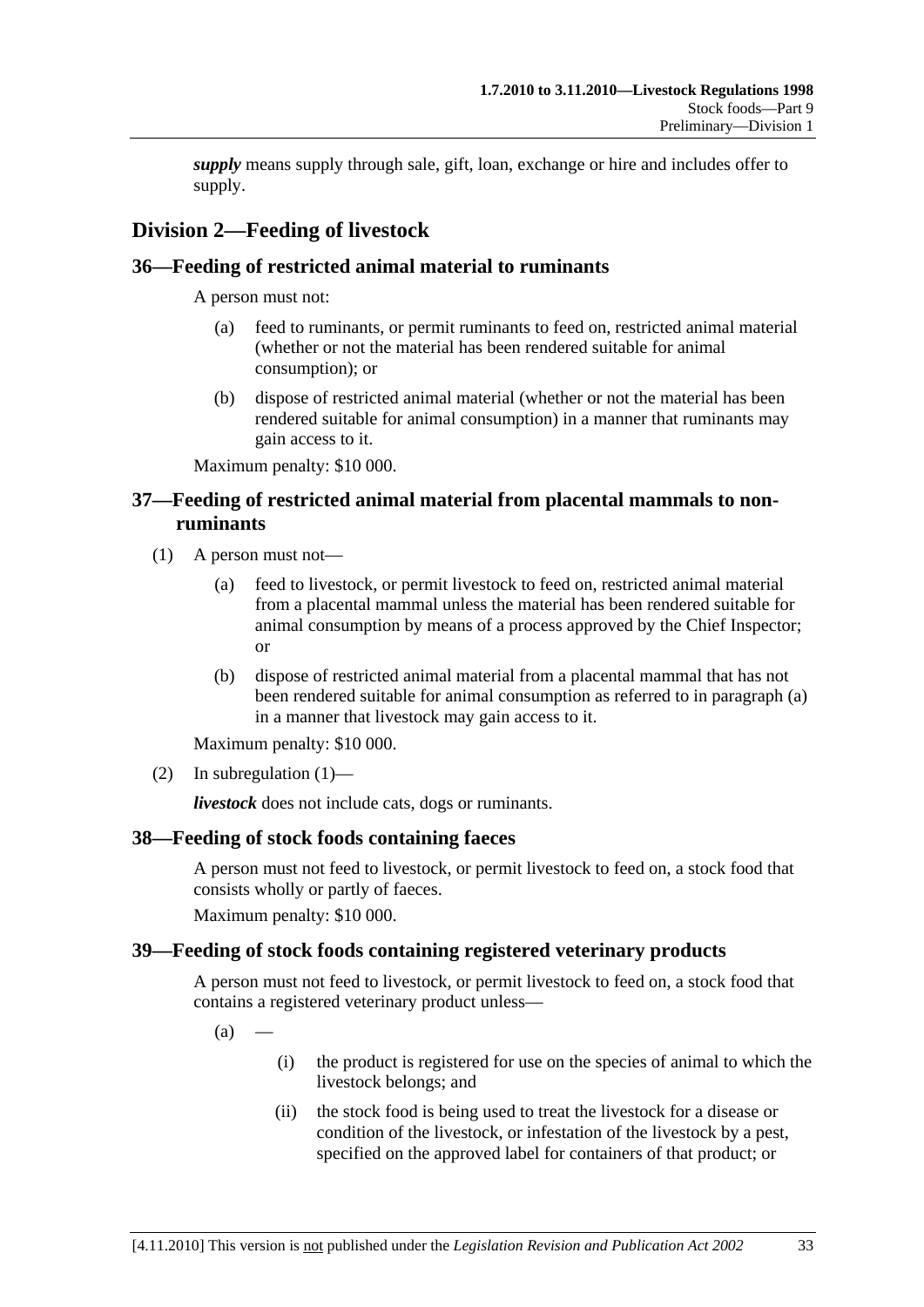<span id="page-33-0"></span> (b) the person does so in accordance with a permit or the instructions of a veterinary surgeon responsible for treating the livestock.

Maximum penalty: \$10 000.

## **Division 3—Standards for stock foods**

## **40—Offence**

 (1) A person must not supply stock food unless the stock food complies with the standards prescribed by this Division.

Maximum penalty: \$10 000.

 (2) This regulation does not apply in relation to stock food supplied for consumption by cats, dogs, caged birds (other than poultry) or aquarium fish.

## **41—Restricted animal material in stock foods**

- (1) A stock food supplied for consumption by ruminants must not contain restricted animal material.
- (2) A stock food supplied for consumption by non-ruminant livestock must not contain restricted animal material from a placental mammal unless the material has been rendered suitable for animal consumption by means of a process approved by the Chief Inspector.

#### **42—Substances prohibited in stock foods**

A stock food must not contain a substance specified in [Schedule 2 Part 1](#page-0-0) except as provided in that Part.

## **43—Organochlorine pesticides in stock foods**

A substance specified in [Schedule 2 Part 2](#page-0-0) must not be present in stock food in a level that is more than the maximum level prescribed by that Part for that substance.

#### **44—Antioxidants in stock foods**

A substance specified in [Schedule 2 Part 3](#page-0-0) must not be present in stock food in a level that is more than the maximum level prescribed by that Part for that substance.

#### **45—Registered veterinary products in stock foods**

- (1) A stock food must not contain a registered veterinary product unless—
	- (a) the stock food is supplied for consumption by a species of animal for which the product is registered for use on; and
	- (b) the stock food is supplied for the purpose of treating such an animal for a disease or condition of the animal, or infestation of the animal by a pest, specified on the approved label for containers of that product; and
	- (c) the proportion or amount of the product in the stock food is a proportion or amount determined in accordance with the directions for use of the product specified on the approved label for containers of the product.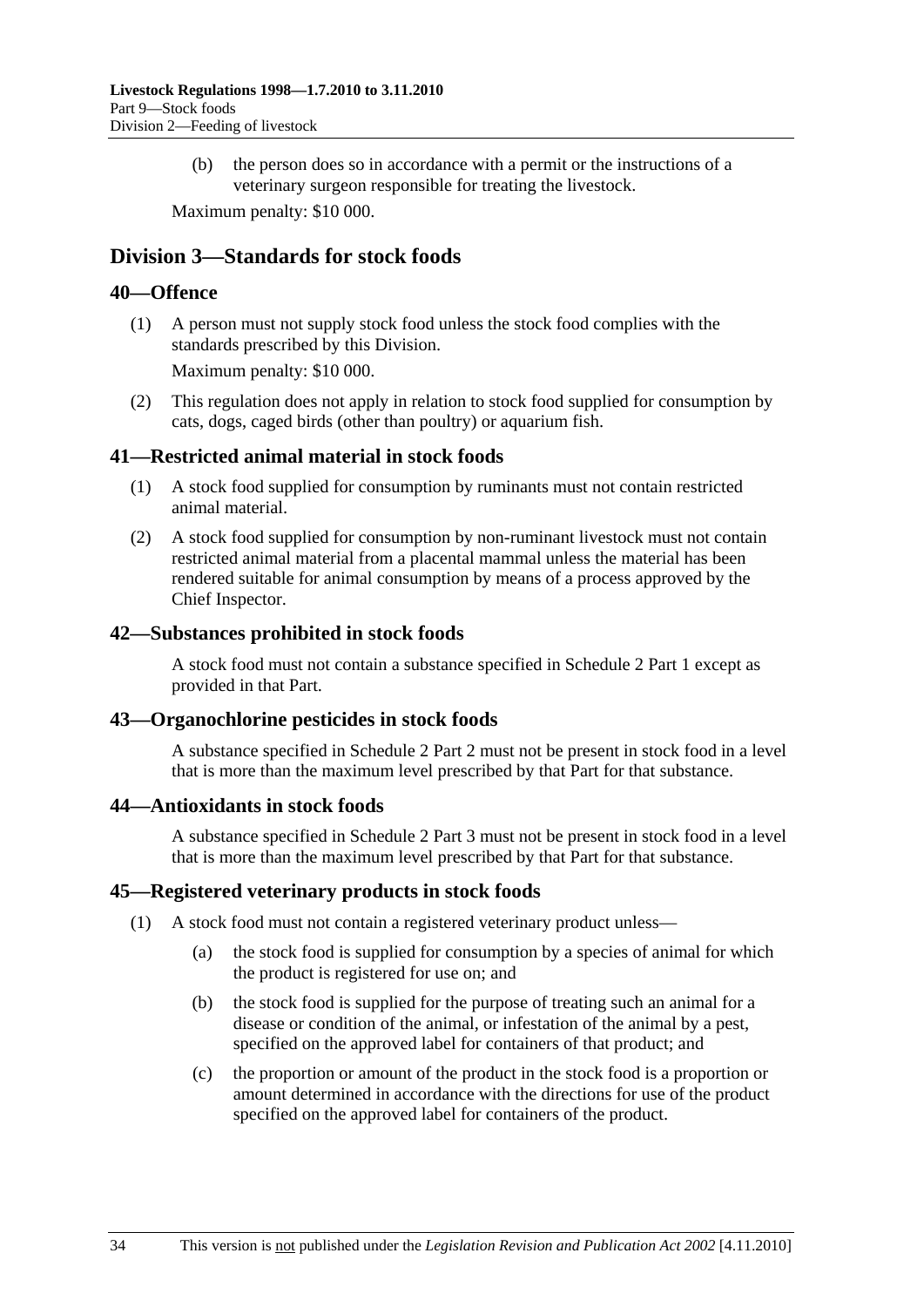<span id="page-34-0"></span> (2) [Subregulation \(1\)](#page-33-0) does not prevent stock food containing a registered veterinary product being supplied to a veterinary surgeon for use in the treatment of livestock or to a person holding a permit authorising the supply or use of the registered veterinary product in stock food.

## **Division 4—Labelling of manufactured stock foods**

## **46—Offences**

 (1) A person must not supply manufactured stock food unless the stock food is labelled, or information is provided to the person to whom the stock food is supplied, in accordance with this Division.

Maximum penalty: \$5 000.

Expiation fee: \$315.

- (2) A person must not, without reasonable excuse—
	- (a) deface, alter or obscure a label for a package of stock food containing information required by this Division; or
	- (b) remove from a package of stock food containing restricted animal material a label for the food containing information required by this Division.

Maximum penalty: \$2 500.

Expiation fee: \$210.

 (3) This regulation does not apply in relation to stock food supplied for consumption by cats, dogs, caged birds (other than poultry) or aquarium fish.

## **47—Requirement for label or advice note**

- (1) A stock food must—
	- (a) if supplied in a package—have affixed to, or printed or stencilled on, the package a label that complies with this Division; or
	- (b) if supplied without a package—be supplied in accordance with this regulation with an advice note that complies with this Division.
- (2) If stock food supplied without a package is delivered to a person, the advice note for the stock food must be handed to the person or an agent of the person.
- (3) If stock food supplied without a package is delivered to premises where no person is in attendance to accept delivery of the advice note for the stock food, the advice note must, within 7 days of the delivery, be given or sent to the person to whom the stock food was supplied.

## **48—General information to be included on label or advice note**

A label or advice note for a stock food must state—

- (a) the distinctive name of the stock food; and
- (b) the name and principal place of business of the manufacturer, producer or supplier of the stock food.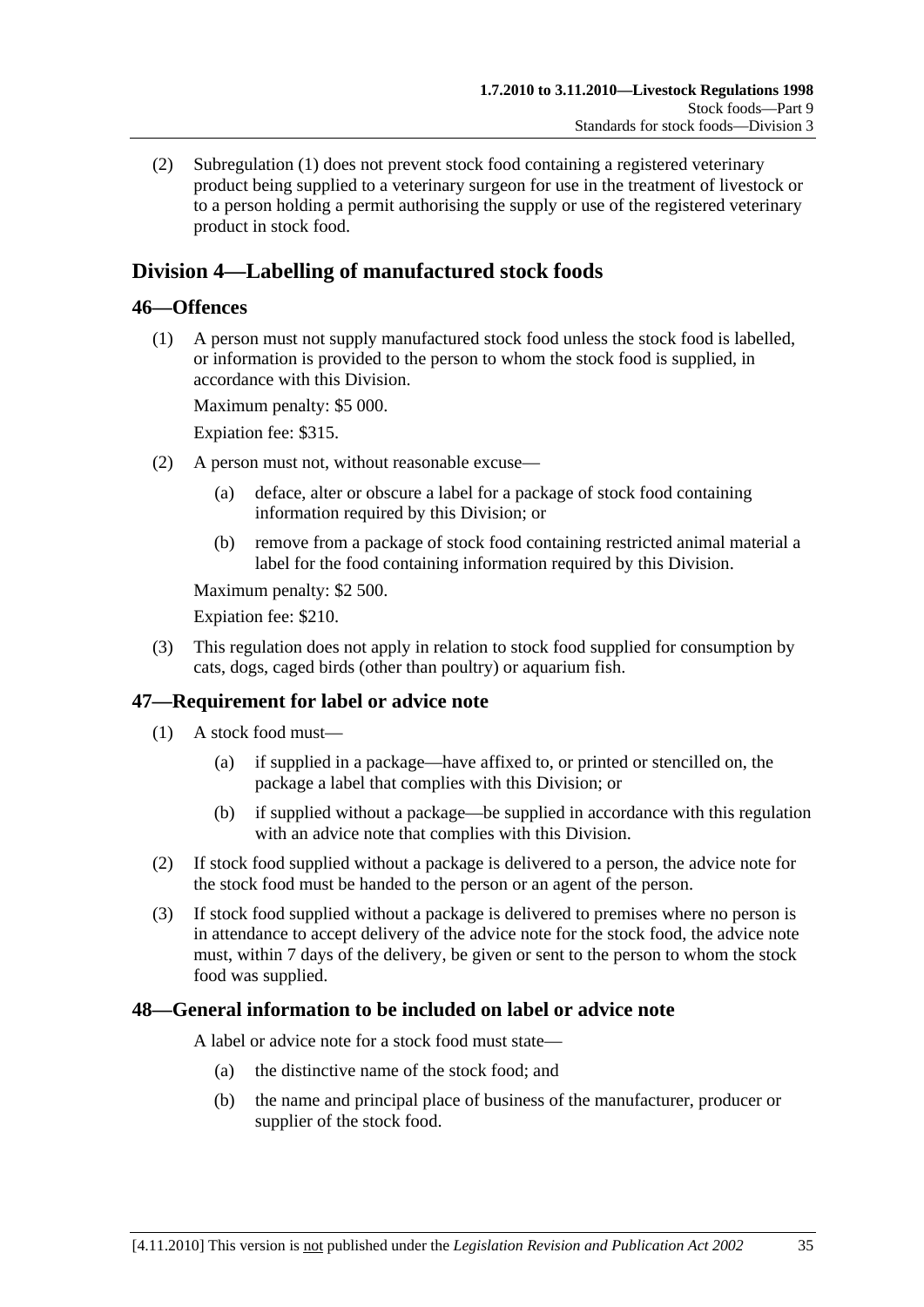## <span id="page-35-0"></span>**49—Information about restricted animal material content**

- $(1)$  If—
	- (a) a stock food manufactured or produced before 20 December 2001 contains restricted animal material from animals other than fish or birds; and
	- (b) the stock food is not supplied for consumption by dogs or pigeons; and
	- (c) the label or advice note for the stock food does not contain a statement that the stock food is suitable for consumption by non-ruminant livestock only,

the label or advice note for the stock food must contain—

- (d) a statement indicating whether or not the restricted animal material is from a placental mammal; and
- (e) if the restricted animal material is from a placental mammal—a statement indicating that the stock food must not be fed to ruminants.
- (2) A label or advice note for a stock food manufactured or produced on or after 20 December 2001 must—
	- (a) if the stock food contains restricted animal material—contain the following statement:

This product contains restricted animal material—DO NOT FEED TO CATTLE, SHEEP, GOATS, DEER OR OTHER RUMINANTS.

 (b) if the stock food does not contain restricted animal material—contain the following statement:

This product does not contain restricted animal material.

# **Schedule 1—Fees**

| 1 | Application for registration or renewal of registration<br>as a beekeeper<br>No fee is payable if the bees are kept for the purposes<br>of instruction in an educational institution approved<br>by the Chief Inspector.                                                               | \$21.60  |
|---|----------------------------------------------------------------------------------------------------------------------------------------------------------------------------------------------------------------------------------------------------------------------------------------|----------|
| 2 | Application for registration or renewal of registration<br>as a deer keeper                                                                                                                                                                                                            | \$23.10  |
| 3 | Application for registration or renewal of registration<br>of an artificial breeding centre                                                                                                                                                                                            | \$301.00 |
| 4 | \$60.50<br>Application for registration or renewal of registration<br>authorising an artificial breeding procedure<br>(The same fee applies in relation to an applicant for,<br>or for renewal of, registration authorising more than 1<br>category of artificial breeding procedure). |          |
| 5 | Application for registration or renewal of registration<br>of a diagnostic laboratory                                                                                                                                                                                                  | \$377.00 |
| 6 | Replacement certificate of registration                                                                                                                                                                                                                                                | \$30.25  |
| 7 | For an extract from, or copy of, the register of<br>identification codes—                                                                                                                                                                                                              |          |
|   | for each code extracted<br>(a)                                                                                                                                                                                                                                                         | \$32.25  |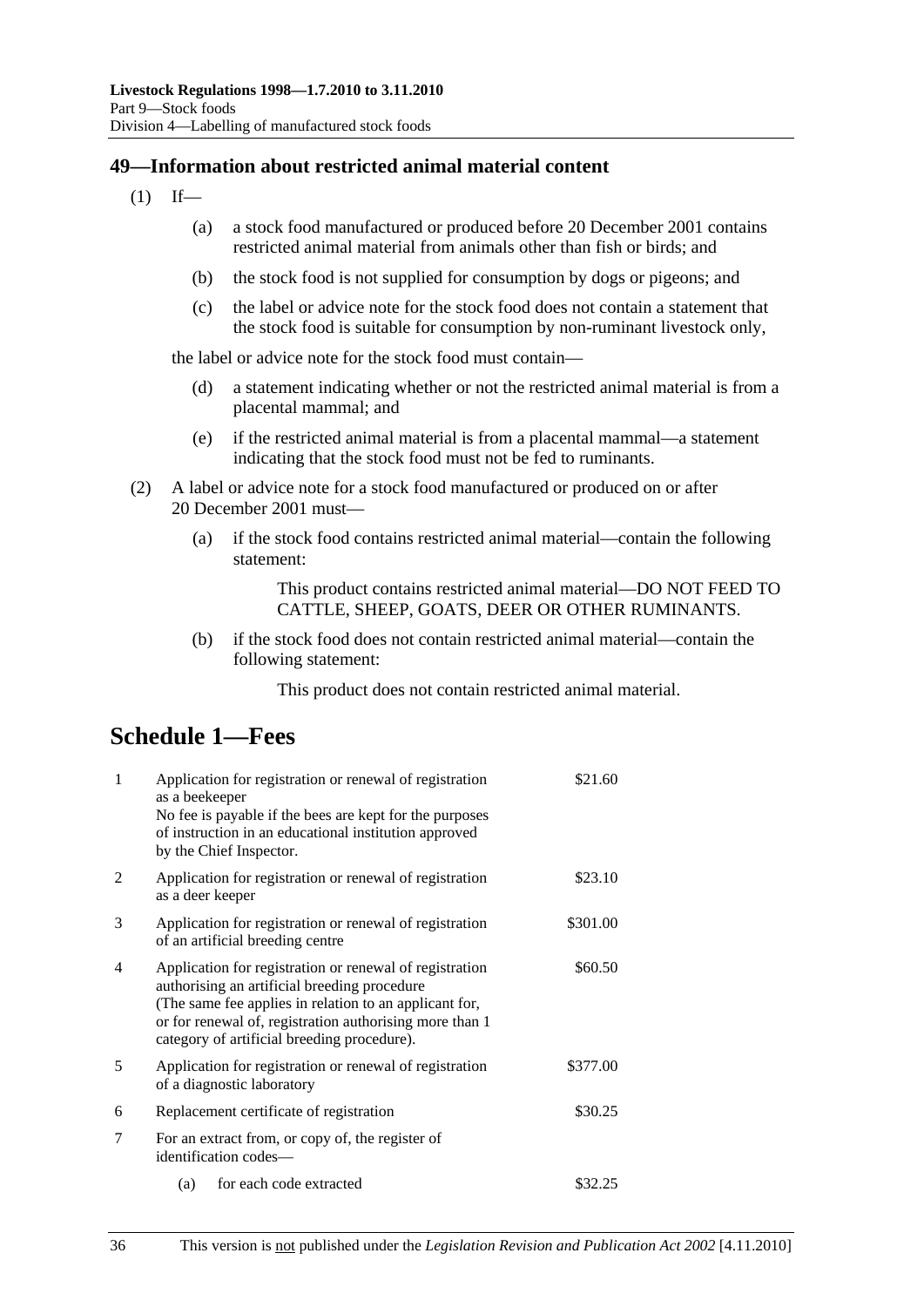<span id="page-36-0"></span>(b) to a maximum of  $$167.00$ 

 The Chief Inspector may waive or reduce this fee if he or she considers it appropriate in the circumstances.

# **Schedule 2—Stock foods**

# **Part 1—Prohibited substances**

Hormones (whether a natural or synthetic product) Hydroquinone Phenothiazine Phthalysulfacetamide Piperazine and related compounds Promazines Reserpine Sulfacetamide Sulfacetamide sodium Sulfachloropyridazine Sulfafurazole Sulfamethoxydiazine Sulfamonomethoxine Sulfanilimide Sulfanitran Sulfapyridine Sulfathiazole Thiofurfuran (except in stock food supplied for consumption by pigs) Thiouracil

# **Part 2—Permitted levels of organochlorine pesticides**

| <b>Substance</b>             | <b>Permitted maximum level</b> |
|------------------------------|--------------------------------|
| Aldrin                       | $0.01$ ppm                     |
| Chlordane                    | $0.01$ ppm                     |
| DDT, DDD, DDE combined total | $0.05$ ppm                     |
| Dieldrin                     | $0.01$ ppm                     |
| Endrin                       | $0.03$ ppm                     |
| Heptachlor                   | $0.02$ ppm                     |
| Hexachlorobenzene (HCB)      | $0.01$ ppm                     |
| Lindane (BHC)                | $0.10$ ppm                     |
| Any combination of the above | 0.10 ppm in aggregate          |
| $ppm =$ parts per million    |                                |

# **Part 3—Permitted levels of certain antioxidants**

| <b>Substance</b>          | <b>Permitted maximum level</b> |
|---------------------------|--------------------------------|
| Butylated hydroxy toluene | $100$ ppm                      |
| Butylated hydroxy anisole | $100$ ppm                      |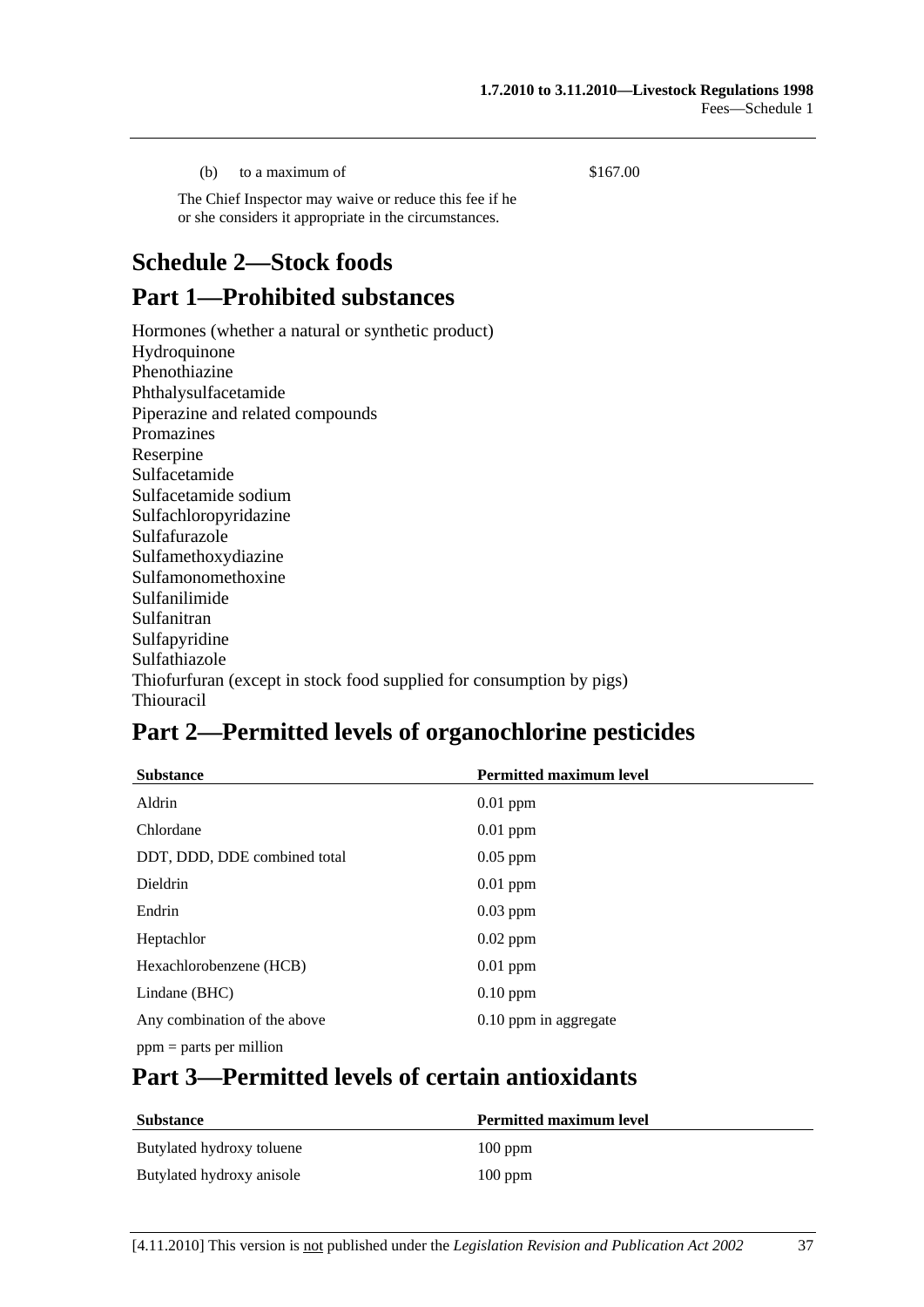## **Livestock Regulations 1998—1.7.2010 to 3.11.2010**

Schedule 2—Stock foods

| <b>Substance</b>             | <b>Permitted maximum level</b> |
|------------------------------|--------------------------------|
| Ethoxyquin                   | $150$ ppm                      |
| Propyl gallate               | $100$ ppm                      |
| Any combination of the above | 150 ppm in aggregate           |
| $ppm =$ parts per million    |                                |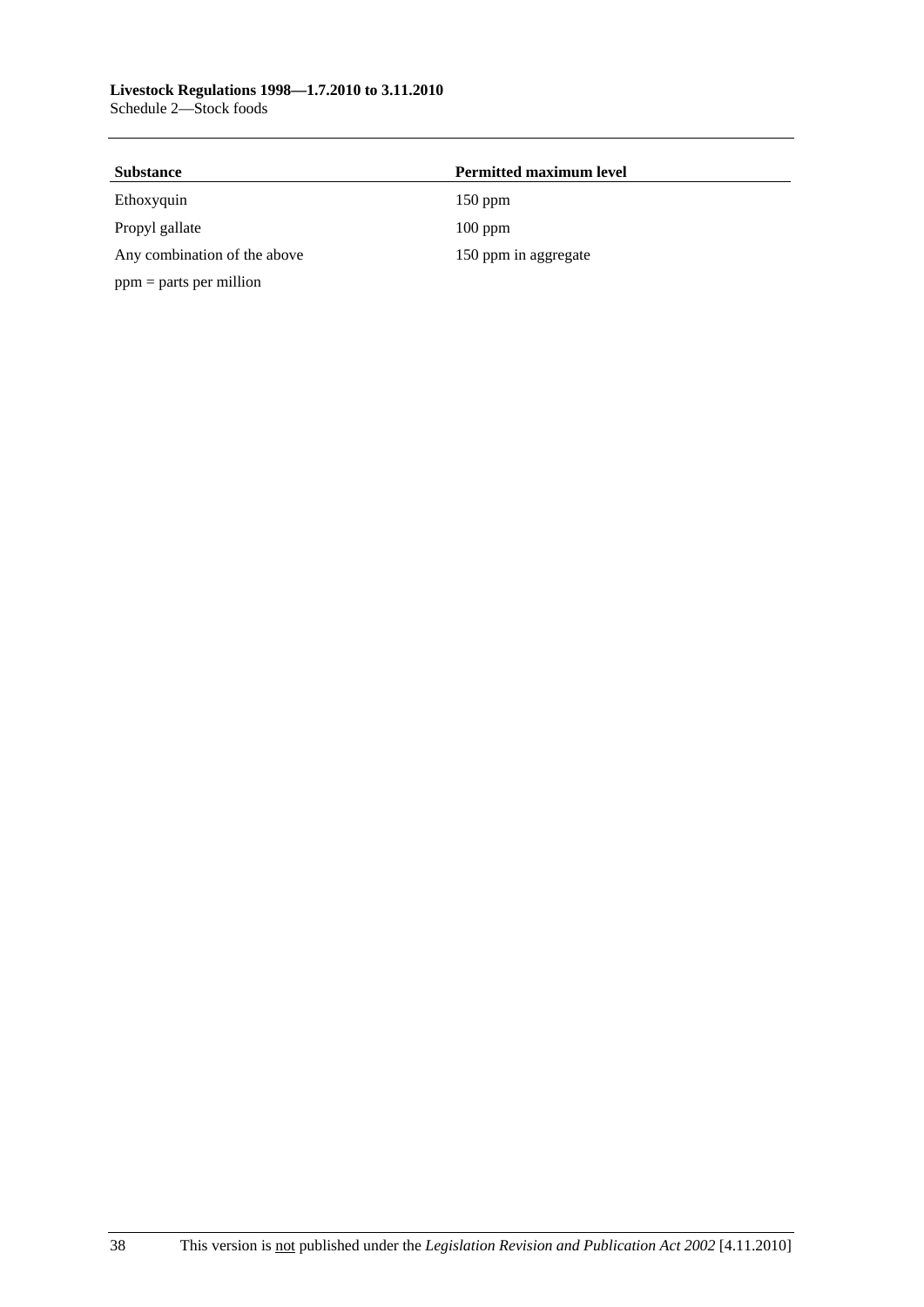# <span id="page-38-0"></span>**Legislative history**

## **Notes**

- Please note—References in the legislation to other legislation or instruments or to titles of bodies or offices are not automatically updated as part of the program for the revision and publication of legislation and therefore may be obsolete.
- Earlier versions of these regulations (historical versions) are listed at the end of the legislative history.
- For further information relating to the Act and subordinate legislation made under the Act see the Index of South Australian Statutes or www.legislation.sa.gov.au.

## **Legislation revoked by principal regulations**

The *Livestock Regulations 1998* revoked the following:

*All regulations made under the Stock Act 1990*

## **Principal regulations and variations**

New entries appear in bold.

| Year | N <sub>0</sub> | Reference                | Commencement                                                                 |
|------|----------------|--------------------------|------------------------------------------------------------------------------|
| 1998 | 11             | Gazette 22.1.1998 p288   | $22.1.1998:$ r 2                                                             |
| 1999 | 20             | Gazette 25.3.1999 p1483  | 25.3.1999: r 2                                                               |
| 1999 | 210            | Gazette 28.10.1999 p2120 | 28.10.1999: r 2                                                              |
| 2000 | 129            | Gazette 15.6.2000 p3286  | 1.7.2000: r 2                                                                |
| 2000 | 143            | Gazette 22.6.2000 p3373  | $1.7.2000:$ r 2                                                              |
| 2001 | 2              | Gazette 18.1.2001 p144   | 31.1.2001: r 2                                                               |
| 2001 | 5              | Gazette 25.1.2001 p320   | 25.1.2001: r 2                                                               |
| 2001 | 195            | Gazette 23.8.2001 p3274  | $1.10.2001:$ r 2                                                             |
| 2001 | 271            | Gazette 20.12.2001 p5670 | 20.12.2001: r 2                                                              |
| 2002 | 173            | Gazette 29.8.2002 p3266  | 1.9.2002: r 2                                                                |
| 2004 | 8              | Gazette 12.2.2004 p467   | 12.2.2004 except Pt 6 Div 3 (rr 27B—27F) as<br>inserted by r 7-1.7.2004: r 2 |
| 2004 | 183            | Gazette 26.8.2004 p3436  | 29.8.2004: r 2                                                               |
| 2005 | 57             | Gazette 26.5.2005 p1410  | $1.7.2005:$ r 2                                                              |
| 2006 | 137            | Gazette 15.6.2006 p1868  | $1.7.2006$ : r 2                                                             |
| 2006 | 181            | Gazette 29.6.2006 p2137  | $1.7.2006$ : r 2                                                             |
| 2007 | 125            | Gazette 7.6.2007 p2481   | $1.7.2007:$ r 2                                                              |
| 2008 | 143            | Gazette 5.6.2008 p2187   | $1.7.2008:$ r 2                                                              |
| 2009 | 138            | Gazette 4.6.2009 p2613   | 1.7.2009: r2                                                                 |
| 2010 | 57             | Gazette 10.6.2010 p2706  | 1.7.2010: r2                                                                 |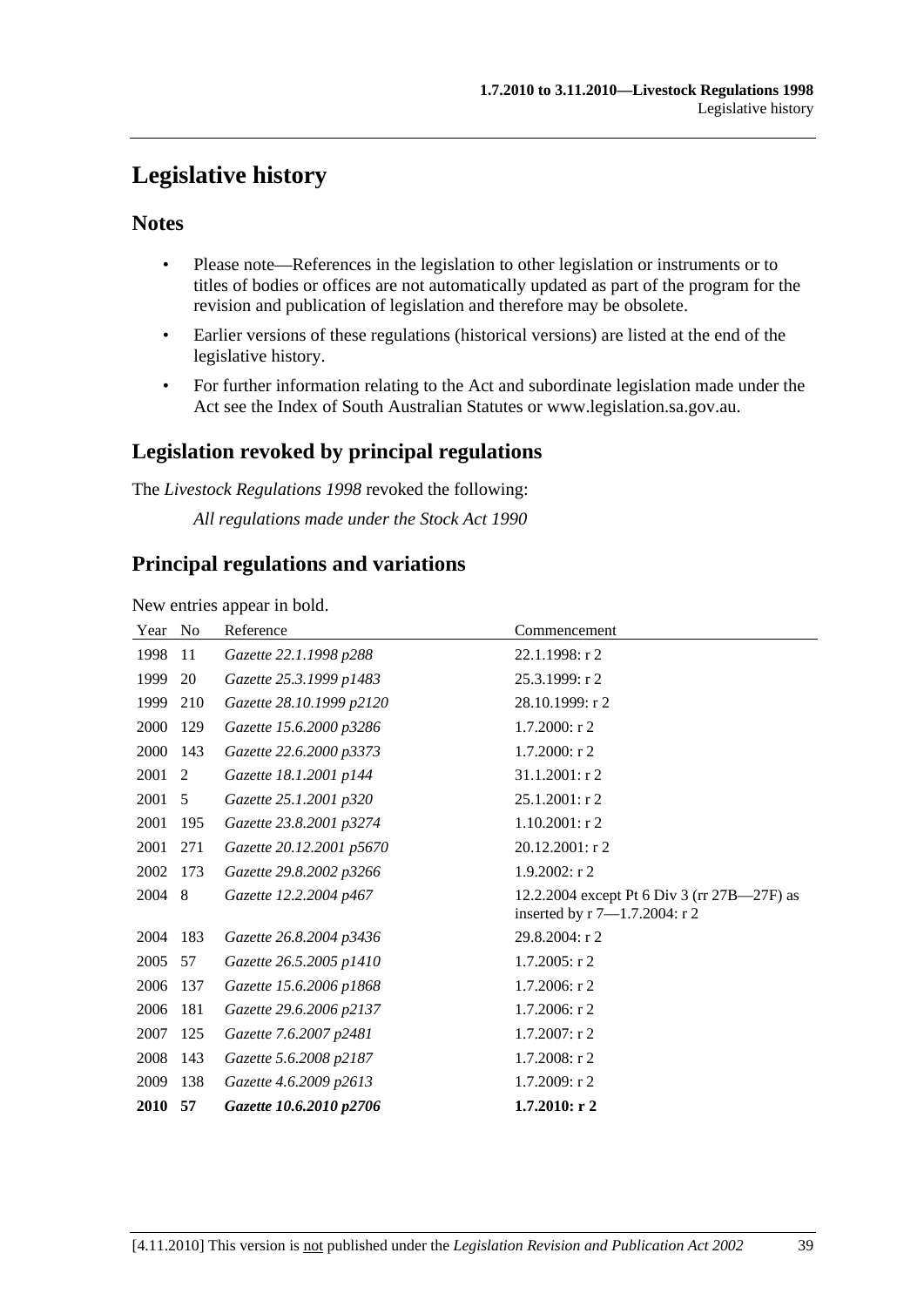## **Provisions varied**

New entries appear in bold.

Entries that relate to provisions that have been deleted appear in italics.

| Provision                               | How varied                                                                | Commencement |
|-----------------------------------------|---------------------------------------------------------------------------|--------------|
| Pt1                                     |                                                                           |              |
| $rr$ 2 and 3                            | omitted under the Legislation Revision and<br><b>Publication Act 2002</b> | 12.2.2004    |
| r <sub>4</sub>                          |                                                                           |              |
|                                         | corresponding law inserted by $181/2006$ r 4(1)                           | 1.7.2006     |
| deer                                    | inserted by $173/2002$ r 4(a)                                             | 1.9.2002     |
| HGP earmark                             | inserted by 20/1999 r 3                                                   | 25.3.1999    |
| HGP free<br>declaration                 | inserted by 20/1999 r 3                                                   | 25.3.1999    |
| HGP free invoice                        | inserted by 20/1999 r 3                                                   | 25.3.1999    |
| HGP free tag                            | inserted by 20/1999 r 3                                                   | 25.3.1999    |
|                                         | substituted by $129/2000$ r 3(a)                                          | 1.7.2000     |
| identification tag                      | inserted by $173/2002$ r 4(b)                                             | 1.9.2002     |
| transaction tag                         | inserted by 129/2000 r 3(b)                                               | 1.7.2000     |
|                                         | varied by 181/2006 r 4(2)                                                 | 1.7.2006     |
|                                         | vendor declaration inserted by 5/2001 r 3                                 | 25.1.2001    |
| r <sub>5</sub>                          |                                                                           |              |
| r 5(1)                                  | r 5 redesignated as r 5(1) by 210/1999 r 3                                | 28.10.1999   |
|                                         | varied by 271/2001 r 3(a)                                                 | 20.12.2001   |
| r 5(2)                                  | inserted by 210/1999 r 3                                                  | 28.10.1999   |
|                                         | varied by 271/2001 r 3(b)                                                 | 20.12.2001   |
|                                         | (c), (d) deleted by $271/2001$ r 3(c)                                     | 20.12.2001   |
| r 5A                                    | inserted by 129/2000 r 4                                                  | 1.7.2000     |
| Pt 1A                                   | inserted by 2/2001 r 4                                                    | 31.1.2001    |
| Pt 1B                                   | inserted by 173/2002 r 5                                                  | 1.9.2002     |
| Pt 5                                    |                                                                           |              |
| $rr 20 - 24$                            | substituted by 20/1999 r 4                                                | 25.3.1999    |
| r22                                     |                                                                           |              |
| r 22(2)                                 | substituted by 5/2001 r 4                                                 | 25.1.2001    |
| r25                                     | deleted by 20/1999 r 4                                                    | 25.3.1999    |
| Pt 6 before substitution<br>by 129/2000 | varied by 20/1999 r 5                                                     | 25.3.1999    |
| Pt 6                                    | substituted by 129/2000 r 5                                               | 25.3.2000    |
| Pt 6 Div 1                              |                                                                           |              |
| heading                                 | inserted by 8/2004 r 5                                                    | 12.2.2004    |
| r 26                                    |                                                                           |              |
| r 26(1)                                 | r 26 redesignated as r 26(1) by $8/2004$ r 6(5)                           | 12.2.2004    |
| authorised<br>manufacturer              | varied by 173/2002 r 6(a)                                                 | 1.9.2002     |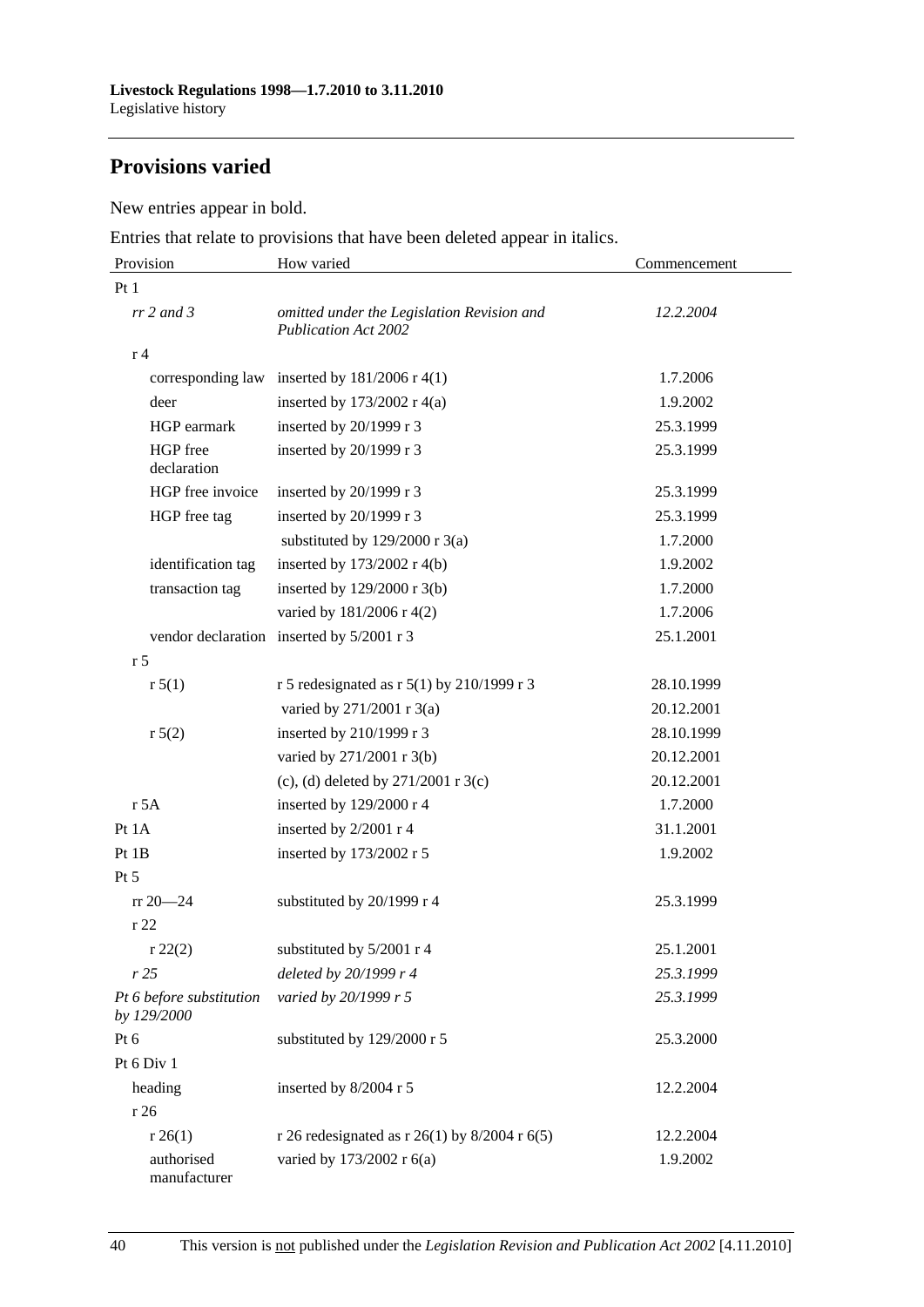| bobby calf                            | deleted by $181/2006$ r $5(1)$                 | 1.7.2006  |
|---------------------------------------|------------------------------------------------|-----------|
| breeder                               | inserted by $8/2004$ r6(1)                     | 12.2.2004 |
|                                       | identification code inserted by $8/2004$ r6(1) | 12.2.2004 |
|                                       | substituted by $181/2006$ r $5(2)$             | 1.7.2006  |
| livestock                             | varied by 173/2002 r 6(b)                      | 1.9.2002  |
|                                       | varied by 181/2006 r 5(3)                      | 1.7.2006  |
| livestock saleyard                    | inserted by $8/2004$ r $6(2)$                  | 12.2.2004 |
| national vendor<br>declaration        | inserted by $8/2004$ r $6(2)$                  | 12.2.2004 |
| permanent<br>identification<br>device | varied by 173/2002 r 6(c)                      | 1.9.2002  |
|                                       | substituted by $181/2006$ r 5(4)               | 1.7.2006  |
| prescribed<br>database manager        | inserted by $8/2004$ r $6(3)$                  | 12.2.2004 |
| property<br>identification code       | deleted by $8/2004$ r $6(4)$                   | 12.2.2004 |
| r 26(2)                               | inserted by $8/2004$ r $6(5)$                  | 12.2.2004 |
| r 27 before deletion<br>by 8/2004 r 7 |                                                |           |
| r 27(1)                               | varied by 173/2002 r $7(a)$                    | 1.9.2002  |
| $r 27(4)$ and (5)                     | deleted by $173/2002$ r $7(b)$                 | 1.9.2002  |
| r27                                   | deleted by 8/2004 r 7                          | 12.2.2004 |
| r 27A—see r 27G                       |                                                |           |
| $r 27B$ see r 27H                     |                                                |           |
| Pt 6 Div 2                            | inserted by 8/2004 r 7                         | 12.2.2004 |
| r27A                                  | substituted by 181/2006 r 6                    | 1.7.2006  |
| $rr$ 27AB and 27AC                    | inserted by 181/2006 r 6                       | 1.7.2006  |
| Pt 6 Div 3                            | inserted by 8/2004 r 7                         | 1.7.2004  |
|                                       | heading varied by 181/2006 r 7                 | 1.7.2006  |
| r 27C                                 | substituted by 181/2006 r 8                    | 1.7.2006  |
| r 27D                                 | varied by 181/2006 r 9                         | 1.7.2006  |
| r 27E                                 |                                                |           |
| r 27E(1)                              | varied by 181/2006 r 10(1)                     | 1.7.2006  |
| r 27E(2)                              | varied by 181/2006 r 10(2)                     | 1.7.2006  |
| Pt 6 Div 3A                           | inserted by 181/2006 r 11                      | 1.7.2006  |
| Pt 6 Div 4                            |                                                |           |
| heading                               | inserted by 8/2004 r 8                         | 12.2.2004 |
| r 27G                                 | r 27A inserted by 173/2002 r 8                 | 1.9.2002  |
|                                       | r 27A redesignated as r 27G by $8/2004$ r 4(1) | 12.2.2004 |
| $r \, 27G(1)$                         | varied by 8/2004 r 9(1)                        | 12.2.2004 |
| r 27G(2)                              | varied by 8/2004 r 9(2)                        | 12.2.2004 |
| Pt 6 Div 5                            |                                                |           |
| heading                               | inserted by 8/2004 r 10                        | 12.2.2004 |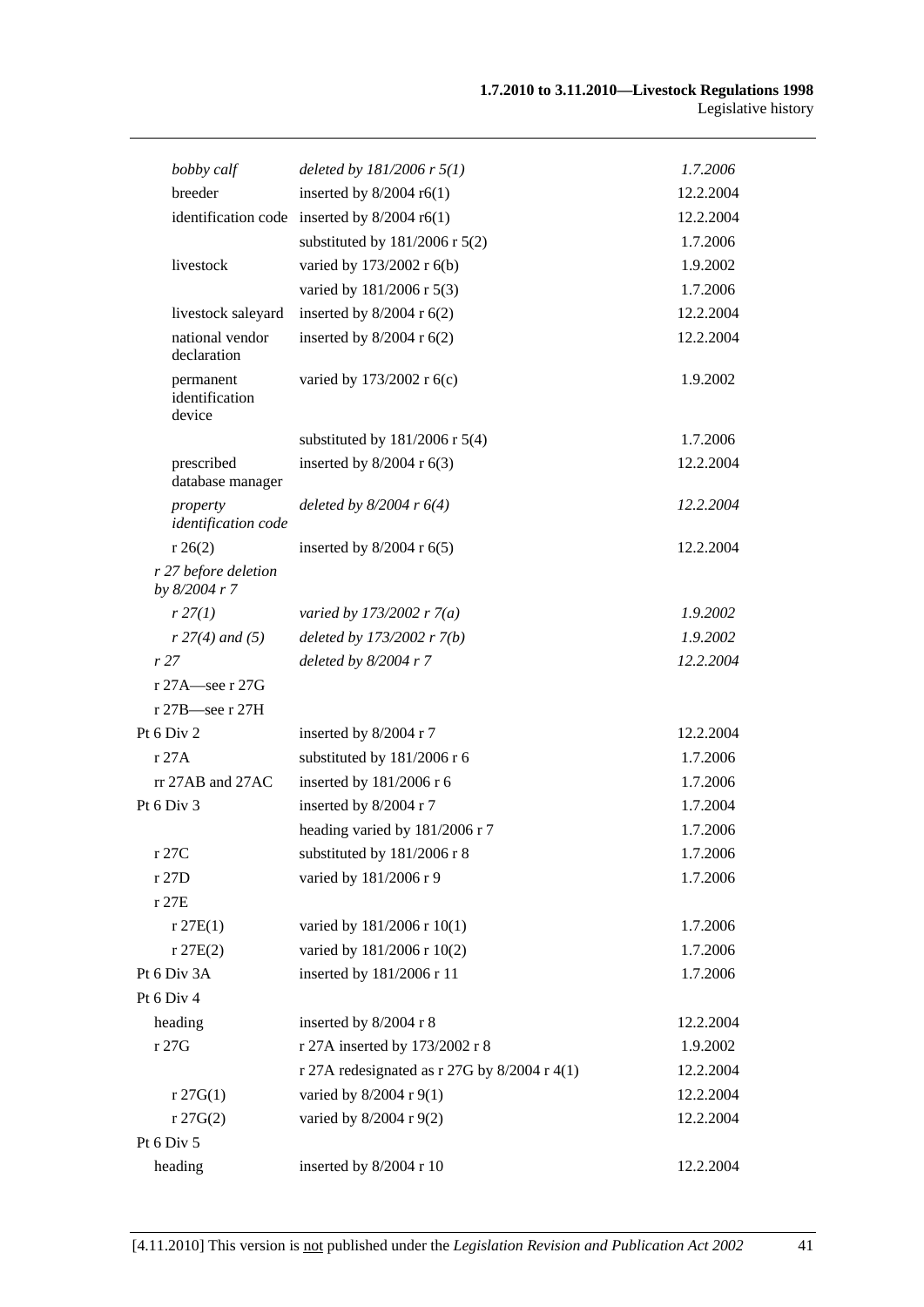#### **Livestock Regulations 1998—1.7.2010 to 3.11.2010**  Legislative history

| r 27H                                    | r 27B inserted by 173/2002 r 8                                  | 1.9.2002   |
|------------------------------------------|-----------------------------------------------------------------|------------|
|                                          | r 27B redesignated as $r$ 27H by 8/2004 r4(2)                   | 12.2.2004  |
| r 28                                     |                                                                 |            |
| r 28(2)                                  | deleted by 181/2006 r 12                                        | 1.7.2006   |
| r 29 before<br>substitution by<br>8/2004 |                                                                 |            |
| r 29(1)                                  | varied by 173/2002 r $9(a)$                                     | 1.9.2002   |
| r 29(2)                                  | varied by 173/2002 r 9(b), (c)                                  | 1.9.2002   |
| r29                                      | substituted by 8/2004 r 11                                      | 12.2.2004  |
| r 29A                                    | varied by 173/2002 r 10                                         | 1.9.2002   |
| r 29B                                    | varied by 173/2002 r 11                                         | 1.9.2002   |
|                                          | varied by 8/2004 r 12                                           | 12.2.2004  |
| r 29C                                    |                                                                 |            |
| $r \, 29C(1)$                            | r 29C redesignated as $r$ 29C(1) by 181/2006<br>r <sub>13</sub> | 1.7.2006   |
| $r \, 29C(2)$                            | inserted by 181/2006 r 13                                       | 1.7.2006   |
| r 29F                                    | varied by 173/2002 r 12                                         | 1.9.2002   |
| Pt 7                                     |                                                                 |            |
| r30                                      |                                                                 |            |
| $r \ 30(3)$                              |                                                                 |            |
| market                                   | varied by 8/2004 r 13                                           | 12.2.2004  |
| Pt 7A                                    | inserted by 5/2001 r 5                                          | 25.1.2001  |
| Pt 8                                     | inserted by 143/2000 r 3                                        | 1.7.2000   |
| r 33                                     | inserted by 2/2001 r 5                                          | 31.1.2001  |
| r 34                                     | inserted by 195/2001 r 3                                        | 1.10.2001  |
| r34A                                     | inserted by 173/2002 r 13                                       | 1.9.2002   |
| Pt 9                                     | inserted by 271/2001 r 4                                        | 20.12.2001 |
|                                          | substituted by 183/2004 r 4                                     | 29.8.2004  |
| Sch 1 before<br>substitution by 57/2005  |                                                                 |            |
| Item A1                                  | inserted by $2/2001$ r 6                                        | 31.1.2001  |
| Item B1                                  | inserted by 173/2002 r 14                                       | 1.9.2002   |
| Item 5                                   | inserted by $8/2004$ r 14                                       | 12.2.2004  |
| Sch 1                                    | substituted by 57/2005 r 4                                      | 1.7.2005   |
|                                          | substituted by 137/2006 r 4                                     | 1.7.2006   |
|                                          | substituted by 125/2007 r 4                                     | 1.7.2007   |
|                                          | substituted by 143/2008 r 4                                     | 1.7.2008   |
|                                          | substituted by 138/2009 r 4                                     | 1.7.2009   |
|                                          | substituted by 57/2010 r 4                                      | 1.7.2010   |
| Sch 2 before<br>substitution by 183/2004 | inserted by $2/2001$ r 7                                        | 31.1.2001  |
| cl 1A                                    | inserted by 173/2002 r 15                                       | 1.9.2002   |
| Sch 2                                    | substituted by 183/2004 r 5                                     | 29.8.2004  |